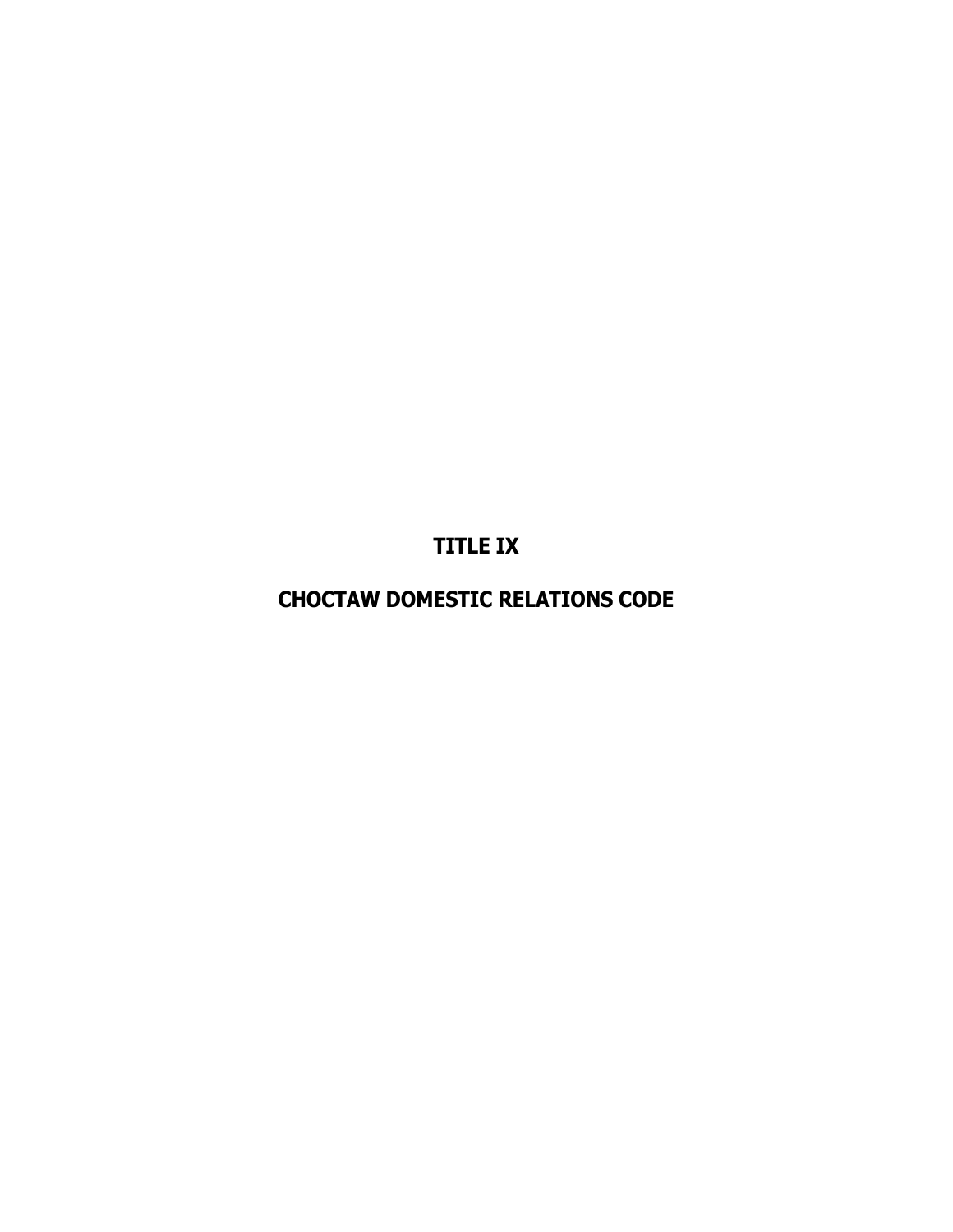| $§9-1-1$      |  |
|---------------|--|
| $§9-1-2$      |  |
| $§9-1-3$      |  |
| $§9-1-4$      |  |
| $§9-1-5$      |  |
| $§9-1-6$      |  |
| $$9-1-7$      |  |
| $§9-1-8$      |  |
| $§9-1-9$      |  |
| $§9 - 1 - 10$ |  |
| $§9 - 1 - 11$ |  |
| $§9 - 1 - 12$ |  |
| $§9 - 1 - 13$ |  |
| $§9 - 1 - 14$ |  |
|               |  |
| $§9-2-1$      |  |
| $§9 - 2 - 2$  |  |
|               |  |
| $§9 - 3 - 1$  |  |
| $§9 - 3 - 2$  |  |
| $§9 - 3 - 3$  |  |
| $§9 - 3 - 4$  |  |
| $$9-3-5$      |  |
| $§9 - 3 - 6$  |  |
| $§9 - 3 - 7$  |  |
| $§9 - 3 - 8$  |  |
| $$9-3-9$      |  |
| $$9-3-10$     |  |
|               |  |
| $§9-4-1$      |  |
| $§9-4-2$      |  |
| $$9-4-3$      |  |
| $§9-4-4$      |  |
|               |  |
| $$9-5-1$      |  |
|               |  |
| $§9-6-1$      |  |
| $$9-6-2$      |  |
| $§9 - 6 - 3$  |  |
| $§9-6-4$      |  |
|               |  |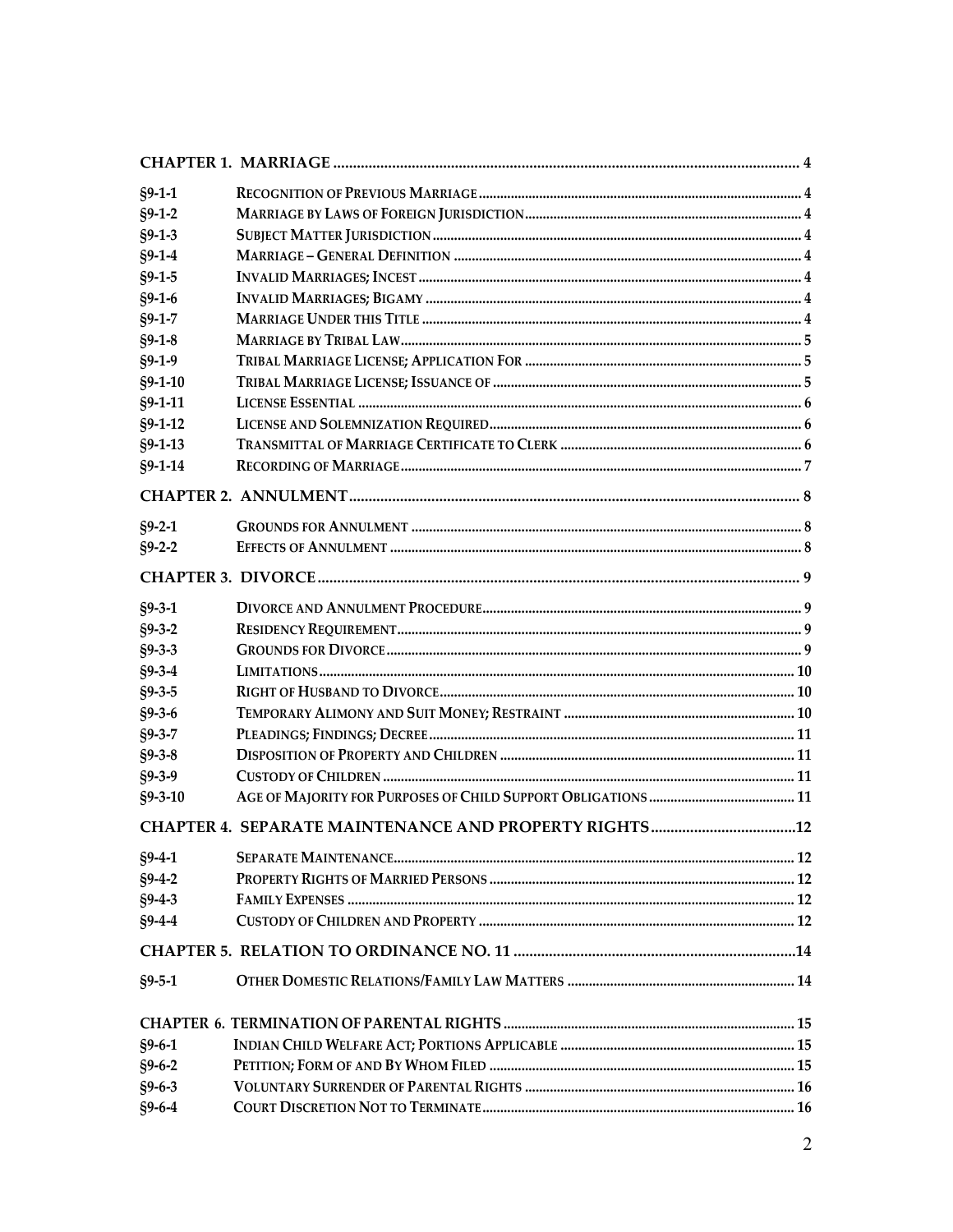| $§9 - 6 - 5$      |                                                                                |  |
|-------------------|--------------------------------------------------------------------------------|--|
| $$9-6-6$          |                                                                                |  |
| $$9-6-7$          |                                                                                |  |
| $$9-6-8$          |                                                                                |  |
| $§9 - 6 - 9$      |                                                                                |  |
| $$9-6-10$         |                                                                                |  |
| $§9 - 6 - 11$     |                                                                                |  |
| $§9 - 6 - 12$     | PLACING CHILD IN CUSTODY OF A SUITABLE PERSON, OR SOCIAL SERVICES, OR AGENCY;  |  |
|                   |                                                                                |  |
| $$9-6-13$         |                                                                                |  |
| <b>CHAPTER 7.</b> |                                                                                |  |
| $§9 - 7 - 1$      |                                                                                |  |
| $$9 - 7 - 2$      |                                                                                |  |
| $§9 - 7 - 3$      |                                                                                |  |
| $§9 - 7 - 4$      |                                                                                |  |
| $$9-7-5$          |                                                                                |  |
| $§9 - 7 - 6$      | RIGHTS OF FATHER; PROCEEDINGS FOR DETERMINATION OF RIGHTS; UNKNOWN FATHERS  22 |  |
| $$9 - 7 - 7$      | CAUSES FOR TERMINATION AND ALLOWANCE FOR ADOPTION OVER OBJECTION OF EITHER     |  |
|                   |                                                                                |  |
| $$9-7-8$          |                                                                                |  |
| $$9-7-9$          | WITHDRAWAL OF CONSENT TO ADOPT AND VOLUNTARY SURRENDER; INVALID CONSENT  24    |  |
| $$9 - 7 - 10$     |                                                                                |  |
| $$9 - 7 - 11$     |                                                                                |  |
| $$9 - 7 - 12$     |                                                                                |  |
| $$9 - 7 - 13$     |                                                                                |  |
| $$9 - 7 - 14$     |                                                                                |  |
| $$9 - 7 - 15$     |                                                                                |  |
| $§9 - 7 - 16$     | RIGHTS AND LIABILITIES OF NATURAL PARENTS; CHILD SUPPORT ARREARAGE 26          |  |
| $$9 - 7 - 17$     |                                                                                |  |
| $$9-7-18$         |                                                                                |  |
| $§9 - 7 - 19$     |                                                                                |  |
|                   |                                                                                |  |
| <b>CHAPTER 8.</b> |                                                                                |  |
| $$8-1-1$          |                                                                                |  |
| $§8 - 1 - 2$      | GUARDIANSHIP FOR MINOR'S SETTLEMENT; REQUIREMENTS FOR MINOR'S SETTLEMENT  52   |  |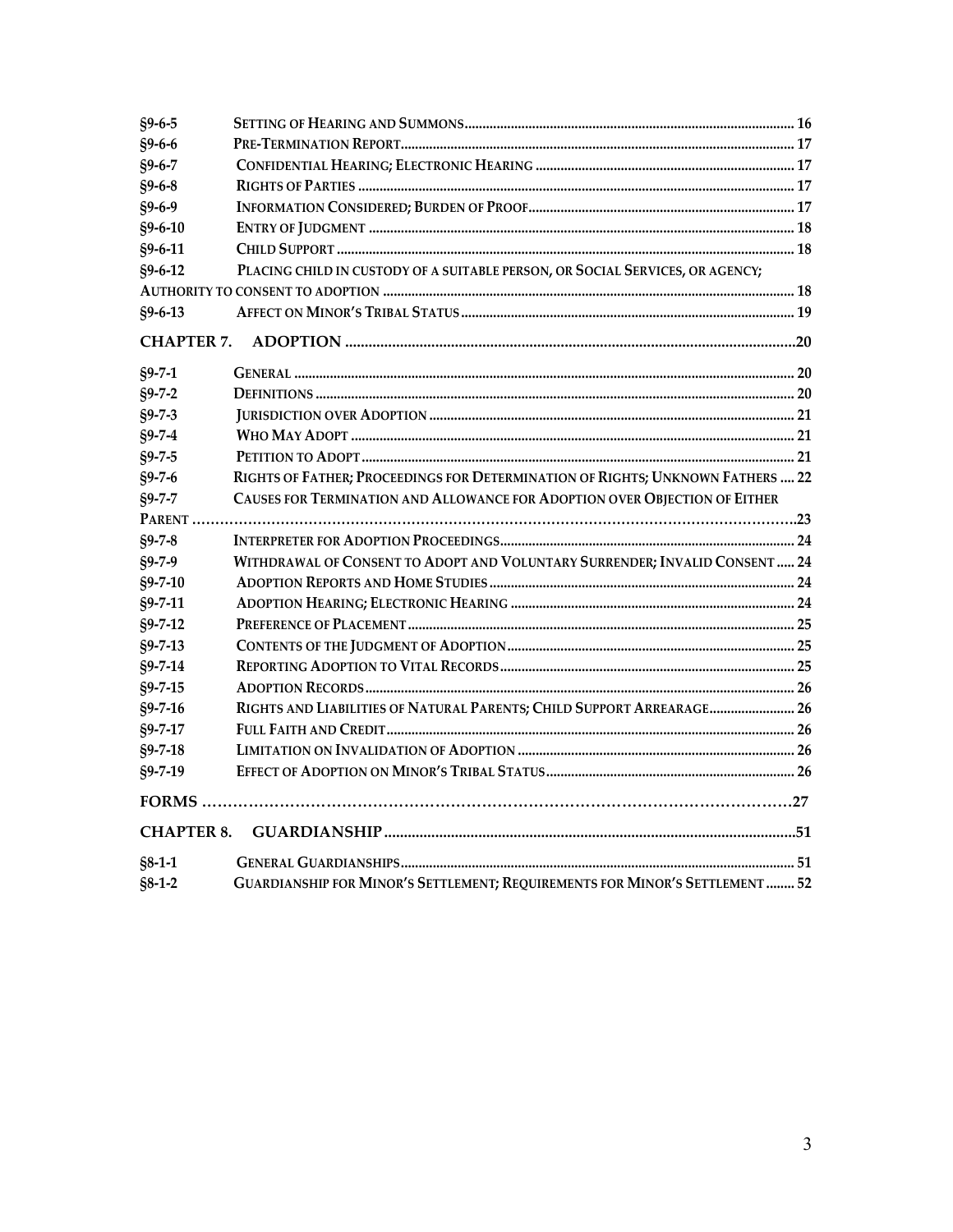# <span id="page-3-0"></span>**CHAPTER 1. MARRIAGE**

# <span id="page-3-1"></span>**§9-1-1 Recognition of Previous Marriage**

Indian marriages consummated before the effective date of this title, whether according to the laws of the State of Mississippi or Choctaw Tribal custom, are declared valid for all purposes under this Code. Marriages according to Tribal custom are recognized as being either by the traditional ceremonial observation or by mutually manifested course of conduct within the Indian community expressive of the intent of a couple to be regarded as husband and wife.

# <span id="page-3-2"></span>**§9-1-2 Marriage by Laws of Foreign Jurisdiction**

Marriages consummated under the laws of a foreign jurisdiction shall be accorded the same legal status in this jurisdiction as in the jurisdiction where consummated.

## <span id="page-3-3"></span>**§9-1-3 Subject Matter Jurisdiction**

The Choctaw Court shall have subject matter jurisdiction to determine the existence and duration of any marriage relationship in any action properly before the court wherein the validity or duration of such marriage is placed in issue.

#### <span id="page-3-4"></span>**§9-1-4 Marriage – General Definition**

Marriage, for all purposes, shall be defined as a personal relationship arising out of a civil contract to which the consent of parties capable of making it is necessary.

#### <span id="page-3-5"></span>**§9-1-5 Invalid Marriages; Incest**

Marriages between ancestors and descendants of every degree, between a stepfather and stepdaughter or between a stepmother and a stepson, between brothers and sisters, aunts and nephews, uncles and nieces, and between first cousins or second cousins, whether the relationship is of the half or whole blood and legitimate or illegitimate, shall be void.

## <span id="page-3-6"></span>**§9-1-6 Invalid Marriages; Bigamy**

The marriage of any person already lawfully married to another living spouse shall not be valid unless the former marriage has been annulled or dissolved or unless the spouse has been absent and not known to be living for a period of seven years immediately prior to the subsequent marriage.

## <span id="page-3-7"></span>**§9-1-7 Marriage Under this Title**

Marriages entered into within this Tribal territorial jurisdiction, after the effective date of this title, in order to be valid, shall be in conformity with one of the following:

(1) tribal licensing procedures for marriages, as set forth hereafter in this title;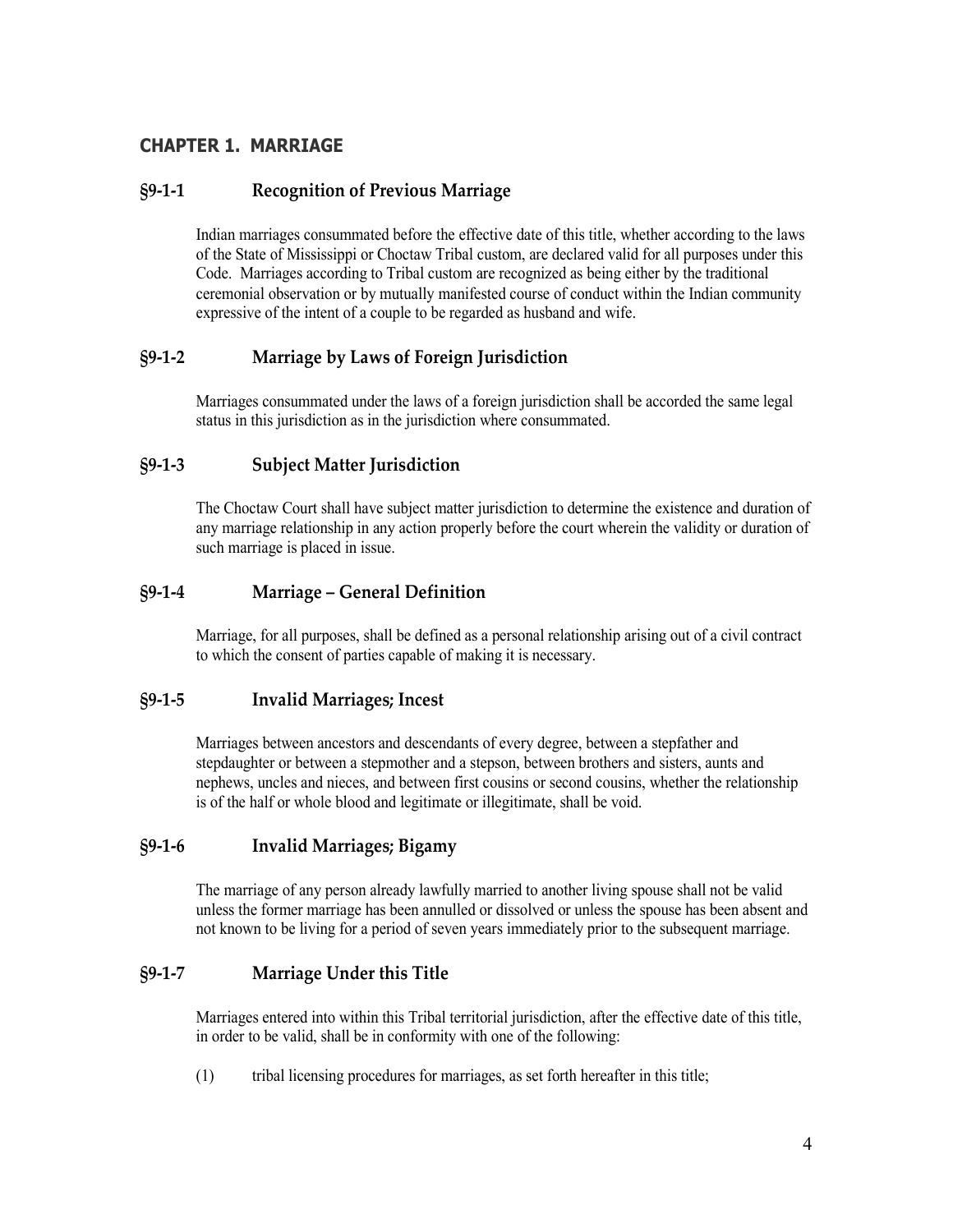- (2) tribal custom ceremonial marriage; or
- (3) the laws of the State of Mississippi.

# <span id="page-4-0"></span>**§9-1-8 Marriage by Tribal Law**

After the effective date of this Title, marriages by Tribal law shall be consummated by:

- (1) the consent of the parties capable of giving same;
- (2) the issuance of a Tribal marriage license in accordance with §9-1-10 of this title; and
- (3) the solemnization of the marriage within the territorial jurisdiction of the Tribal court by the person authorized under §9-1-12 of this title.

## <span id="page-4-1"></span>**§9-1-9 Tribal Marriage License; Application For**

- (1) Application for the issuance of a marriage license shall be made in writing before the Secretary to the Tribal Chief, shall be sworn to by both applicants, and shall include the names, ages and addresses of the parties applying, as well as the names and addresses of the parents of the parties applying, or, if no parents, then the names and addresses of the guardian or next of kin. The application shall remain on file, open to the public, at the Office of the Tribal Chief not less than three days prior to the issuance of any license.
- (2) Applicants who are at least sixteen (16) years of age but less than eighteen (18) years old shall be provided, upon completion of the license application, with a written consent form containing an agreement to support the minor party and any children thereof until termination of the applicant's minority which must be signed before a notary public by the applicant's parents or other legal guardian and filed at the office of the Tribal Chief prior to the issuance of any certificate.
- (3) Except as otherwise provided in §9-1-10(3), no license shall issue to any applicant under the age of sixteen (16) years.

# <span id="page-4-2"></span>**§9-1-10 Tribal Marriage License; Issuance of**

It is unlawful for any Tribal marriage license to be issued unless:

- (1) Application shall have been made in accordance with §9-1-9 of this title and have remained on file at the office of the Tribal Chief for not less than three (3) days nor more than sixty (60) days;
- (2) A medical certificate dated within thirty (30) days prior to the application shall be presented to the secretary to the Tribal Chief showing that the applicants are free from venereal disease, as nearly, as can be determined by a blood test performed by a medical laboratory or licenses physician; and
- (3) Applicants are at least eighteen (18) years of age, or at least sixteen (16) years of age and have obtained and filed the requisite parent or guardian consent form; provided, however, that if satisfactory proof is furnished to the Tribal court judge that sufficient reason exists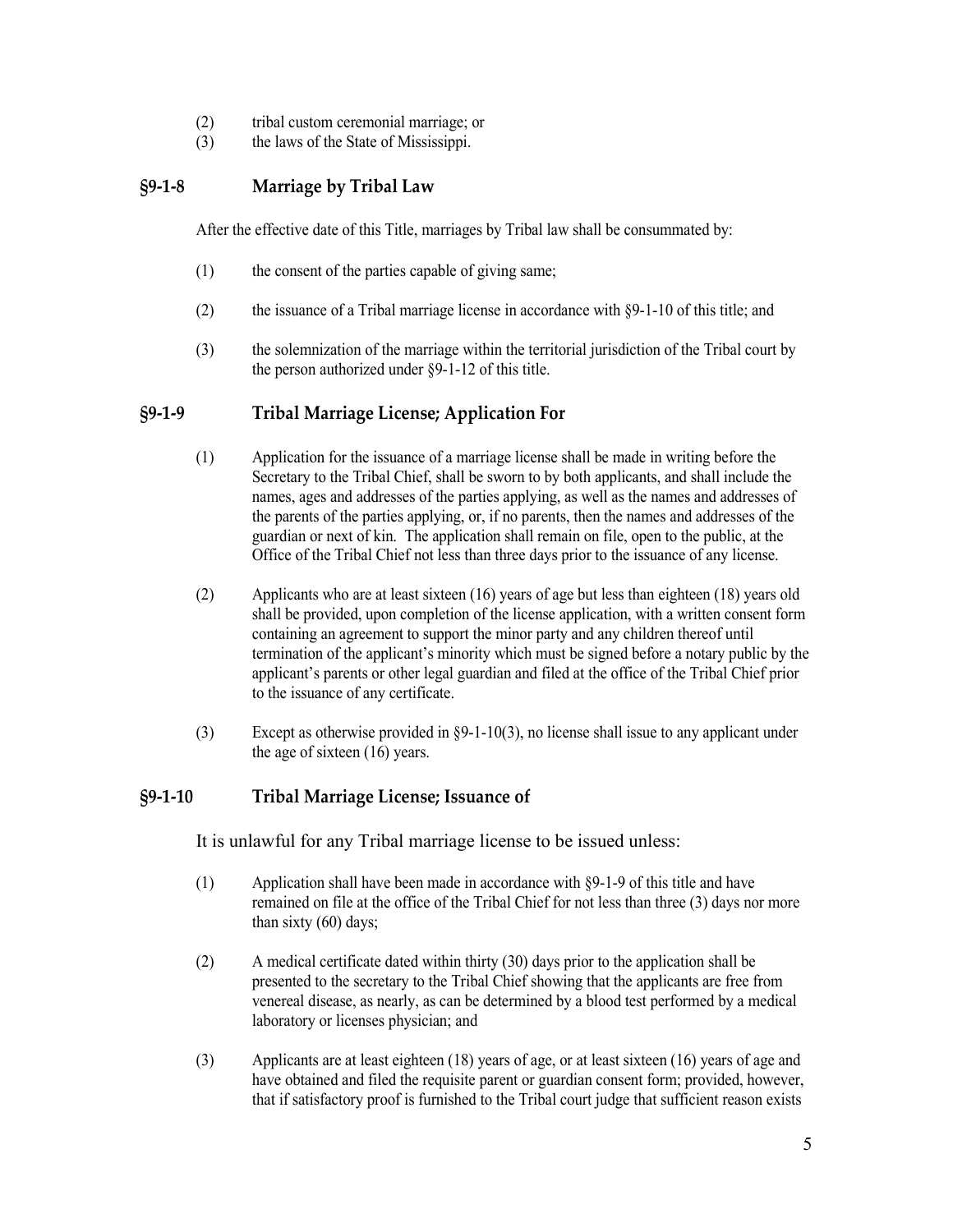and that the parties desire to be married to each other, then the Tribal court judge may waive the minimum age requirement, the requirement of parental consent, and/or the three-day waiting period and by written decree direct the secretary to the Tribal Chief to issue the marriage license in question. The grounds for any authorization so obtained shall be a part of the confidential files of the Clerk of the Court, subject to inspection only by written permission of the judge.

## <span id="page-5-0"></span>**§9-1-11 License Essential**

No marriage may be contracted or solemnized under §9-1-7(1) or (4) of this title unless a state or Tribal license shall first have been duly issued. No irregularity in the issuance of, or omission, in the license shall invalidate any marriage, nor shall this section be construed as invalidating any marriage that is otherwise good under §9-1-7(2) or (3) of this Title.

# <span id="page-5-1"></span>**§9-1-12 License and Solemnization Required**

- (1) No marriage contracted after the effective date of this title shall be valid under §9-1-7(1) of this title unless the contracting parties shall have obtained a marriage license as heretofore provided by this title and unless also the marriage, after such license shall have been duly issued therefore, shall have been solemnized within this territorial jurisdiction by the Tribal Chief, any member of the Tribal Council, any ordained minister, priest, rabbi or other spiritual leader of any religious body authorized under the rules of such religious body to solemnize rites of matrimony and being in good standing, or any Tribal court judge.
- (2) Nothing contained in this section shall be construed to affect the validity of any marriage under §9-1-7(2), (3), or (4) of this title.

## <span id="page-5-2"></span>**§9-1-13 Transmittal of Marriage Certificate to Clerk**

- (1) A certificate of marriage under §9-1-7(1) of this title signed by the Tribal Chief, member of the Tribal Council, religious leader, or Tribal court judge celebrating the same, shall be transmitted by such solemnizing officer within one month thereafter to the secretary to the Tribal Chief for recording.
- (2) Every Chief, Council member, religious leader, or judge failing to transmit such certificate to the issuing secretary within the time prescribed shall forfeit and pay to the secretary who issued the license and to each of the parties whose marriage was solemnized a forfeiture of twenty-five dollars (\$25.00); such payment to be enforceable by order of the Tribal Court.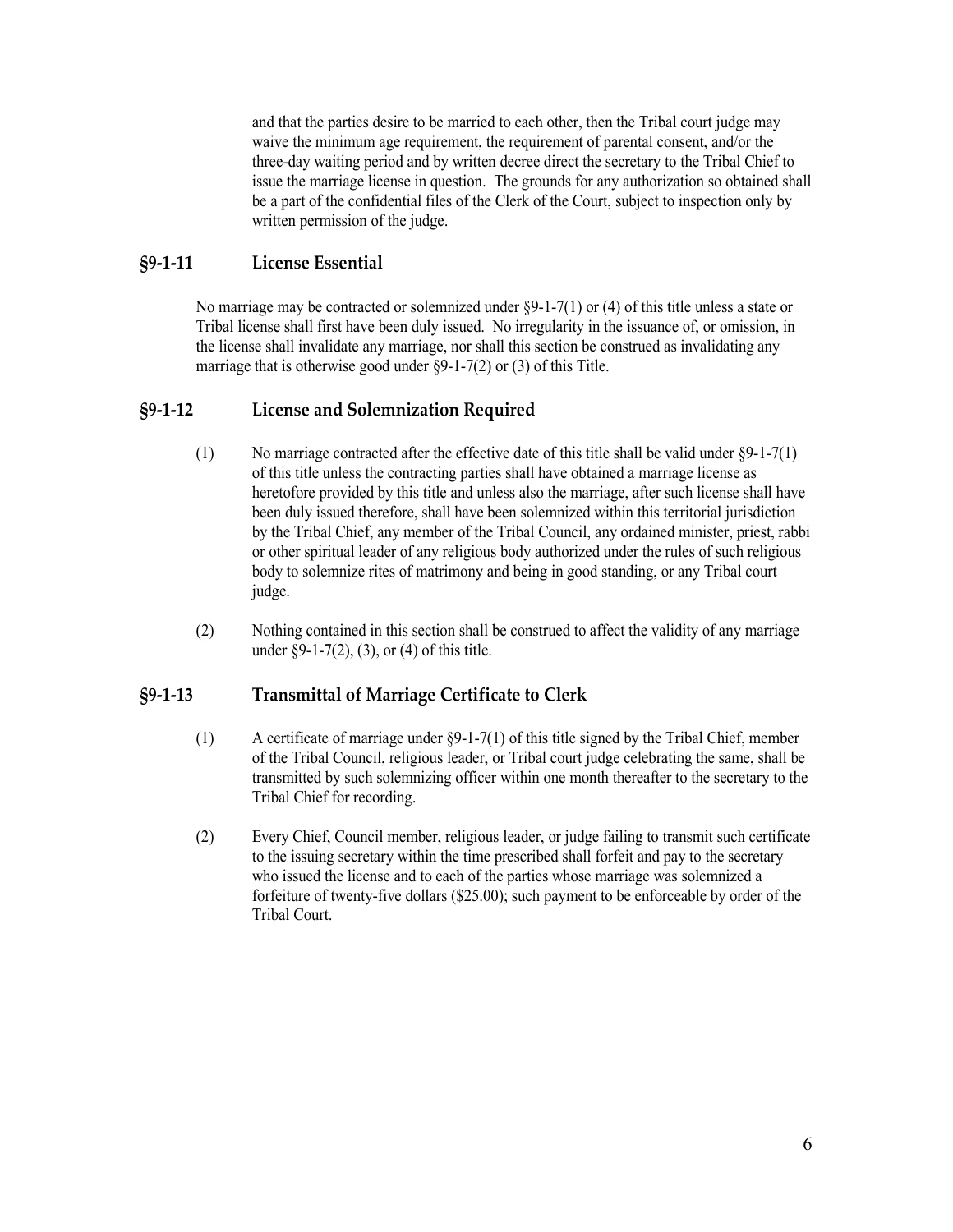# <span id="page-6-0"></span>**§9-1-14 Recording of Marriage**

A permanent record of all certificates of marriage issued under the provisions of this title shall be maintained in a permanent bound book open for public inspection by the secretary to the Tribal Chief, who shall also forward not less than quarterly to the Choctaw Agency notice of all marriages recorded therein during the previous quarter.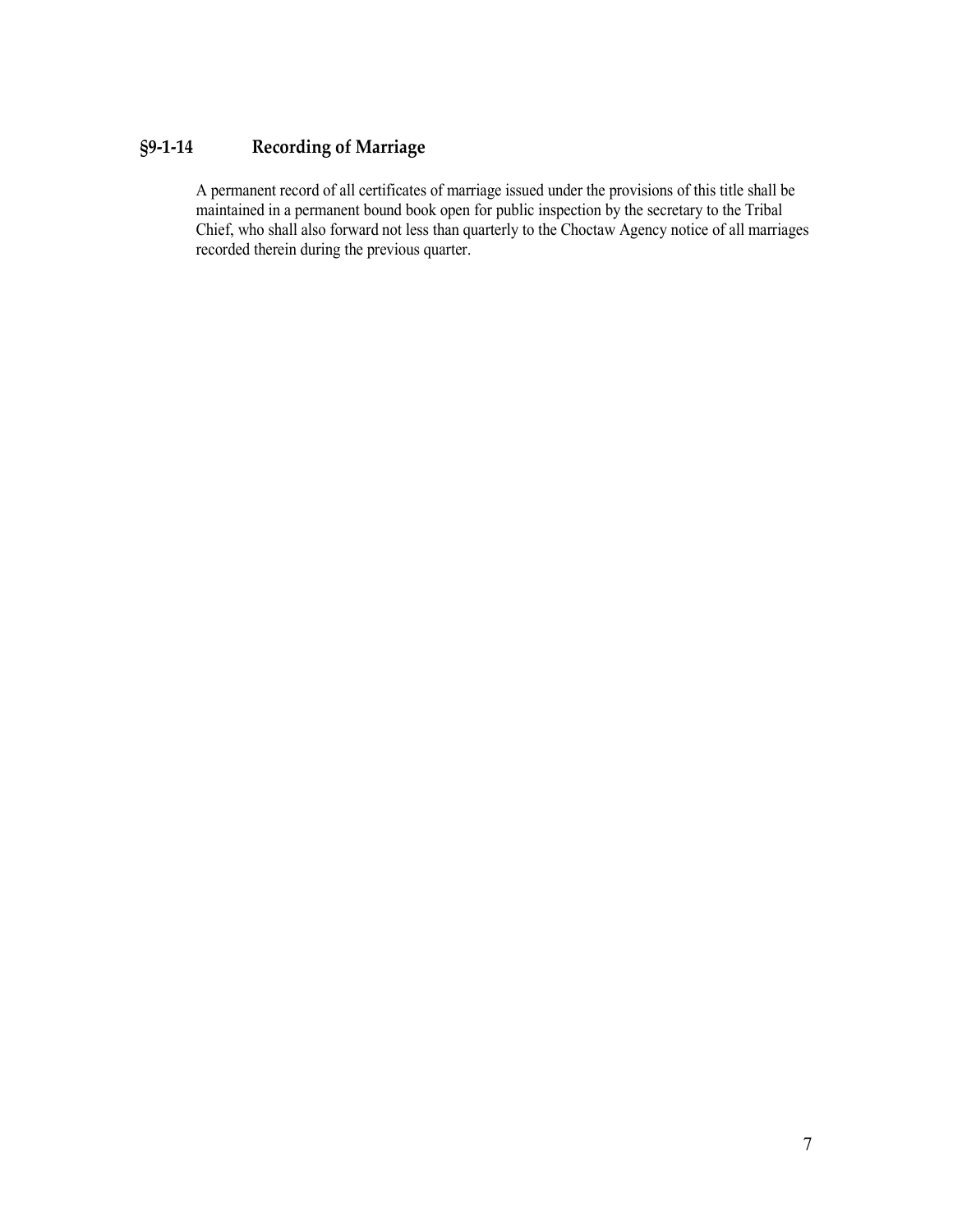# <span id="page-7-0"></span>**CHAPTER 2. ANNULMENT**

#### <span id="page-7-1"></span>**§9-2-1 Grounds for Annulment**

- (1) A marriage may be annulled by the Choctaw Court for any of the following reasons upon application of one of the parties:
	- (a) that the marriage lacked the consent of the party making application or of another person legally required to consent to such party's marriage, or that such consent was obtained by force or fraud;
	- (b) that the marriage was invalid under one of the grounds set forth in §9-1-5 or 9-1- 6;
	- (c) that the party making application was of unsound mind at the time of the marriage; or
	- (d) that either party was, at the time of the marriage, incapable of consummating the marriage and the incapacity is continuing.
- (2) If, after the termination of any of the foregoing defects, the parties shall continue to live together as husband and wife, the marriage shall not subsequently be subject to annulment because of such defect.

## <span id="page-7-2"></span>**§9-2-2 Effects of Annulment**

The legitimacy of children born prior to a judgment of annulment shall not be affected by the judgment. The judgment shall be conclusive only as against the parties to the action and those claiming under it.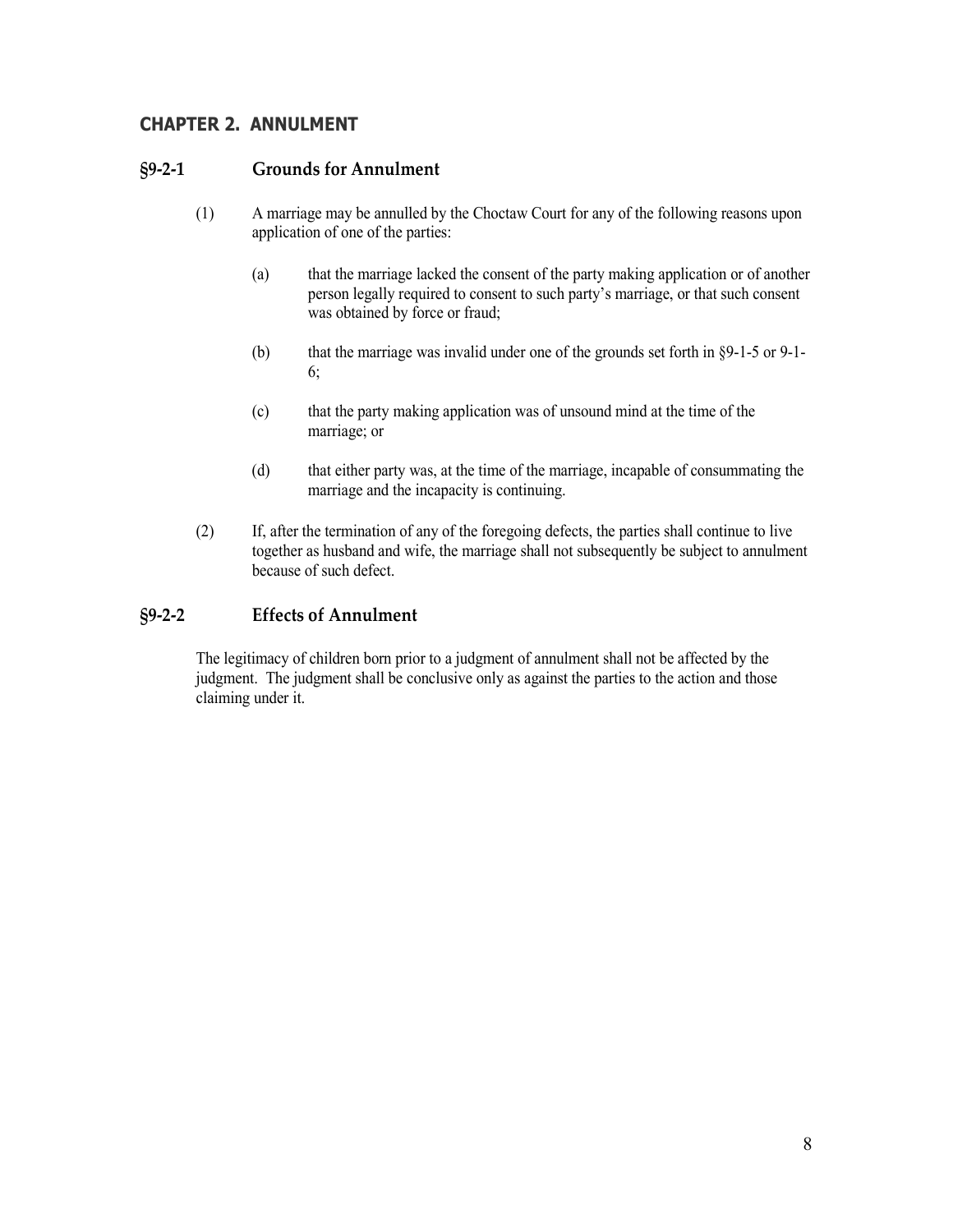# <span id="page-8-0"></span>**CHAPTER 3. DIVORCE**

# <span id="page-8-1"></span>**§9-3-1 Divorce and Annulment Procedure**

Proceedings in divorce and annulment shall be commenced and conducted in the manner provided by law for civil cases, except as otherwise specifically provided. Electronic filing of pleadings with the Court may be permitted at the discretion of the Judge. Hearings may be held by electronic means in the discretion of the Judge. A final decree of divorce shall restore the parties to the status of unmarried persons.

## <span id="page-8-2"></span>**§9-3-2 Residency Requirement**

In order to maintain an action for divorce or annulment in the Choctaw Court, at least one party to the marriage must be an enrolled member of the Tribe and have lived within the territorial jurisdiction of the Tribal court for at least six (6) weeks prior to bringing the action, except that an annulment may be granted where either party lives within the territorial jurisdiction of this court and the marriage was performed under the authority of the Tribal Code.

#### <span id="page-8-3"></span>**§9-3-3 Grounds for Divorce**

A divorce may be granted for any of the following causes:

- (1) impotency of the defendant, at the time of the marriage, where such impotency continues to the time of commencement of the action;
- (2) adultery, unless it should appear that it was condoned by the party complaining;
- (3) willful, continued and obstinate desertion of the plaintiff for more than one (1) year immediately preceding commencement of the action;
- (4) willful neglect of the defendant to provide for the plaintiff the common necessities of life for a period of six (6) months;
- (5) habitual drunkenness or drug incapacitation of the defendant for a period of at least one year;
- (6) conviction and sentence to at least six (6) months in jail of the defendant of a Class A offense under the Tribal Code, or of a felony and sentence of at least one (1) year to any penitentiary and not pardoned before being sent there;
- (7) habitual cruel treatment to the plaintiff by the defendant to the extent of causing bodily injury or great mental distress;
- (8) when the parties have lived apart without cohabitation for a period of three (3) consecutive years, except under a decree of separate maintenance;
- (9) permanent insanity of the defendant; provided, however, that no divorce shall be granted on this ground unless the defendant has been duly and regularly adjudged insane by a court of competent jurisdiction and such insanity reasonably appears to be permanent;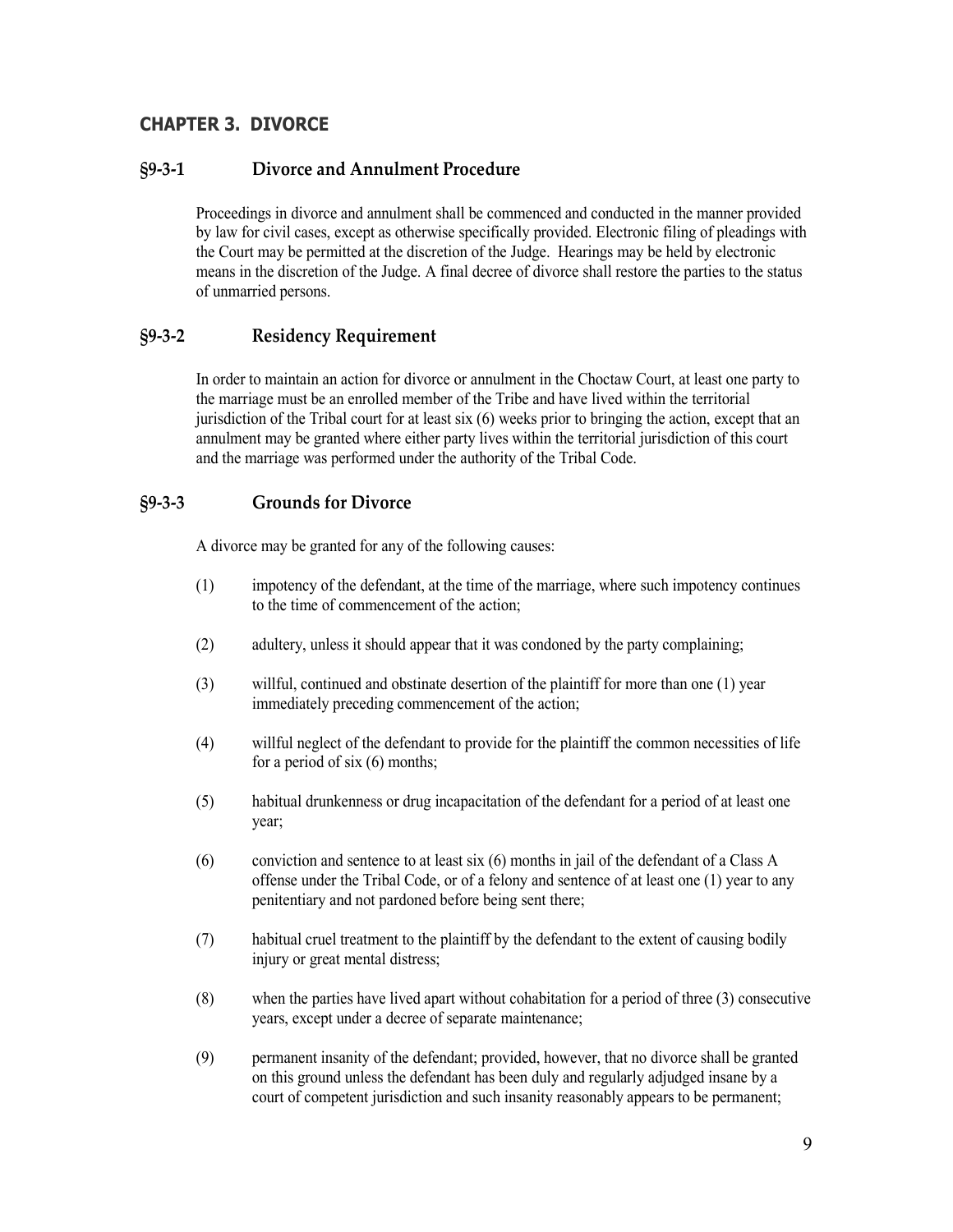further, no divorce shall be granted on this ground unless a guardian ad litem as been appointed to represent the defendant in the divorce proceedings;

- (10) pregnancy of the wife by another person at the time of the marriage, if the husband did not know of such pregnancy; or
- (11) irreconcilable differences, but only upon joint bill of the husband and wife or a bill of complaint where the defendant has been personally served with process or where the defendant has entered an appearance by written waiver of process. No divorce shall be granted on the ground of irreconcilable differences unless the court shall find in its decree that the parties have made adequate and sufficient provision by written agreement for the custody and maintenance of any children of that marriage and for the settlement of any property rights between the parties. The agreement may be incorporated in the decree, and such decree may be modified as other decrees for divorce. Bills for divorce on the ground of irreconcilable differences must have been on file for sixty (60) days before being heard. A joint bill of husband and wife or a bill of complaint where the defendant has been personally served with process or where the defendant has entered an appearance by written waiver of process, for divorce, solely on the ground of irreconcilable differences, shall be taken as confessed and final decree entered thereon, pro confesso, as in other cases and at any time after the expiration of sixty (60) days. No divorce shall be granted on the ground of irreconcilable differences where there has been a contest or denial; provided, however, that a divorce may be granted on the grounds of irreconcilable differences where there has been a contest or denial, if the contest or denial has been withdrawn or canceled by the party filing same by leave and order of the court. Irreconcilable differences may be asserted as a sole ground for divorce or as an alternate ground of divorce with any other cause for divorce set out in this section.

# <span id="page-9-0"></span>**§9-3-4 Limitations**

A divorce must be denied in all cases when there is an unreasonable lapse of time before the commencement of the action, or two (2) years have passed since the grounds became or should have become known to the complaining party and subsequent actions thereto on the part of the complainant indicate condonation of the activity or situation.

#### <span id="page-9-1"></span>**§9-3-5 Right of Husband to Divorce**

The husband may in all cases obtain a divorce from his wife for the same causes and in the same manner as the wife may obtain a divorce from her husband.

#### <span id="page-9-2"></span>**§9-3-6 Temporary Alimony and Suit Money; Restraint**

- (1) The court may order either party to pay the clerk for the benefit of the other party a sum of money for the separate support and maintenance of the adverse party and the children, and to enable such party to prosecute and defend this action.
- (2) The court may restrain either party from doing certain acts harmful to the other or to the children, or the property of either, during the pendency of the divorce proceedings.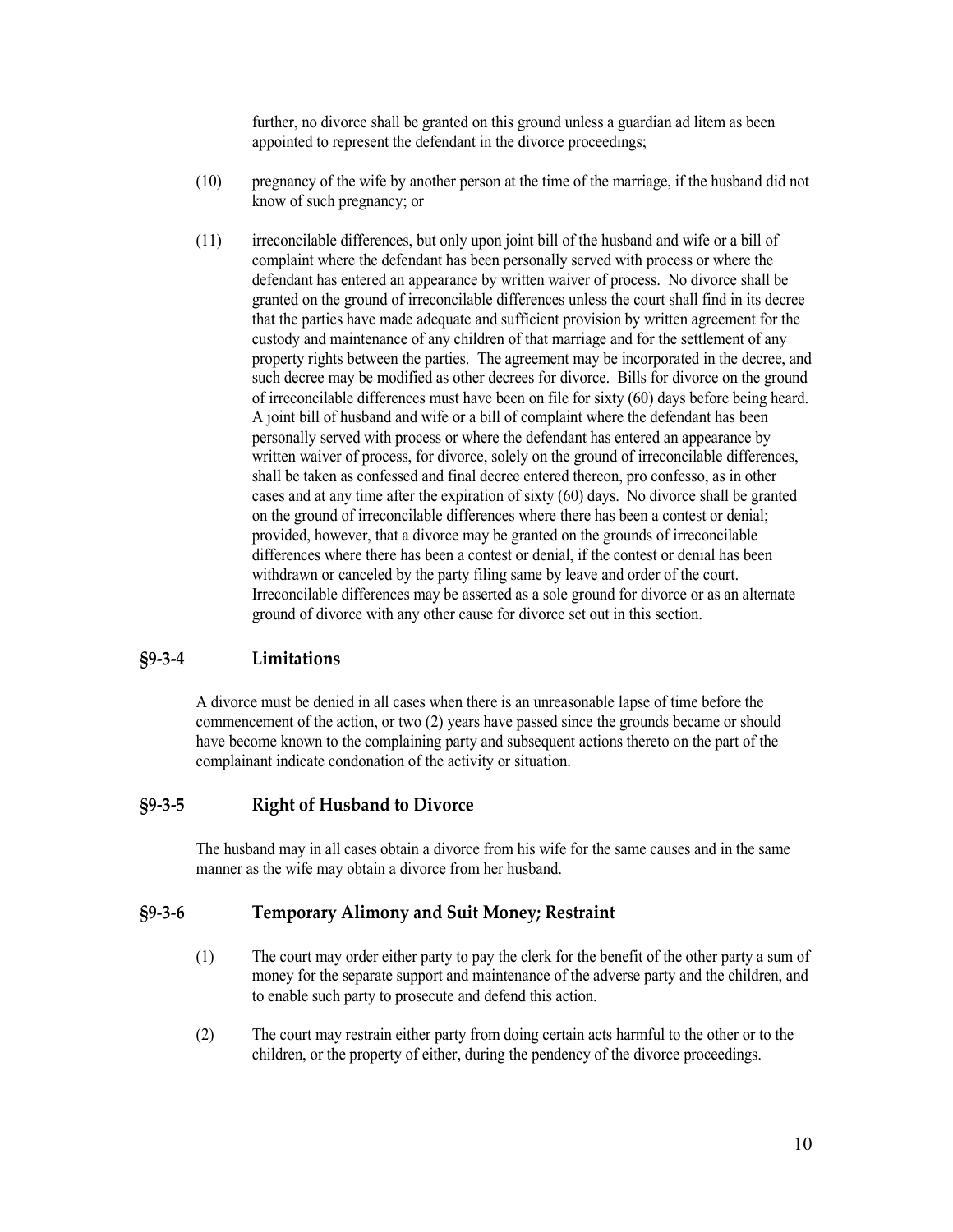# <span id="page-10-0"></span>**§9-3-7 Pleadings; Findings; Decree**

The complaint shall be in writing and signed by the plaintiff or the plaintiff's counsel or attorney. No decree of divorce shall be granted upon default or otherwise, except upon legal evidence taken in the cause by the court who shall make and file its findings and decree upon the evidence. The decree shall become absolute upon entry unless the judge orders otherwise in which case the period of time until which it becomes absolute may be up to three (3) months.

# <span id="page-10-1"></span>**§9-3-8 Disposition of Property and Children**

When a decree of divorce is made, the court may make such orders in relation to the children, property and parties and the maintenance of the parties and children by alimony and child support, as may be equitable. Subsequent changes or new orders may be made by the court with respect to the custody of the children or the distribution of property as shall be reasonable and proper.

## <span id="page-10-2"></span>**§9-3-9 Custody of Children**

In any case involving custody of minor children, the court shall make such order for the future care and custody of the minor children as it may deem just and proper. In determining custody, the court shall consider the best interests of the child and the past conduct and demonstrated moral standards of each of the parties. The court may inquire of the children and take into consideration the children's desires regarding the future custody; however, such expressed desires shall not be controlling and the court may, nevertheless, determine the children's custody otherwise.

# <span id="page-10-3"></span>**§9-3-10 Age of Majority for Purposes of Child Support Obligations**

- (1) The duty of support of a child, whether ordered by virtue of a divorce proceeding or child support proceeding, terminates upon the child reaching the age of twenty-one (21) years or the emancipation of the child, whichever occurs first. The court may determine that emancipation and no other support obligation exists when the child:
	- (a) Marries, as defined by the Choctaw Tribal Code, or cohabits, as if married;
	- (b) Voluntarily moves from the home of the custodial parent or guardian and establishes independent living arrangements; or
	- (c) Discontinues full-time enrollment in school after reaching eighteen (18) years of age.
- (2) Other factors that the court may consider when determining if a child is emancipated include, but are not limited to, whether the child discontinues full-time enrollment in school, attains permanent, full-time employment or enters military service.
- (3) This code section shall apply to all existing and future orders of child support.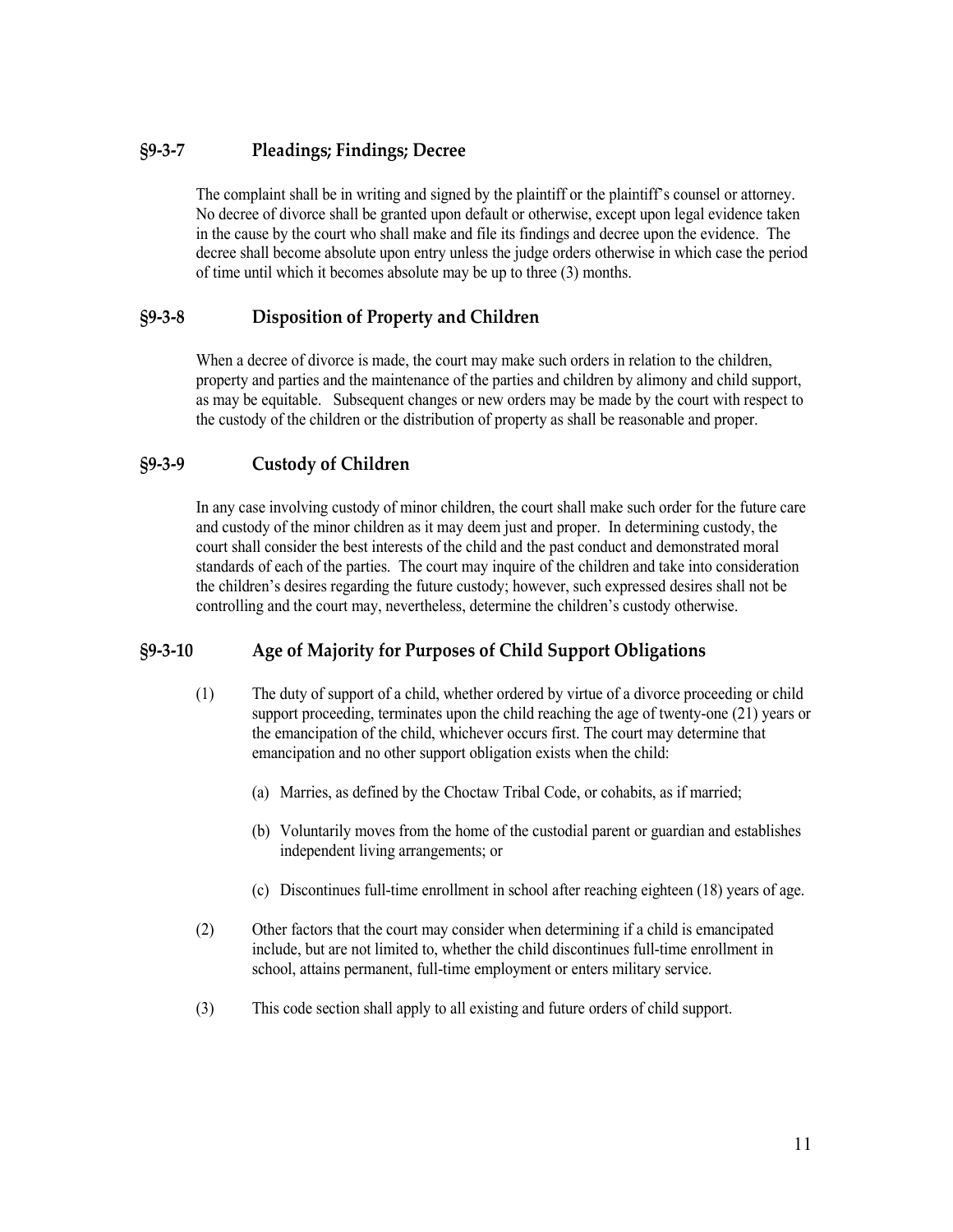# <span id="page-11-0"></span>**CHAPTER 4. SEPARATE MAINTENANCE AND PROPERTY RIGHTS**

# <span id="page-11-1"></span>**§9-4-1 Separate Maintenance**

- (1) The wife, living in this jurisdiction, who through no fault of her own or by agreement with her husband, is living separate and apart from her husband, or whose husband has deserted her or has failed to support her when otherwise able to do so, may maintain an action for a decree of separate maintenance.
- (2) During the pendency of the action the court may order the husband to pay temporary alimony and suit money as in an action for divorce.
- (3) If it appears that the wife is entitled to such, the court shall grant a decree of separate maintenance awarding custody of children, alimony, child support and expenses of suit as may be equitable under the circumstances.

# <span id="page-11-2"></span>**§9-4-2 Property Rights of Married Persons**

- (1) Either a wife or husband can obtain, own, hold, give, sell or otherwise deal with real or personal property as if they were unmarried.
- (2) Either a wife or a husband can enter into contracts and sue or be sued to the same extent and in the same manner as if unmarried.
- (3) Either a wife or a husband nor the property of either in which their spouse has no interest, is liable for the debts or obligations of the other spouse solely by reason of marriage to the other spouse.
- (4) A conveyance, transfer, or lien executed by either husband or wife in favor of the other shall be valid to the same extent as between other persons.
- (5) Nothing in this section shall alter existing inter-spousal or spousal rights and limitations respecting the sale, transfer or encumbrance of real property constituting a marital "homestead" interest under Mississippi Law.

## <span id="page-11-3"></span>**§9-4-3 Family Expenses**

The expenses of the family and the education of the children are chargeable upon the property of both husband and wife or either of them and may be enforced jointly or separately.

## <span id="page-11-4"></span>**§9-4-4 Custody of Children and Property**

(1) Absent a judicial decree of property distribution or custody or otherwise, neither the husband nor the wife can remove the other spouse or the children from the place of family dwelling without the consent of the other spouse; provided however, that children may be removed from the family residency by one parent without the consent of the other if such appears to be reasonably necessary to protect the physical well being of the children, the children are thereafter provided with a more proper living environment, and application is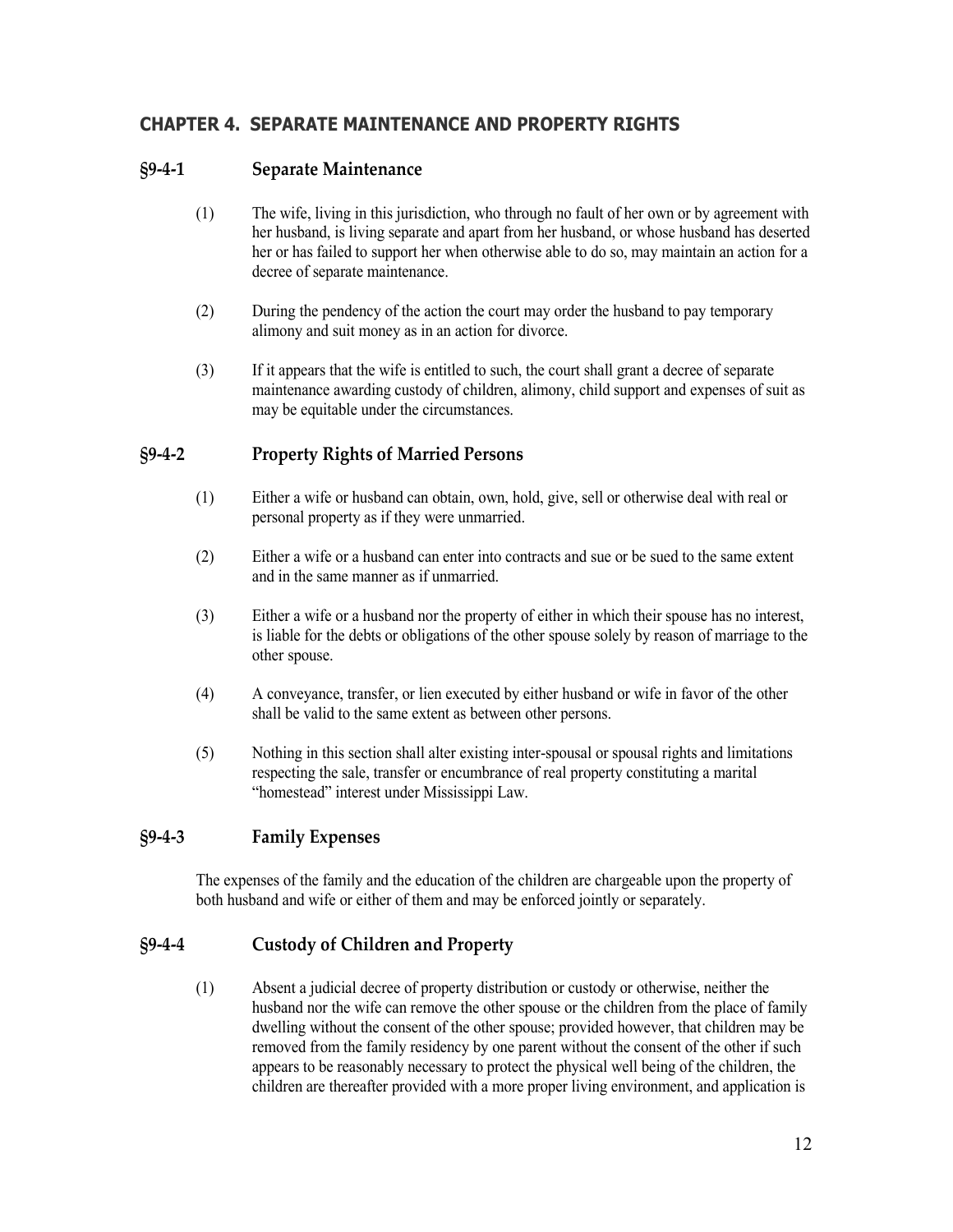made to the court within ten (10) days for an order of the court, modifiable at any time, approving such removal of the children.

(2) If a husband abandons his wife, the wife is entitled to custody of all children under the age of sixteen (16) unless a court of competent jurisdiction shall otherwise direct.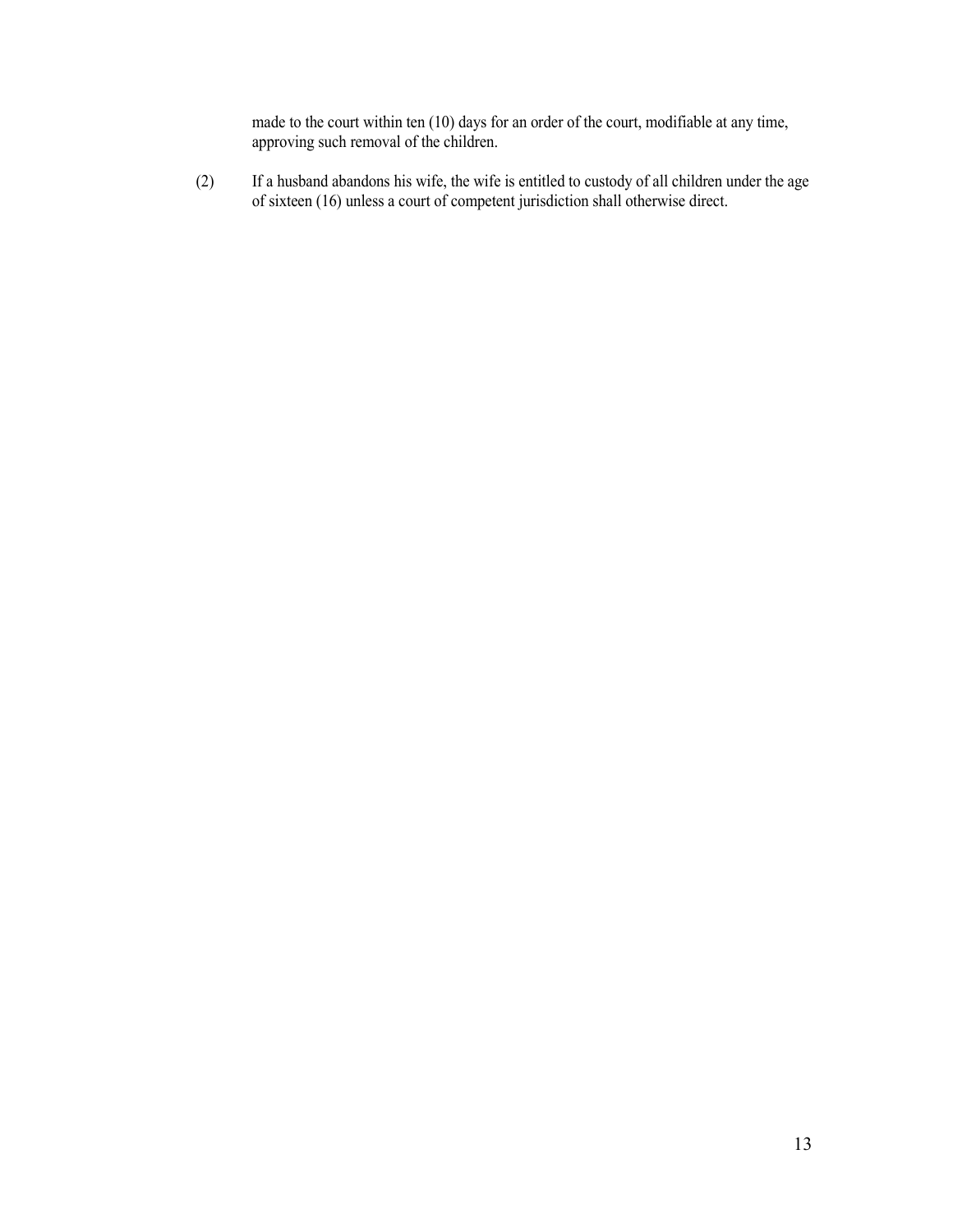# <span id="page-13-0"></span>**CHAPTER 5. RELATION TO ORDINANCE NO. 11**

# <span id="page-13-1"></span>**§9-5-1 Other Domestic Relations/Family Law Matters**

All domestic relations and family law matters and proceedings not addressed in this Title or Title XI, shall be adjudicated in accordance with the provisions of Tribal Ordinance No. 11, provided that any reference to a state or county Department of Welfare or Welfare Department officials in state law provisions incorporated pursuant thereto shall be construed to refer to the Choctaw Department of Family Services, Mississippi Band of Choctaw Indians, or such successor agency or department as the Choctaw Tribal Council shall hereafter designate. Service of process or notice on said department shall be hand on the Mississippi Band of Choctaw Indians' Office of Attorney General, and the Tribal Chief.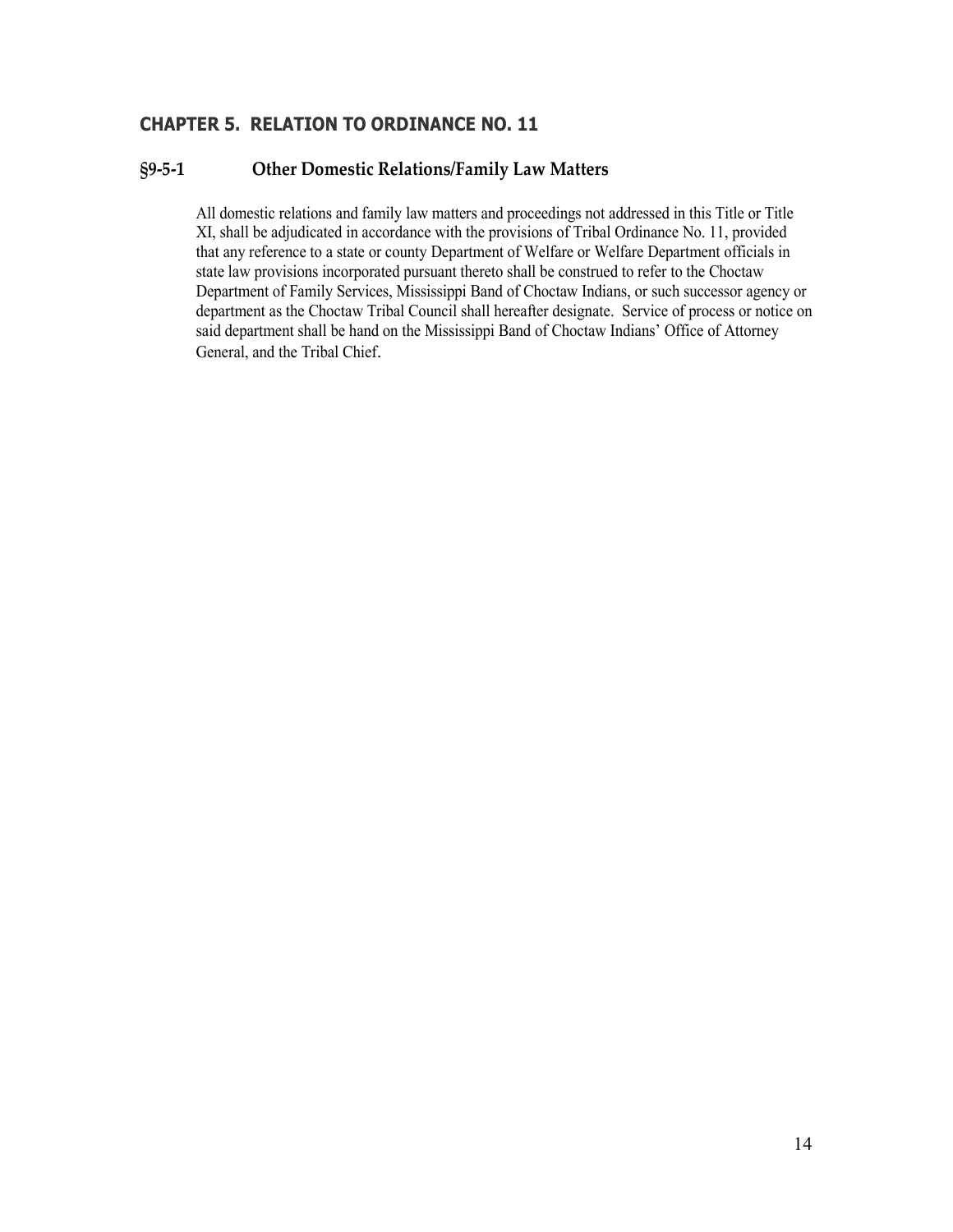# <span id="page-14-0"></span>**CHAPTER 6. TERMINATION OF PARENTAL RIGHTS**

#### <span id="page-14-1"></span>**§9-6-1 Indian Child Welfare Act; Portions Applicable**

All proceedings instituted under this chapter shall be deemed "child custody proceedings" as defined in 25 U.S.C. §1903(1) of the *Indian Child Welfare Act*, and the Act's findings and conclusions, evidentiary standards for termination of parental rights, and requirements for voluntary parental consent to termination of parental rights under state law are hereby made applicable to termination proceedings in the Choctaw Courts, to the extent not otherwise provided in this Code.

#### <span id="page-14-2"></span>**§9-6-2 Petition; Form of and By Whom Filed**

- (1) Parental rights to a child may be terminated according to the procedures in this chapter.
- (2) Proceedings to terminate parental rights shall be instituted by a petition filed by either:
	- (a) Children and Family Services ("CFS") acting on behalf of the Tribe;
	- (b) both parents of the child pursuant to a voluntary decision to give up their parental rights;
	- (c) one parent of the child against the other parent thereof;
	- (d) by the guardian or custodian who has had long-term care, custody and control of a child who has been acting as parent (*in loco parentis*); or
	- (e) by any person to whom custody of such child may have been awarded by a court of competent jurisdiction.
- (3) The petition shall state at least the following:
	- (a) the name, birth date, and residence of the child;
	- (b) the names and residences of the child's parent, guardian or custodian;
	- (c) if the child is in detention or shelter care, the place of detention or shelter care and the time he was taken into custody; and
	- (d) a plain and concise statement of the facts upon which the allegations that parental rights should be terminated are based, including the date, time and location at which the alleged facts occurred.
- (4) In any termination petition not filed by CFS, or not joined in by CFS as co-complainant, CFS shall be named as respondent or co-respondent with the opposing parent (if any). Service of process shall be made upon MBCI's Attorney General's Office on behalf of CFS.
- (5) In any termination petition filed against a parent or parents, the said parent or parents shall be named as respondent(s).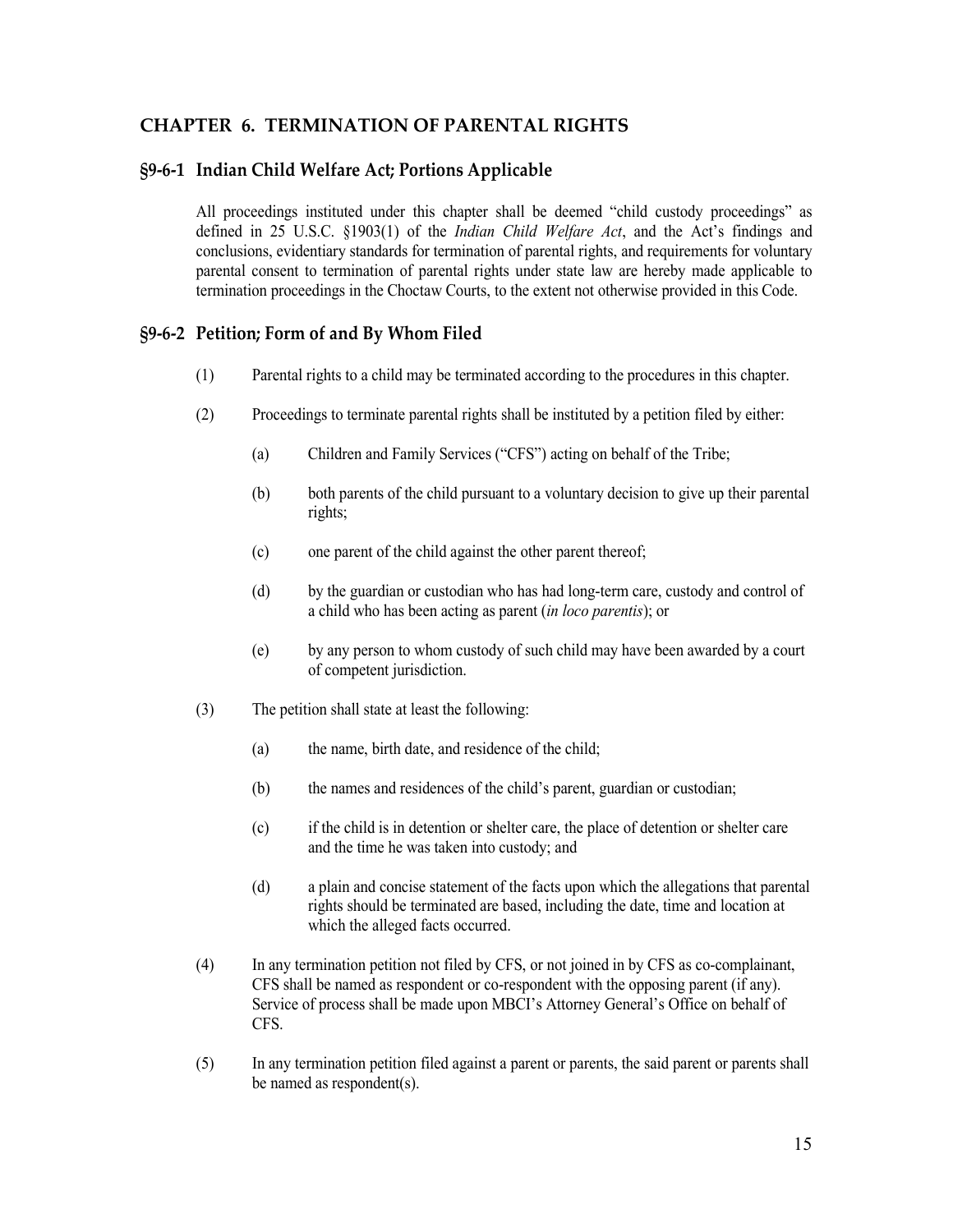- (6) Electronic filing of pleadings with the Court may be permitted at the discretion of the Judge.
- (7) The Tribal Court shall dismiss on its own motion any petition for termination of parental rights which is not filed by a party authorized to file said petition under §9-6-2(2) of this chapter.
- (8) The Tribal Court may dismiss on its own motion any petition for termination of parental rights which does not name CFS as a respondent or may grant leave to amend to allow joinder of CFS.

# <span id="page-15-0"></span>**§9-6-3 Voluntary Surrender of Parental Rights**

A parent who has been named a party to the Petition for Termination of Parental Rights may execute a document evidencing the voluntary surrender of their parental rights, consent to termination of parental rights, and such parent may join in the petition by the execution of a document evidencing their joinder and waiver of further process by the Court.

# <span id="page-15-1"></span>**§9-6-4 Court Discretion Not to Terminate**

Notwithstanding any other provision of this chapter, the Tribal Court may exercise its discretion not to terminate the parent's parental rights in a proceeding under this chapter if the child's safety and welfare will not be compromised or endangered and terminating the parent's parental right is not in the child's best interests based on one or more of the following factors:

- (a) CFS has documented compelling and extraordinary reasons why terminating the parent's parental rights would not be in the child's best interests;
- (b) there is a likelihood that continuing reasonable efforts for achieving reunification will be successful;
- (c) terminating the parent's parental rights would inappropriately relieve the parent of his/her financial or support obligations to the child; or
- (d) the child is being cared for by the other parent, relative, guardian, or custodian, in a residence not occupied by the abusive or neglectful parent and terminating the parent's parental rights would not expedite the process for obtaining a satisfactory permanency outcome.

## <span id="page-15-2"></span>**§9-6-5 Setting of Hearing and Summons**

- (1) The setting of the hearing and issuance of summonses shall be made in accordance with the *Choctaw Tribal Code, Title VI (6) Rules of Civil Procedure, Rule 81.*
- (2) In the event the parent(s) have not executed a written consent and voluntary surrender for their termination of parental rights, then process may be made upon the parties by law for process in person or by publication, if they be non-residents of the State of Mississippi or are not found therein, after a diligent search and inquiry, or are unknown after a diligent search and inquiry. Such process shall contain a return date.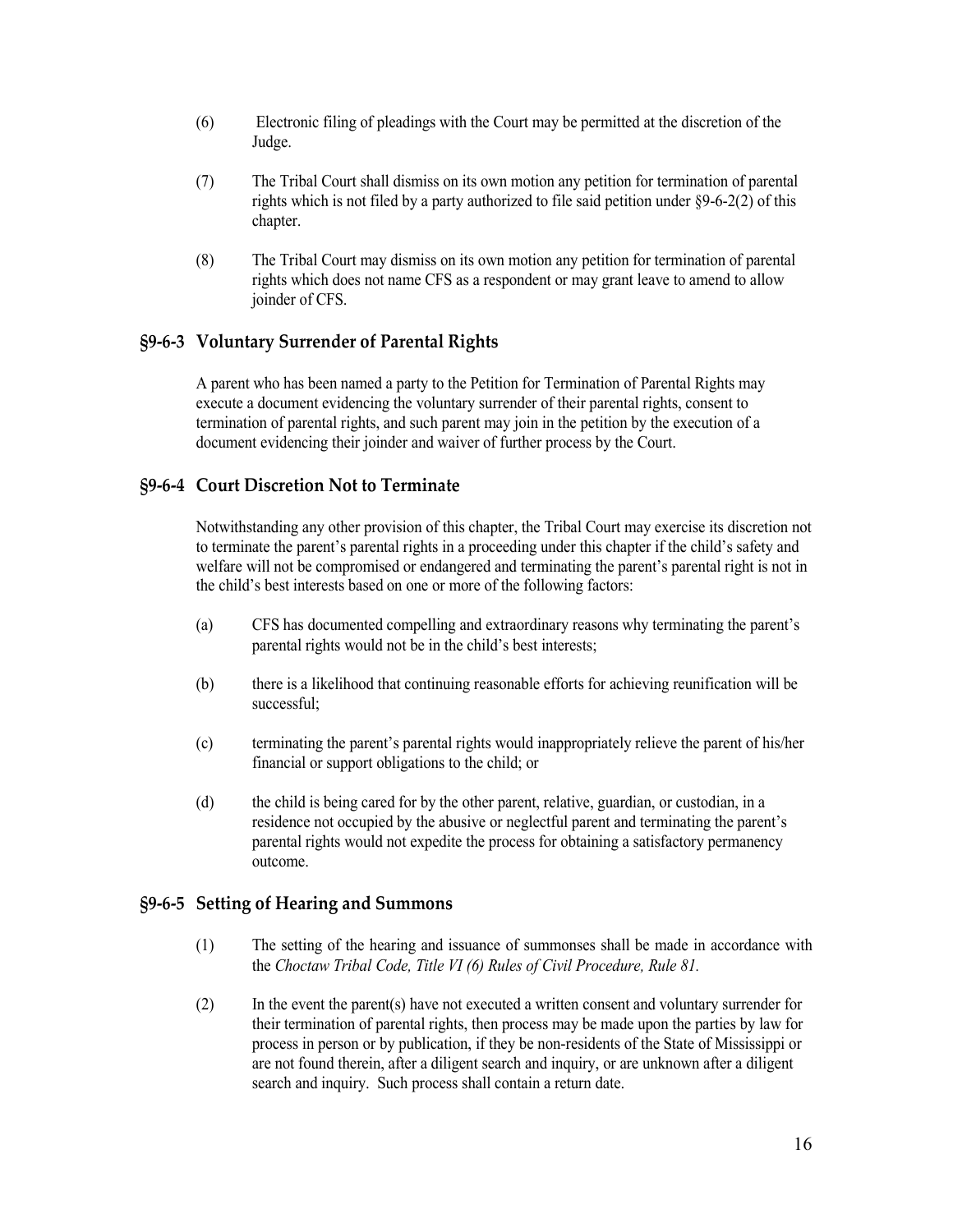# <span id="page-16-0"></span>**§9-6-6 Pre-Termination Report**

- (1) Upon receipt of service of the Petition, CFS shall, unless waived by the Court, initiate a pre-termination report to be submitted to the Court before the Court date set in the summons. The Court shall have the discretion to designate any other date or time for submission of the report in the interest of judicial administration.
- (2) CFS may consult with the child's parents, and any social services agency, health provider, educational system and other relevant personnel who have had prior professional contacts with the child and his parents, guardians or custodians to determine whether termination of parental rights is consistent with the best interests of the child. CFS shall be authorized to review any of the child's previous Tribal Youth Court records, if any, as well as Choctaw Health Center or clinic records, and education records.

# <span id="page-16-1"></span>**§9-6-7 Confidential Hearing; Electronic Hearing**

All termination hearings shall be private and closed to the public. The hearing may be held by electronic means in the discretion of the Judge.

## <span id="page-16-2"></span>**§9-6-8 Rights of Parties**

- (1) Right to counsel:
	- (a) The Court shall inform the child, if applicable, and his parent, guardian or custodian of their right to retain or obtain counsel or a lay advocate at any stage of the proceedings, and any fees that may be charged for representation, including any fees that may be ordered for the appointment of a guardian ad litem, shall be the responsibility of the parent, guardian or custodian, or a combination thereof.
	- (b) If the parties appear at the hearing without counsel, the Court shall inform the parties of any available services that provide legal representation.
	- (c) On the motion of any party or at the discretion of the Court, a *guardian ad litem* may be appointed in the best interest of the minor. Expenses for said appointment may be assessed to either party, or divided among the parties, at the discretion of the Court.

## <span id="page-16-3"></span>**§9-6-9 Information Considered; Burden of Proof**

- (1) The Court shall hear testimony concerning the circumstances that gave rise to the petition and the need for termination of parental rights.
- (2) No termination of parental rights may be ordered in a proceeding under this Code unless the findings and conclusions and evidentiary standards for termination of parental rights under the *Indian Child Welfare Act* and under other applicable provisions of Tribal law are met, and in the case of voluntary consent to termination of parental rights, the comparable provisions of said act and of applicable Tribal law must be met.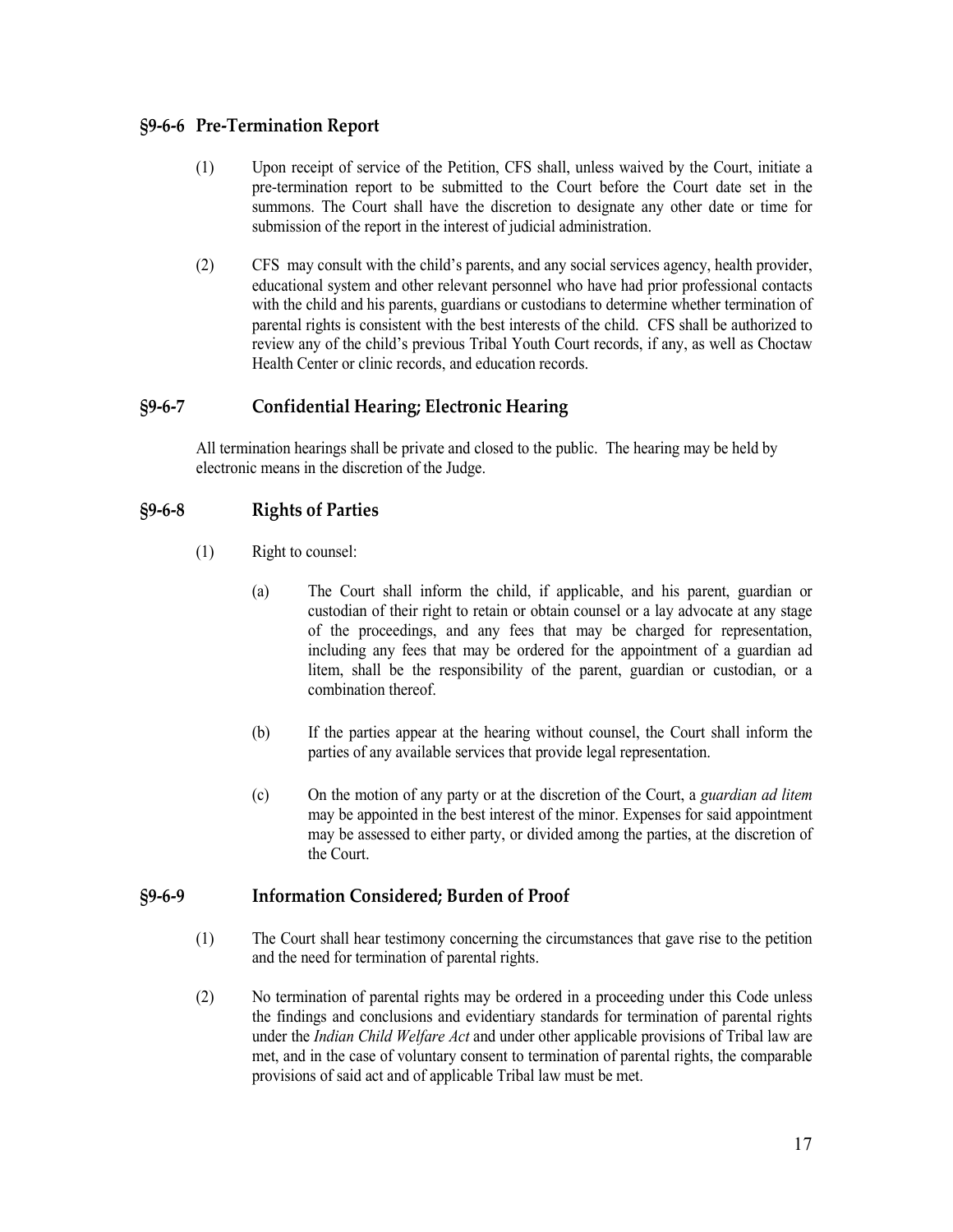- (3) The Court may terminate the parental rights of the parent(s) to their child only if it further finds by clear and convincing evidence that:
	- (a) the parent has abandoned the child;
	- (b) the child has suffered physical injuries willfully inflicted by his parent(s) upon the child which caused or created a substantial risk of death, disfigurement or impairment of bodily functions;
	- (c) the parent(s) have subjected the child to a willful act(s) of sexual abuse;
	- (d) the parent has committed a sexual act against the other parent that is unlawful under Title III (3), or any other similar tribe, state, or federal laws where the offense occurred, and that a child was conceived as a result of the unlawful sexual act. A criminal conviction of the unlawful sexual act is not required to terminate the offending parent's parental rights under this chapter;
	- (e) the voluntary written consent of both parents has been given in accordance with 25 U.S.C. 1913 and acknowledged before the court; or
	- (f) such other facts and circumstances exist that warrant the termination of parental rights.

# <span id="page-17-0"></span>**§9-6-10 Entry of Judgment**

After hearing all of the evidence in regard to the petition, if the Court is satisfied by clear and convincing evidence that termination of parental rights is appropriate, then the Court may terminate the parental rights of the parent or parents regarding the child, and terminate the right of the child to inherit from such parent or parents. The termination of the parental rights of one (1) parent may be made without affecting the parental rights of the other parent, should circumstances and evidence warrant such a decision. The Court shall issue a written judgment containing its finding of facts and conclusions of law that support termination.

# <span id="page-17-1"></span>**§9-6-11 Child Support**

A judgment of termination of parental rights does not automatically terminate or eliminate the requirement of child support, or the obligation to pay arrearages until satisfied in full.

# <span id="page-17-2"></span>**§9-6-12 Placing child in custody of a suitable person, or Social Services, or agency; Authority to consent to adoption**

Should the Court terminate the parental rights of the parents, or only one (1) of the parents (if they both be living), then the Court shall place the child in the custody of some suitable person, CFS, or other necessary agency, and such person, CFS, or agency shall have authority to consent to adoption, and no further notice shall be given in the adoption proceedings to such parent or parents.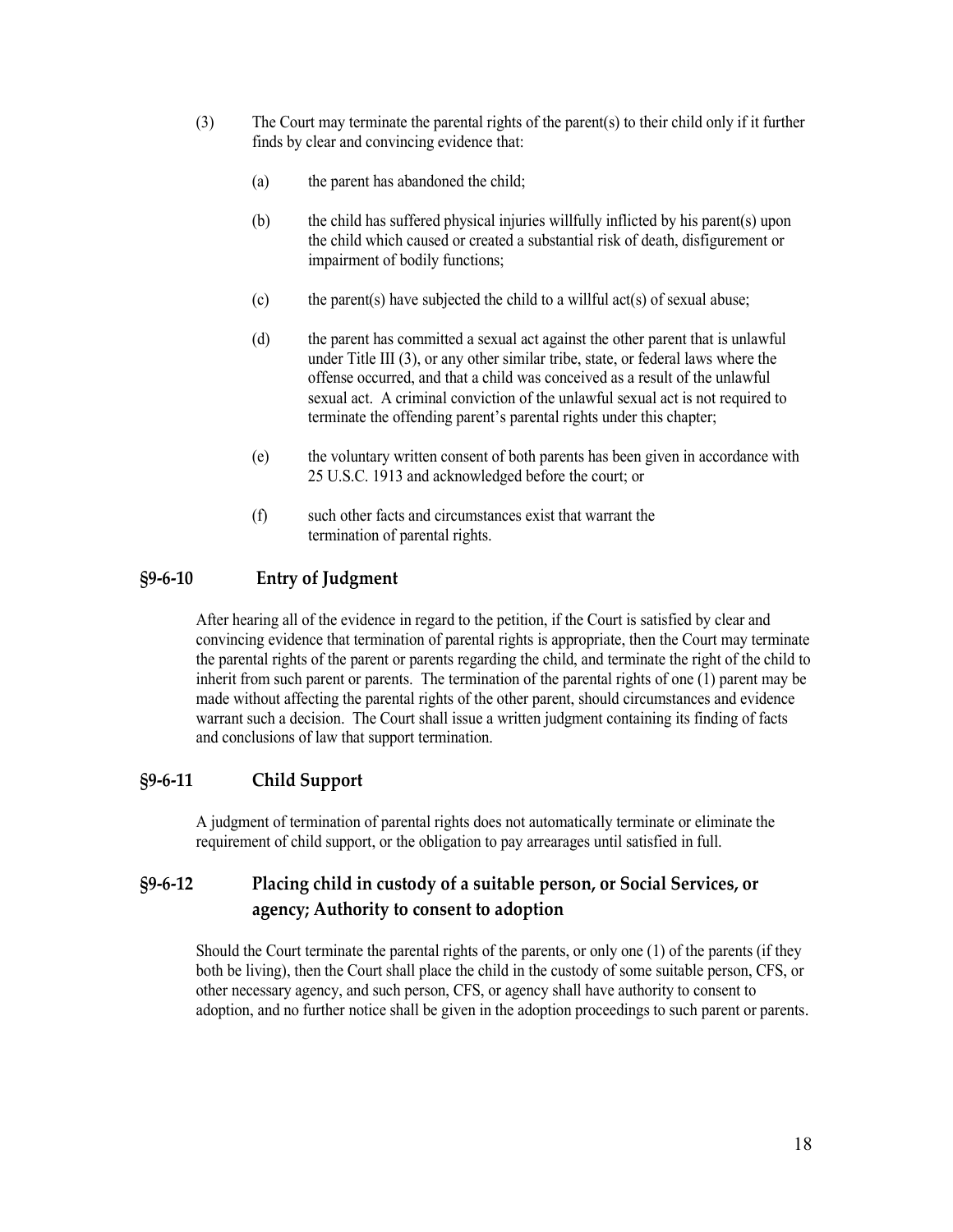# <span id="page-18-0"></span>**§9-6-13 Affect on Minor's Tribal Status**

No adjudication of termination of parental rights shall affect the minor's enrollment status as a member of any Tribe or the minor's degree of blood quantum of any Tribe.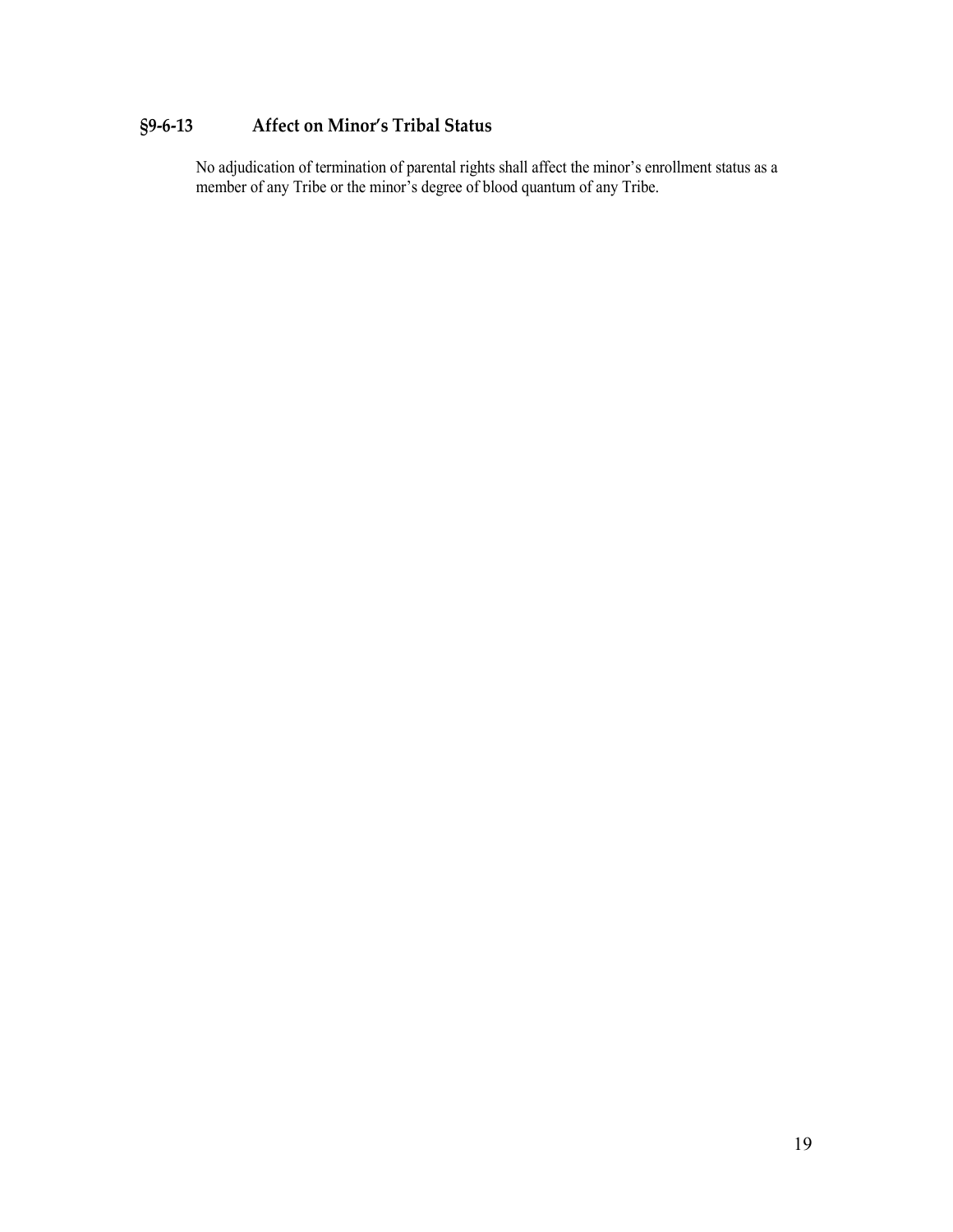# <span id="page-19-0"></span>**CHAPTER 7. ADOPTION**

#### <span id="page-19-1"></span>**§9-7-1 General**

When natural parents cannot or choose not to be a family resource for their children, adoption is a viable plan for providing their children with a stable, nurturing, and permanent family. In addition, adoption is available for persons to establish a family rather than through the biological process of having children. Adoption is a legal process wherein the biological parent(s) have been freed of legal ties to the child or children.

#### <span id="page-19-2"></span>**§9-7-2 Definitions**

- (1) "Adopt" means the act of taking voluntarily the child of other parents as one's own child.
- (2) "Adoption" means the act or process of adopting a child. It is a permanent plan, offering the most stability to the child who cannot return to his parents.
- (3) "Adoptive Parent" means an adult who has become the mother or father of a child through the legal process of adoption.
- (4) "Adoption Placement" means the permanent placement of an Indian child for adoption, including any action resulting in a final decree of adoption.
- (5) "Extended Family Member" shall be defined by the laws or custom of the Indian child's Tribe, and in the absence of such law or custom, shall be a person who has reached the age of eighteen (18) and who is the Indian child's grandparent, aunt or uncle, brother or sister, brother-in-law or sister-in-law, niece or nephew, first or second cousin or stepparent.
- (6) "Guardian" means one who is responsible for the care of a minor child, has the right to make all decisions affecting the minor child, and has legal custody of the minor child.
- (7) "Indian Child" means an unmarried person who is under age eighteen (18) and is either (a) a member of an Indian Tribe or (b) is eligible for membership in an Indian Tribe and is the biological child of a member of an Indian Tribe.
- (8) "In Loco Parentis" means one who has assumed parental rights, duties, and obligations in the place of a parent.
- (9) "Interlocutory Decree" means an interlocutory decree is a provisional or preliminary decree, which is not final and does not determine the suit but directs some further proceedings preparatory to the final decree. It is a decree pronounced for the purpose of ascertaining matters of law or fact, preparatory to a final decree.
- (10) "Parent" means any biological parent or parents of an Indian child, or any Indian person who has lawfully adopted an Indian child, including adoption under Tribal law or custom. It does not include the unwed father where paternity has not been established.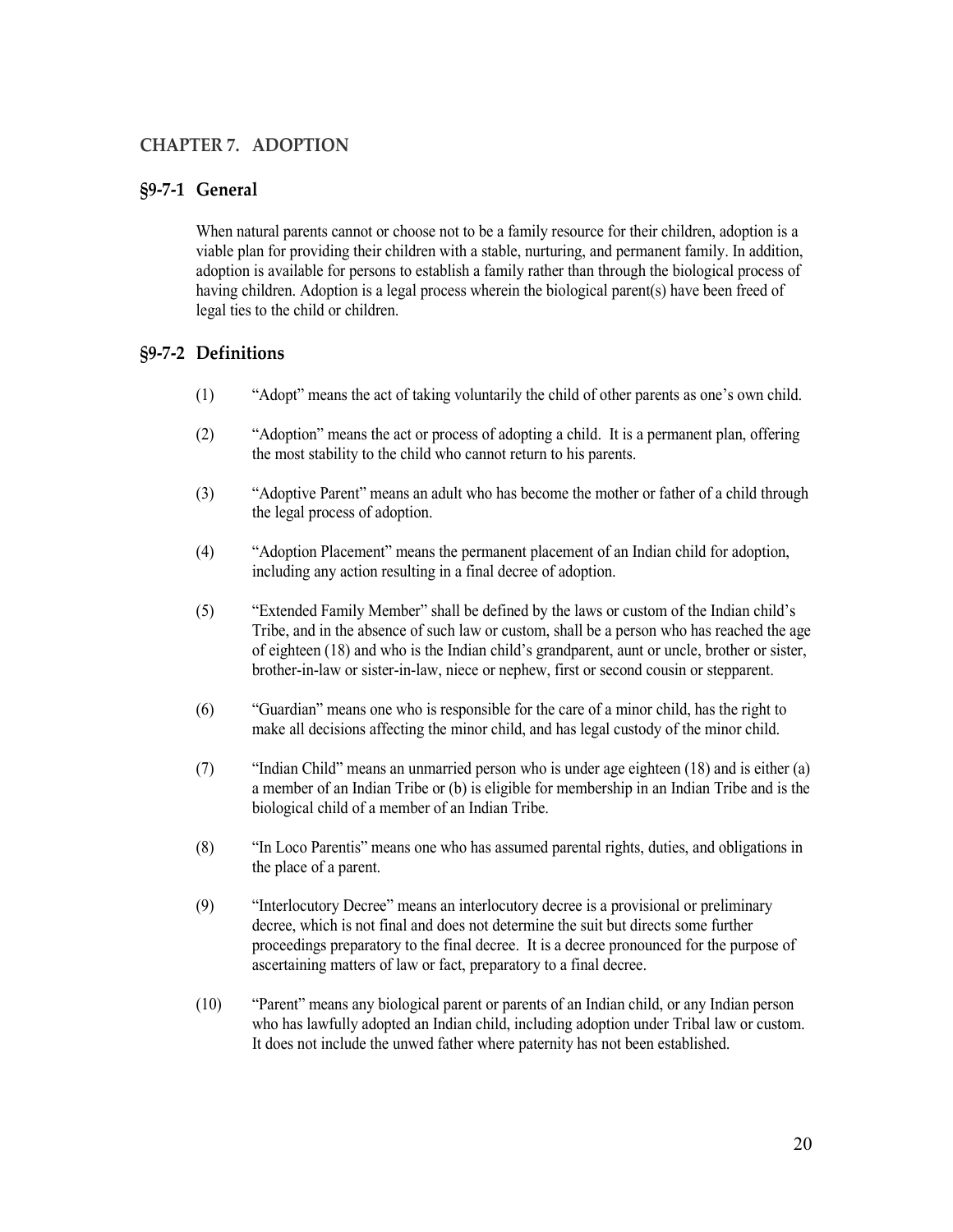- (11) "Pre-adoption Placement" means the temporary placement of an Indian child in a foster home or institution after the termination of parental rights, but prior to or in lieu of adoptive placement.
- (12) "Reservation" means all lands made subject to the governmental jurisdiction of the Tribe, or such other lands as may be held in trust for the Tribe as described in §1-2-2(1) of this Tribal Code.
- (13) "Tribal Court" means a court with jurisdiction over child custody proceedings, which is either a court established and operated under the code or customs of an Indian Tribe or any administrative body of the Tribe which is vested with authority over custody proceedings.
- (14) "Trial Period" means a time period for the adoptive parent and child, ranging from three (3) to six (6) months, more or less, according to the ruling of the court, to insure proper adoption placements. The trial period is an option, according to the ruling of the court, and may be waived if placement is being made with relatives of the child.

## <span id="page-20-0"></span>**§9-7-3 Jurisdiction over Adoption**

The Mississippi Band of Choctaw Indians shall have full original jurisdiction in adoption matters where the child to be adopted is an enrolled member of the Tribe or is eligible for enrollment; or where the child lives within the Choctaw Indian Reservation; or where the case has been transferred to the Choctaw Tribal Court from a state court.

## <span id="page-20-1"></span>**§9-7-4 Who May Adopt**

- (1) Any minor child subject to the jurisdiction of the Mississippi Band of Choctaw Indians may be adopted by any adult person, age 21or older, who is a member of a federallyrecognized Indian tribe, or non-Indian in accordance with the preferences under this Title and with ICWA, 25 U.S.C 1901, *et seq.*.
- (2) A married man, who is separated, but not legally divorced from his wife, cannot adopt a child, nor can a married woman, who is separated, but not legally divorced from her husband, adopt a child.
- (3) A petition filed by a married person shall also be signed by the married person's spouse.
- (4) A petition filed by a same-sex couple, legally married, shall be signed by the petitioner and the spouse.
- (5) A same-sex partner, who is separated but not legally divorced from the spouse, cannot adopt a child.

## <span id="page-20-2"></span>**§9-7-5 Petition to Adopt**

A petition, verified under oath, shall contain the following information:

(1) The full name and address of the adopting parents;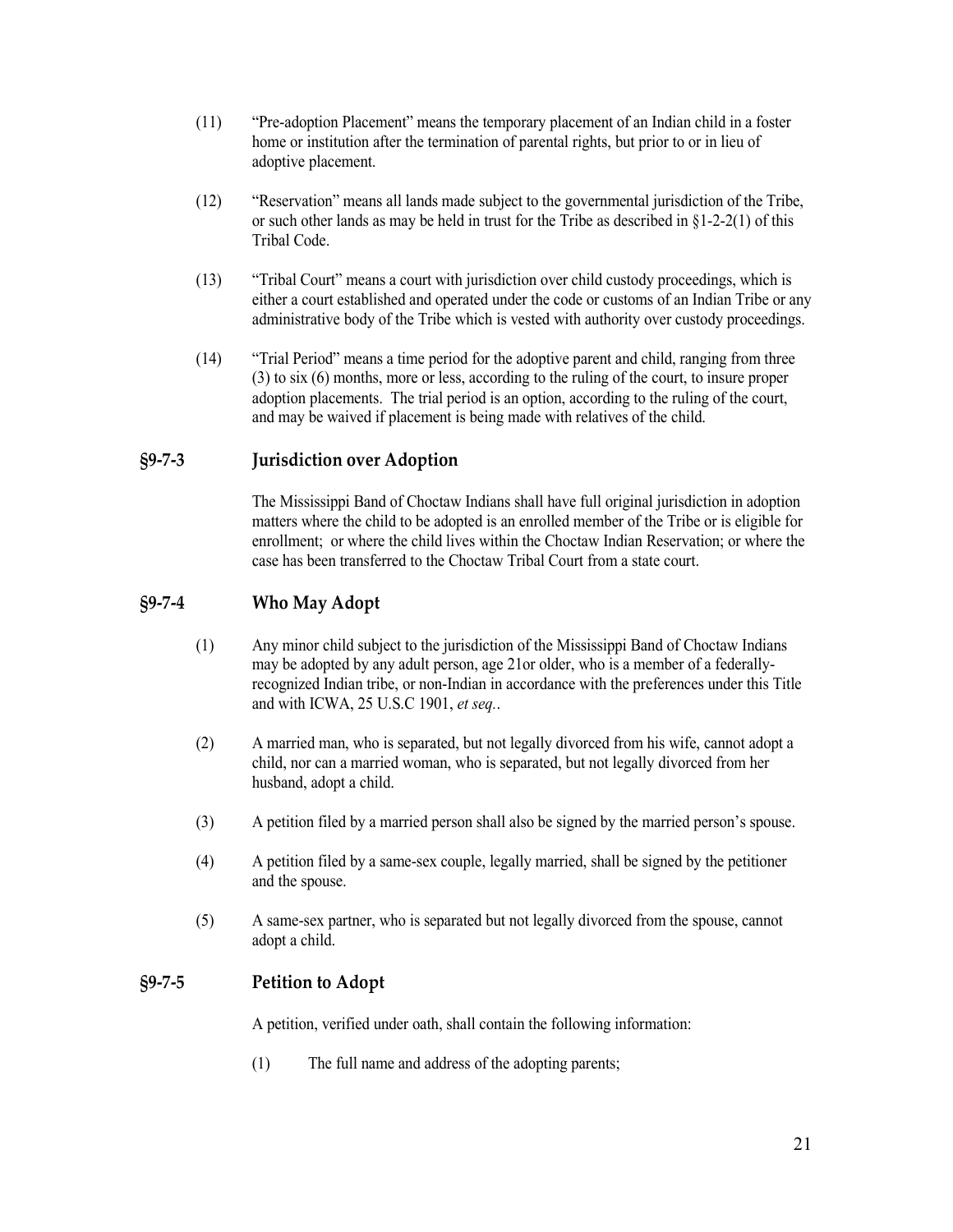- (2) The full name, residence, sex, and birth date of each child whose adoption is sought, and attachment of each child's birth certificate, and Certificate of Degree of Indian Blood ("CDIB"), if applicable;
- $(3)$  in the event of a voluntary surrender by the natural parent(s), there shall be attached a "Voluntary Surrender" signed by each parent in separate forms before a Notary Public, a "Consent to Surrender" signed by each parent before a Notary Public, separately; and an "Acknowledgement of Surrender of Parental Rights" (as contained in the attached sample forms provided at the end of this Chapter);
- (4) A full description and statement of value of all property owned or possessed by the child (see sample form provided at the end of this Chapter);
- (5) A statement by the adoptive parents that it is their desire to adopt the child/ren, and to establish the parental relationship with the adopted child/ren, and that they will protect and care for the child/ren to the best of their ability, if the adoption is granted;
- (6) A statement by the adopting parent, that the child/ren to be adopted has the right to inheritance from the adoptive parents;
- (7) The petition shall be accompanied by a doctor's certificate showing the physical and mental condition of each child to be adopted (see sample form provided at the end of this Chapter).
- (8) Electronic filing of pleadings with the Court may be permitted at the discretion of the Judge

# <span id="page-21-0"></span>**§9-7-6 Rights of Father; Proceedings for Determination of Rights; Unknown Fathers**

- (1) In the case of a child born out of wedlock, the father shall not have a right to object to an adoption unless he has demonstrated, within the period ending thirty (30) days after the birth of the child, a full commitment to the responsibilities of parenthood. Determination of rights of the father of a child born out of wedlock may be made in proceedings pursuant to the filing of a separate petition for the determination of rights.
- (2) Any person who would be a necessary party to an adoption proceeding under this Chapter and any person alleged or claiming to be the father of a child born out of wedlock who is the subject of a petition for adoption or who is determined by any administrative or judicial procedure (to be the "alleged father") may file a petition for determination of rights as a preliminary pleading to a petition for adoption. A petition for determination of rights may be filed at any time after the period ending thirty (30) days after the birth of the child. The prospective adopting parent(s) need not be named a party to such petition. Where the child's biological mother has surrendered the child to MBCI's Social Services department for adoption placement, Social Services may take the place of the biological mother and her interests in the proceedings.
- (3) The Court shall expedite a hearing for the determination of rights, allowing not less than ten (10) days' notice from the service or completion of process on the parties to be served.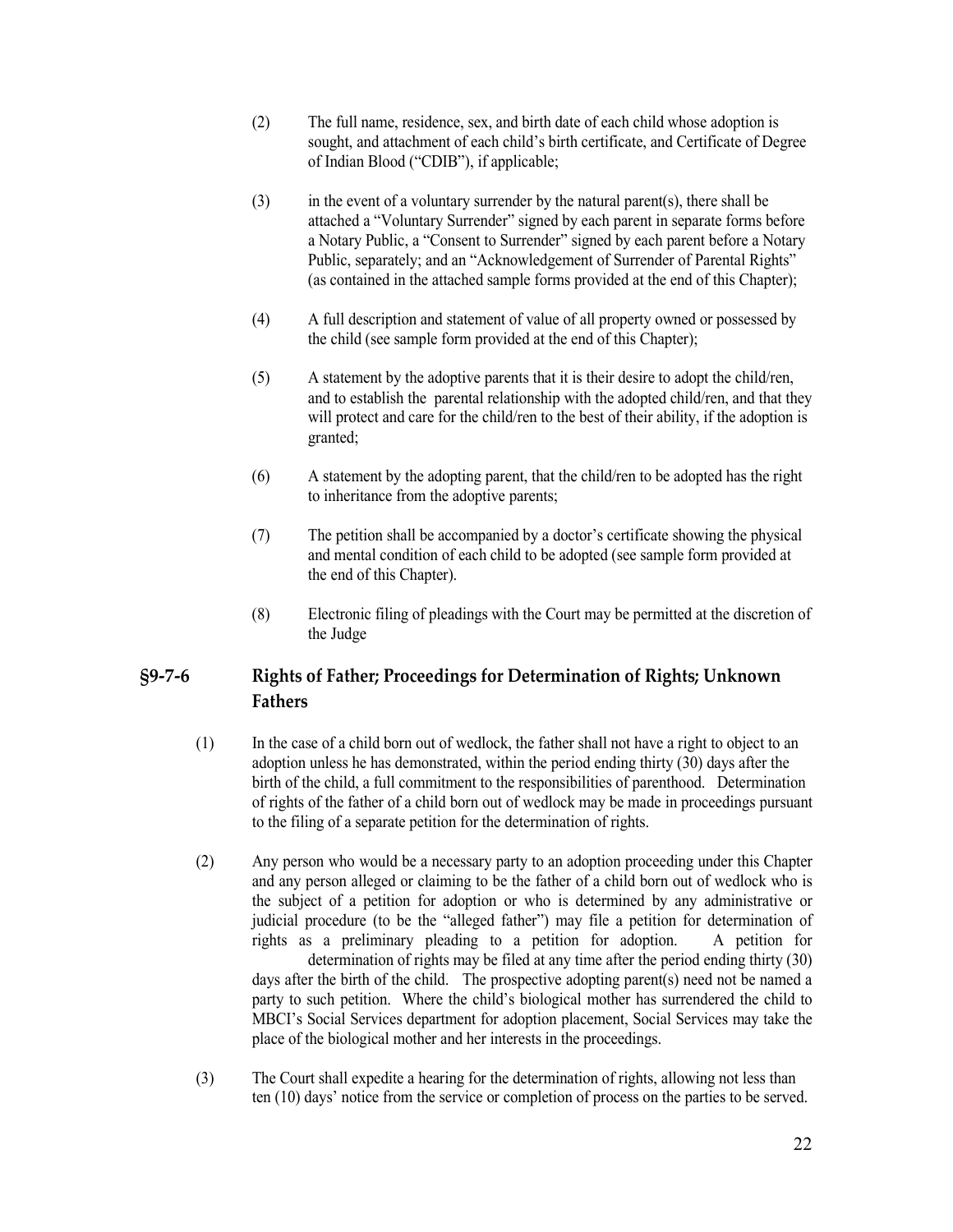- (4) The sole matter for determination under a petition for determination of rights is whether the alleged father has a right to object to an adoption set out under this Chapter.
- (5) Proof of an alleged father's full commitment to the responsibilities of parenthood would be shown by proof that, in accordance with his means and knowledge of the mother's pregnancy or the child's birth, that he either:
	- (a) Provided financial support, including but not limited to, the payment of consistent support to the mother during her pregnancy, payments of medical expenses of pregnancy and birth, if applicable, and contributions of consistent support after birth; that he consistently and frequently visited the child after birth; and that he is now willing and able to assume legal and physical care of the child; or
	- (b) Was willing to provide such support and to visit the child and that he made reasonable attempts to manifest such a parental commitment, but was thwarted in his efforts by the mother or her agents, and that he is now willing and able to assume legal and physical care of the child.
- (6) If the Court determines that the alleged father has not met his full responsibilities of parenthood, the Court shall enter an order terminating his parental rights and he shall have no right to object to an adoption under this Chapter.
- (7) If the Court determines that the alleged father has met his full responsibilities of parenthood and that he objects to the child's adoption, the Court shall set the matter as a contested adoption under this Chapter.
- (8) A petition for determination of rights may be used to determine the rights of alleged fathers whose identity is unknown or uncertain. In such cases, the court shall determine what, if any, notice can be and is given such persons. Determinations of rights under this section may also be made under a petition for adoption.

# <span id="page-22-0"></span>**§9-7-7 Causes for Termination and Allowance for Adoption over Objection of Either Parent**

- (1) An adoption may be allowed over the objection of a parent where:
	- (a) The parent has abused the child. For purposes of this section, abuse means the infliction of physical or mental injury which causes deterioration to the child; sexual abuse, exploitation, or human trafficking; or overworking of a child to such an extent that his health or moral or emotional well-being is endangered.
	- (b) The parent has not consistently offered to provide reasonably necessary food, clothing or appropriate shelter and treatment for the child. For purposes of this section, treatment means medical care or other health services.
	- (c) The parent suffers from a medical or emotional illness, mental deficiency, behavior or conduct disorder, severe physical disability, substance abuse or chemical dependency, which makes him/her unable or unwilling to provide an adequate permanent home for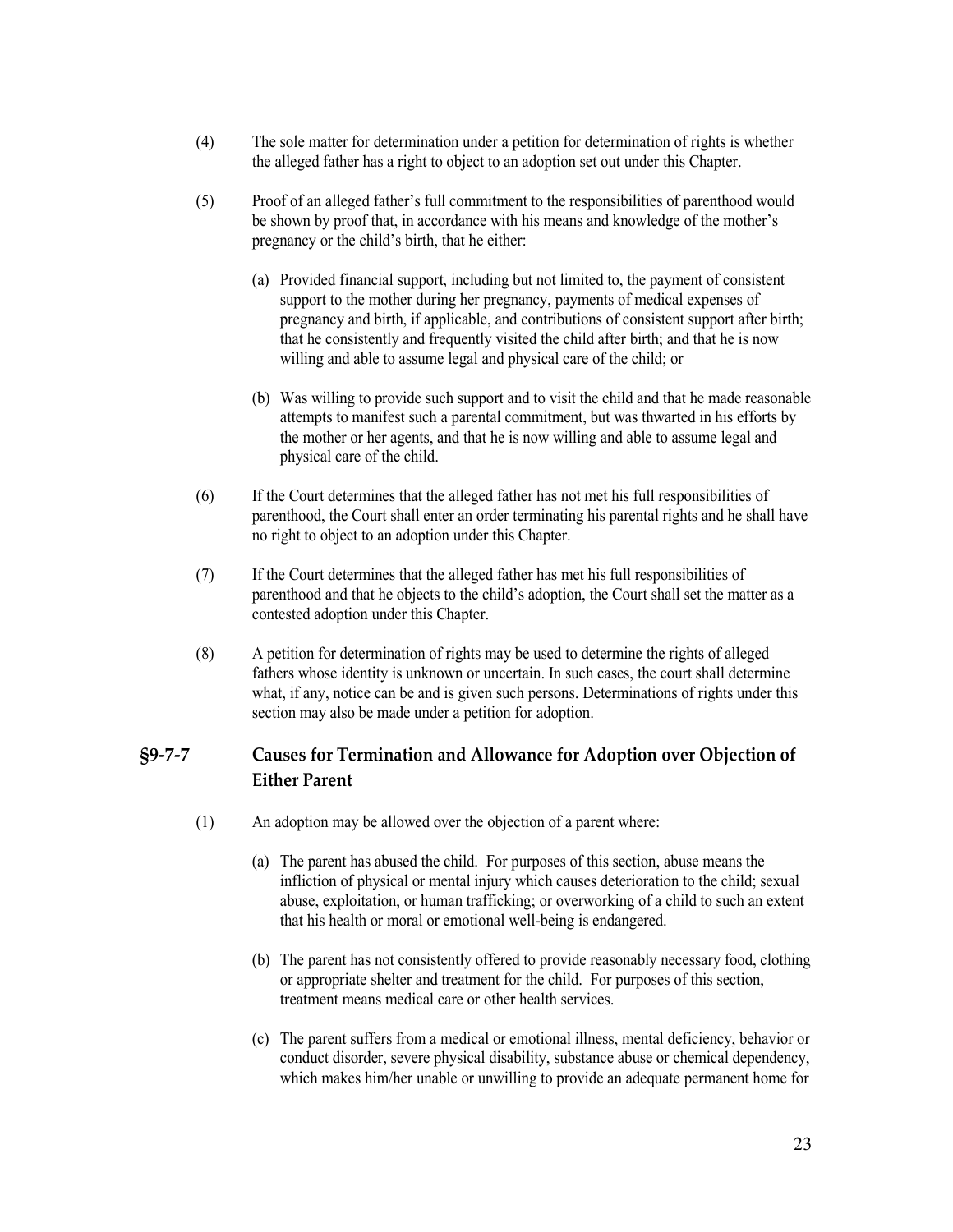the child at the present time or in the reasonably near future based upon expert opinion or based upon an established pattern of behavior.

- (d) Viewed in its entirety, the parent's past or present conduct, including his criminal convictions, would pose a risk of substantial harm to the physical, mental, or emotional health of the child.
- (e) The parent has engaged in acts or omissions permitting termination of parental rights under Chapter 6 of this Title.

#### <span id="page-23-0"></span>**§9-7-8 Interpreter for Adoption Proceedings**

The Court shall certify that either parent fully understood the proceedings in English or that it was interpreted in their own language. An interpreter may also be provided for the adoptive parent(s).

# <span id="page-23-1"></span>**§9-7-9 Withdrawal of Consent to Adopt and Voluntary Surrender; Invalid Consent**

The consent and voluntary surrender of the biological parent(s) may be withdrawn for any reason at any time prior to the entry of the final judgment of adoption. In addition, any consent given prior to, or within ten (10) days after birth of an Indian child shall not be valid.

#### <span id="page-23-2"></span>**§9-7-10 Adoption Reports and Home Studies**

CFS shall, unless waived by the court, prepare and present to the Court the following reports:

- (1) Report on the applicants, including a home study, within sixty (60) days of the filing of a petition or complaint for adoption. The report shall include any factors as may affect the best interest of the child to be adopted.
- (2) CFS may coordinate with the social service agency in the jurisdiction where the child resides.
- (3) Within thirty (30) days of any court-ordered investigation of a minor to be adopted, CFS shall file a written report with the court, unless good cause is shown for an extension of time to complete the investigation.

#### <span id="page-23-3"></span>**§9-7-11 Adoption Hearing; Electronic Hearing**

The court shall conduct a hearing to determine if it is in the best interest of the minor to be placed with the applicants. In determining the best interest of the minor, the court shall examine:

(1) the validity of the written consent and voluntary surrender affidavits;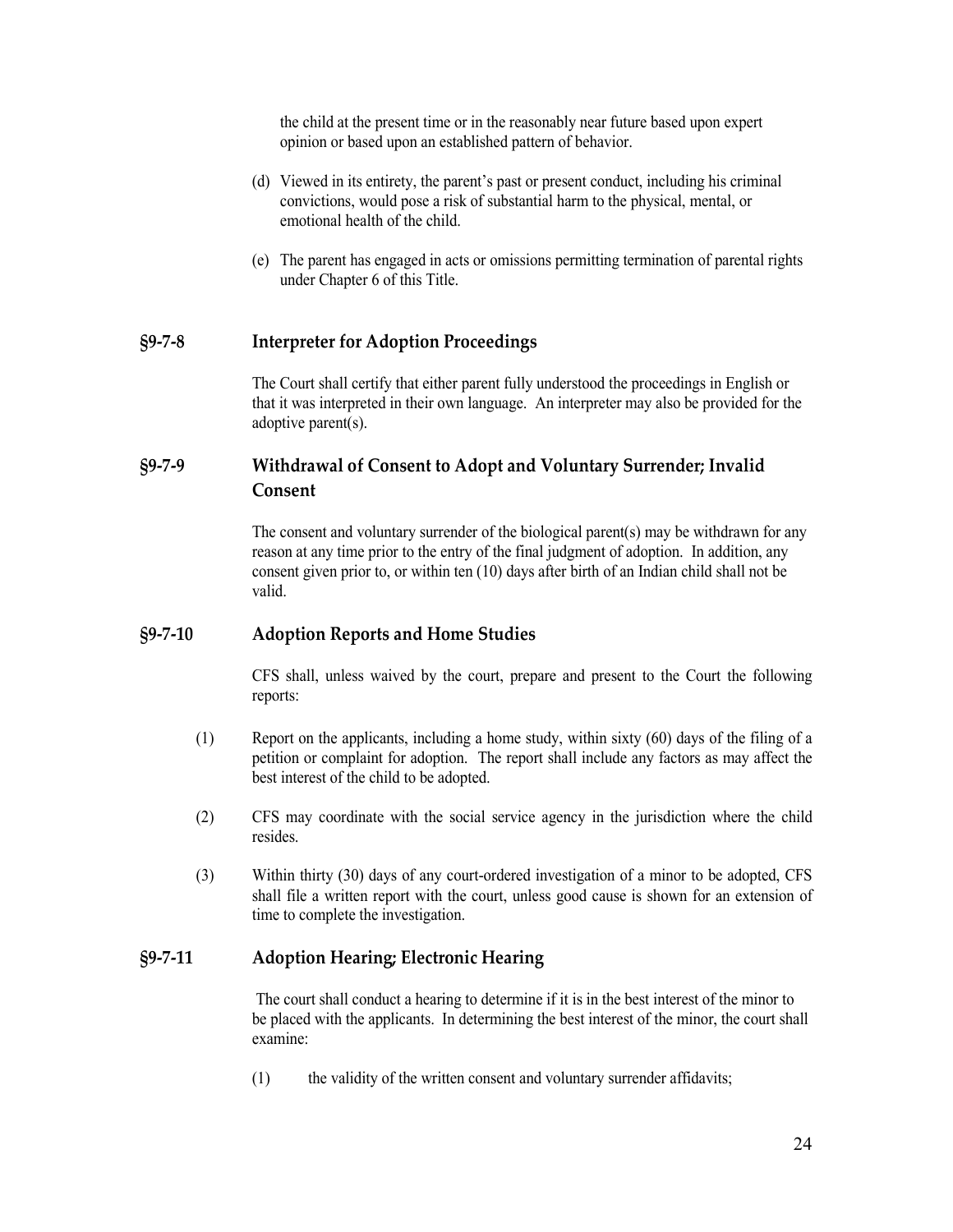- (2) the termination of parental rights order, if applicable;
- (3) the length of time of the minor's wardship by the court;
- (4) any special conditions of the minor;
- (5) any parental communication with the child;
- $(6)$  the minor's consent to adoption, if the child is twelve  $(12)$  years of age or older,
- (7) the adoption reports and home study, and
- (8) compliance with preference of placement.

The hearing may be held by electronic means in the discretion of the Judge.

## <span id="page-24-0"></span>**§9-7-12 Preference of Placement**

The order of preference of placement for adoption, in the absence of good cause to the contrary is:

- (1) a member of the child's extended family;
- (2) other members of the child's Tribe;
- (3) a member of another federally-recognized Tribe; and
- (4) if this order of preference cannot be met, then placement may be made with any person who has some knowledge of the child's Tribal affiliation and his special needs.

#### <span id="page-24-1"></span>**§9-7-13 Contents of the Judgment of Adoption**

The final order of adoption shall include such facts as are necessary to establish that the child is eligible and suitable for adoption, and that the adoptive home and parents are adequate and capable for the proper care of the child, as shown by the investigation reports and findings of the court upon the evidence adduced at the hearings. In addition, the Court shall have the authority to grant a requested change of name of the child as part of the adoption proceedings.

## <span id="page-24-2"></span>**§9-7-14 Reporting Adoption to Vital Records**

Within five (5) business days after the entry of the final judgment of adoption, the Tribal Court Clerk shall submit notification to Department of Vital Records of the State of Mississippi, or such other jurisdiction having issued a birth certificate of the adopted child, to report the adoption, name change and other vital statistics, along with a certified true and correct copy of the final judgment of adoption.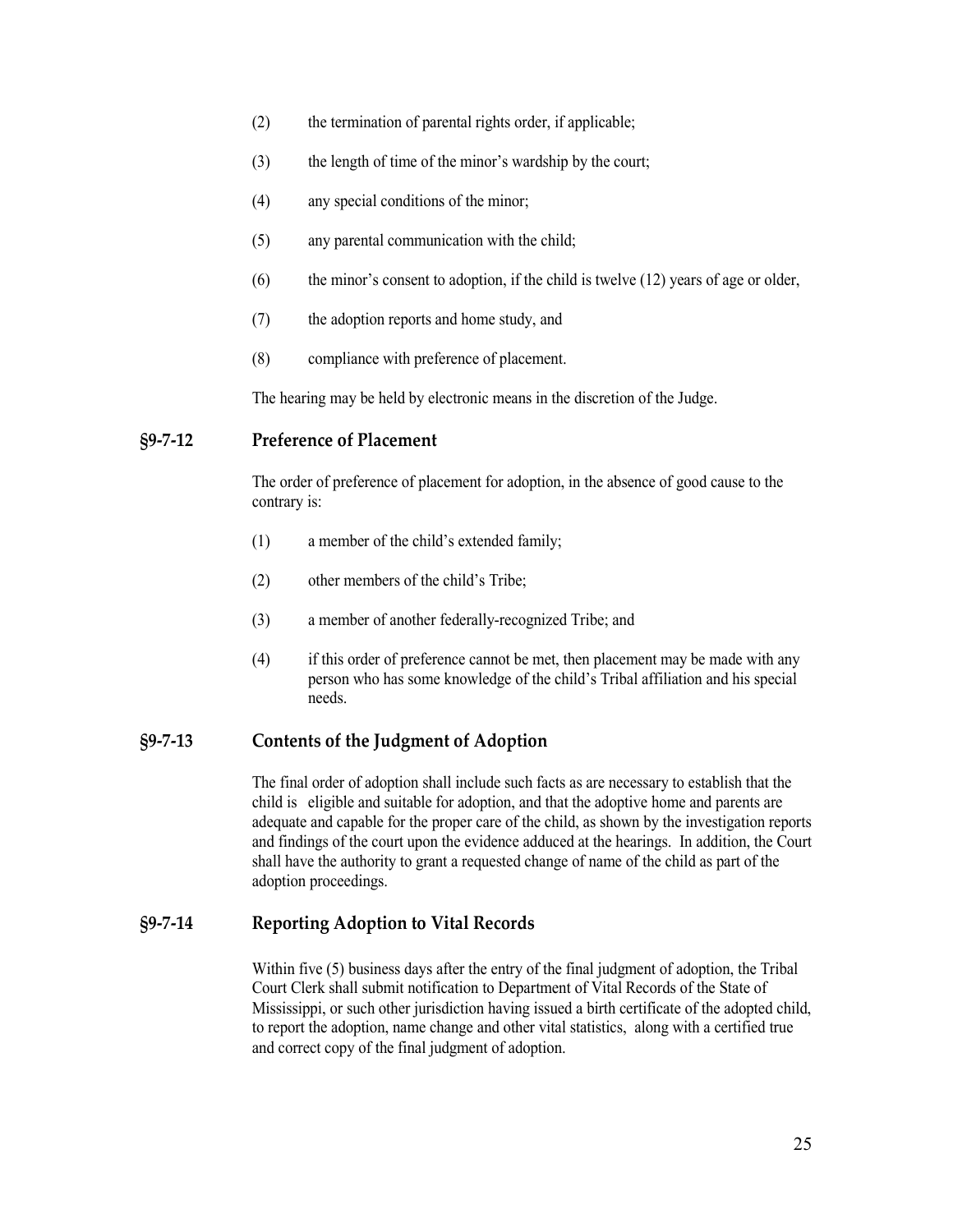## <span id="page-25-0"></span>**§9-7-15 Adoption Records**

All records, reports and orders in adoption cases are confidential and become permanent records of the Court. These records shall not be available for release to or inspection by the public. Information contained in such records may be released upon petition to the court by the adopted person after reaching the age of eighteen (18), or otherwise upon order of the court upon good and sufficient cause shown.

## <span id="page-25-1"></span>**§9-7-16 Rights and Liabilities of Natural Parents; Child Support Arrearage**

The natural parents of an adopted child are, from the entry of the final judgment of adoption, relieved of all parental duties and all responsibility for the child so adopted and shall have no further rights over him. A natural parent who owes an arrearage of child support shall remain liable for such amount until paid in full.

## <span id="page-25-2"></span>**§9-7-17 Full Faith and Credit**

The court shall give full faith and credit to any United States State, Territory, or U.S. possession, and to other Tribes' child custody court orders, adoption orders, public acts and records of judicial proceedings applicable to Indian child custody proceedings to the same extent that such entities give full faith and credit to the public acts, records and judicial proceedings of any other entity.

## <span id="page-25-3"></span>**§9-7-18 Limitation on Invalidation of Adoption**

Any action or proceeding seeking to invalidate an adoption shall be filed within one (1) year of the entry of the final judgment of adoption. If the final judgment of adoption is vacated, or the adoption fails, the biological parent or prior Indian custodian may petition for return of custody, which shall be granted, unless the court finds that this would not be in the best interest of the child.

## <span id="page-25-4"></span>**§9-7-19 Effect of Adoption on Minor's Tribal Status**

An adoption of a child who is enrolled, or is eligible for enrollment, with MBCI, or his enrollment status as a member of any tribe or the minor's degree of blood quantum of any tribe shall not be affected by adoption. MBCI's Tribal Enrollment Office shall be provided a certified copy of the Judgment of Adoption for purposes of amending the enrollment records for the adopted child, or for enrollment of an eligible child, and in the event the adoption includes a change of name, a certified copy of an amended birth certificate, duly issued by the state holding the child's original birth certificate, shall be proof of a name change for amendment of the child's enrollment records.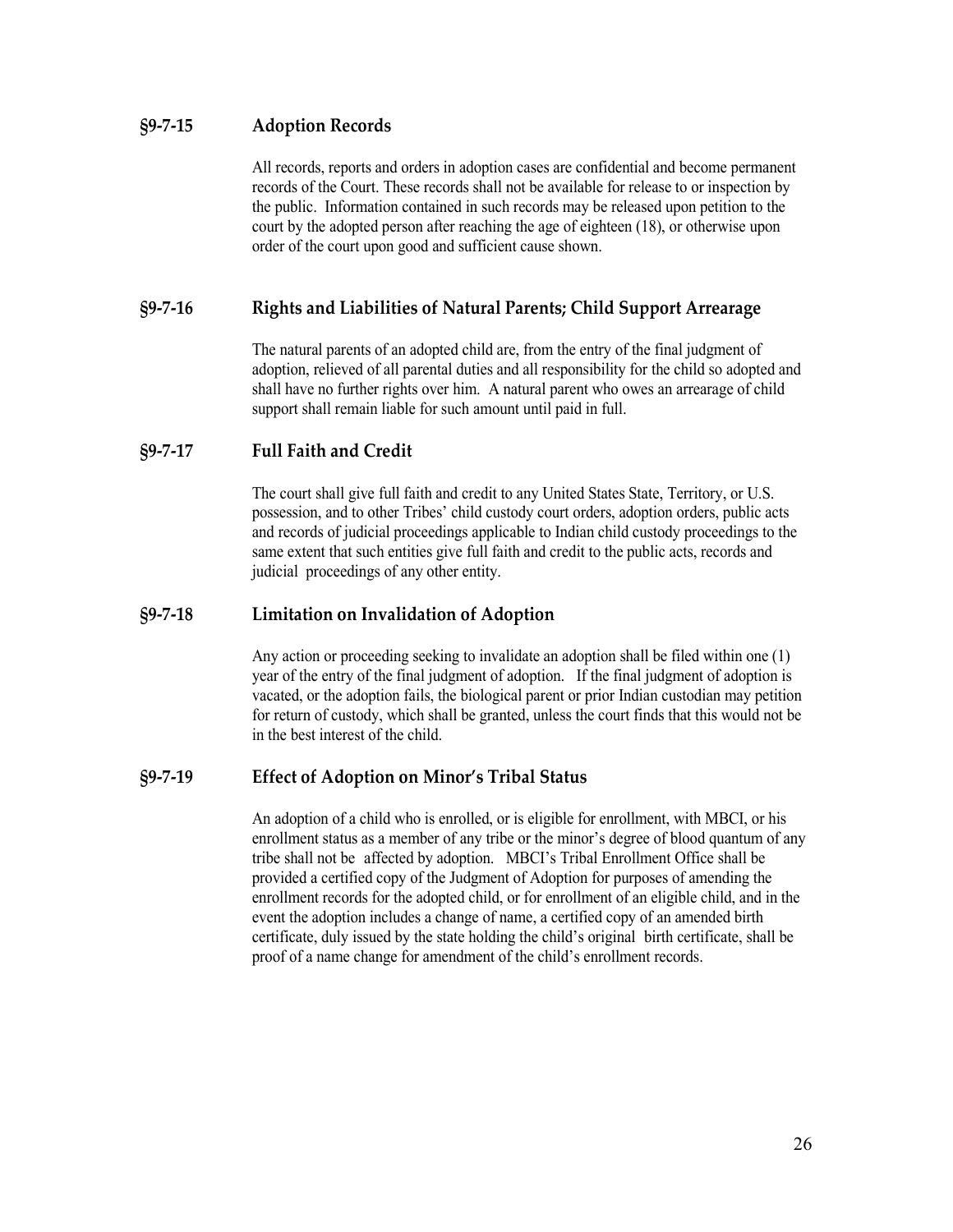#### <span id="page-26-0"></span>**FORMS**

- **Form 1: Sample Petition for Adoption**
- **Form 2: Joinder and Waiver of Process**
- **Form 3: Voluntary Surrender of Parental Rights- Father**
- **Form 3: Voluntary Surrender of Parental Rights- Mother**
- **Form 4: Acknowledgment of Surrender (Enter separate forms for Mother and Father)**
- **Form 5: Consent to Surrender for Adoption (Enter separate forms for Mother and Father)**
- **Form 6: Physicians Statement Certifying Health of Child**
- **Form 7: Statement of Child's Assets**
- **Form 8: Sample Judgment of Adoption**
- **Form 9: Adoption Checklist**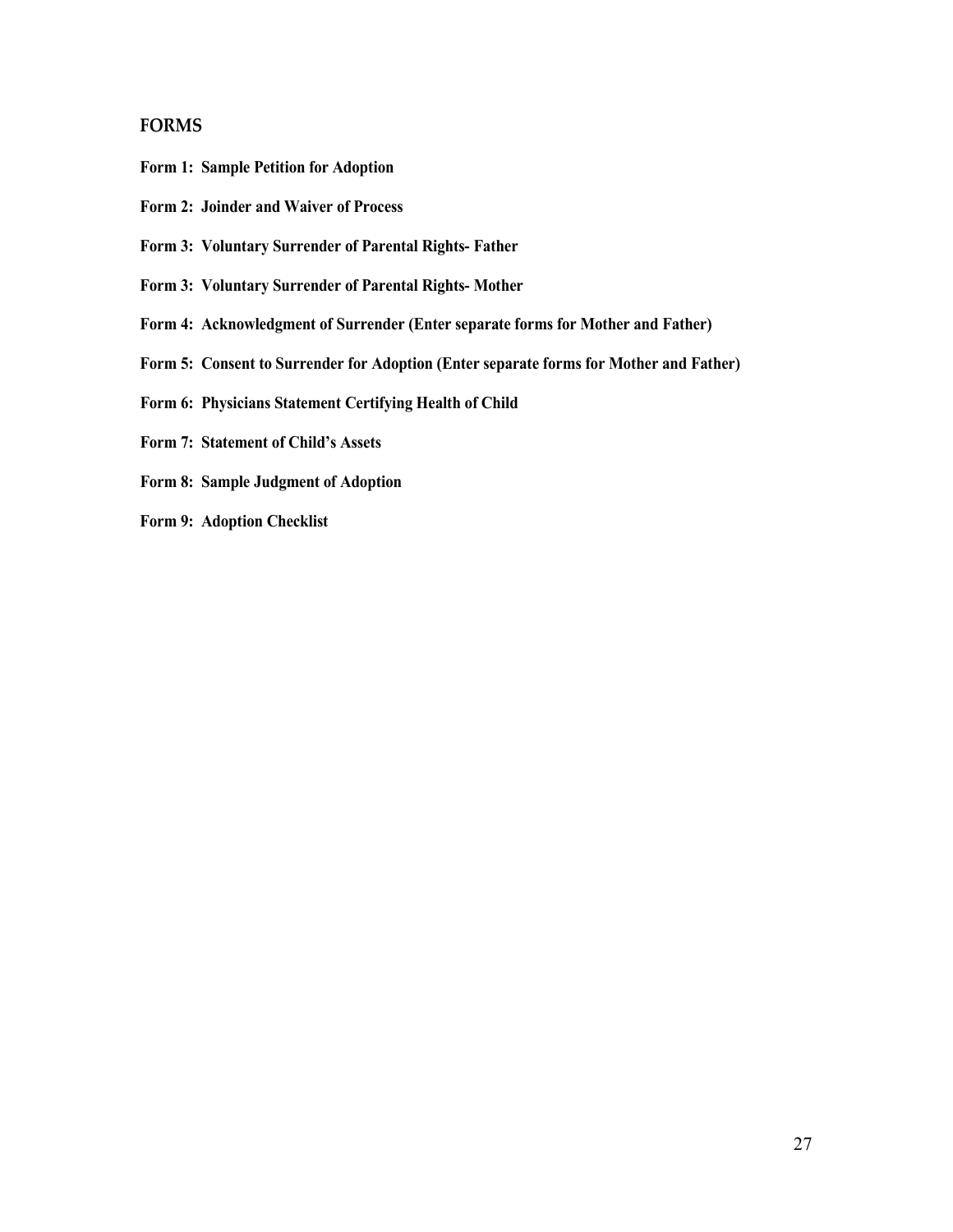# **CHOCTAW TRIBAL COURT MISSISSIPPI BAND OF CHOCTAW INDIANS CIVIL DIVISION**

# **IN THE MATTER OF THE PETITION PETITIONERS OF \_\_\_\_\_\_\_\_\_\_\_\_\_ FOR THE ADOPTION OF THE CHILD DESCRIBED HEREIN CAUSE NO.**

**OR**

#### **\_\_\_\_\_\_\_\_\_\_\_\_\_\_\_\_\_\_\_\_\_\_\_\_ PETITIONER(S)**

**VS. CAUSE NO.** 

**\_\_\_\_\_\_\_\_\_\_\_\_\_\_\_\_\_\_\_\_ AND \_\_\_\_\_\_\_\_\_\_\_\_\_\_\_\_ RESPONDENTS**

**AND THE MISSISSIPPI BAND OF CHOCTAW INDIANS, CHILDREN & FAMILY SERVICES**

#### **PETITION FOR ADOPTION**

**COMES NOW** (*if applicable*) joined hereby and and  $\Box$ , and files her/their Petition for the adoption of  $\qquad \qquad$ , a minor, and in support thereof would show unto the Court

the following, to-wit:

## PARTIES

A. Petitioner, 1. 2010, 1. 2010, 1. 2010, 1. 2010, 1. 2010, 1. 2010, 1. 2010, 1. 2010, 1. 2010, 1. 2010, 1. 2010, 1. 2010, 1. 2010, 1. 2010, 1. 2010, 1. 2010, 1. 2010, 1. 2010, 1. 2010, 1. 2010, 1. 2010, 1. 2010, 1. 2010,

 $\blacksquare$ , whose address is  $\blacksquare$ . (*if* 

*applicable state whether this Petitioner is a relative of the child*). (*also state whether this* 

*Petitioner is an enrolled member of this Tribe or another tribal affiliation*).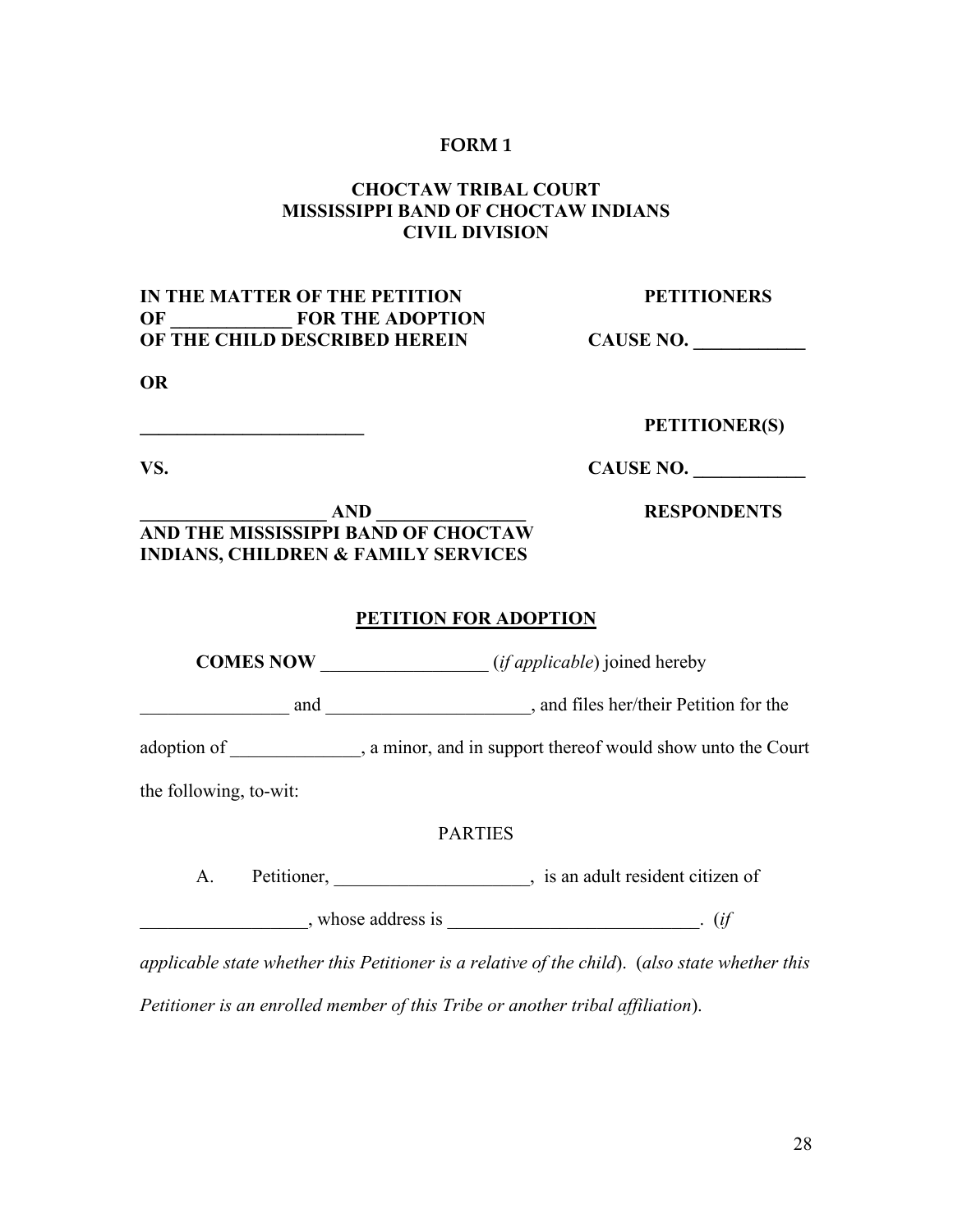B. Petitioner, \_\_\_\_\_\_\_\_\_\_\_\_\_\_\_\_\_\_\_\_\_, is an adult resident citizen of  $\blacksquare$ , whose address is  $\blacksquare$ . (*if* 

*applicable state whether this Petitioner is the spouse of the first Petitioner and whether he/she is a relative of the child*). (*also state whether this Petitioner is an enrolled member of this Tribe or another tribal affiliation*).

C. [State Co-Petitioner or Respondent], \_\_\_\_\_\_\_\_\_\_\_\_\_\_\_\_\_\_\_\_, is an adult resident citizen of \_\_\_\_\_\_\_\_\_\_\_\_\_\_\_\_\_, whose address is \_\_\_\_\_\_\_\_\_\_\_\_\_\_\_\_\_\_\_\_\_\_\_\_\_\_\_. (*state the relationship—biological parent – and* 

*whether he/she is an enrolled member or has another tribal affiliation).*

D. [State Co-Petitioner or Respondent],  $\qquad \qquad$ , is an adult resident citizen of \_\_\_\_\_\_\_\_\_\_\_\_\_\_\_\_\_\_, whose address is

\_\_\_\_\_\_\_\_\_\_\_\_\_\_\_\_\_\_\_\_\_\_\_\_\_\_\_. (*state the relationship—biological parent – and* 

*whether he/she is an enrolled member or has another tribal affiliation).*

E. Respondent, the Mississippi Band of Choctaw Indians' (MBCI or the "Tribe") division of Children & Family Services ("CFS"), is a government division of MBCI, who is represented by the Tribe's Office of the Attorney General.

\_\_\_\_\_. *Add this paragraph if there are other legal guardians or custodians who* 

*would be a Respondent and are opposed to the Petition: \_\_\_\_\_\_\_\_\_\_\_\_\_\_\_\_\_ and* 

*are adult resident citizens of*  $\overline{a}$ *, whose address is* 

*\_\_\_\_\_\_\_\_\_\_\_\_\_\_\_\_\_\_\_\_, and who are the guardians/legal custodians of the minor in* 

*accordance with a judgment or order dated \_\_\_\_\_\_\_\_\_\_\_\_\_\_\_ entered in* 

*County, \_\_\_\_\_\_\_\_\_\_\_, Civil Court Action No.* \_\_\_\_\_\_\_\_\_\_\_.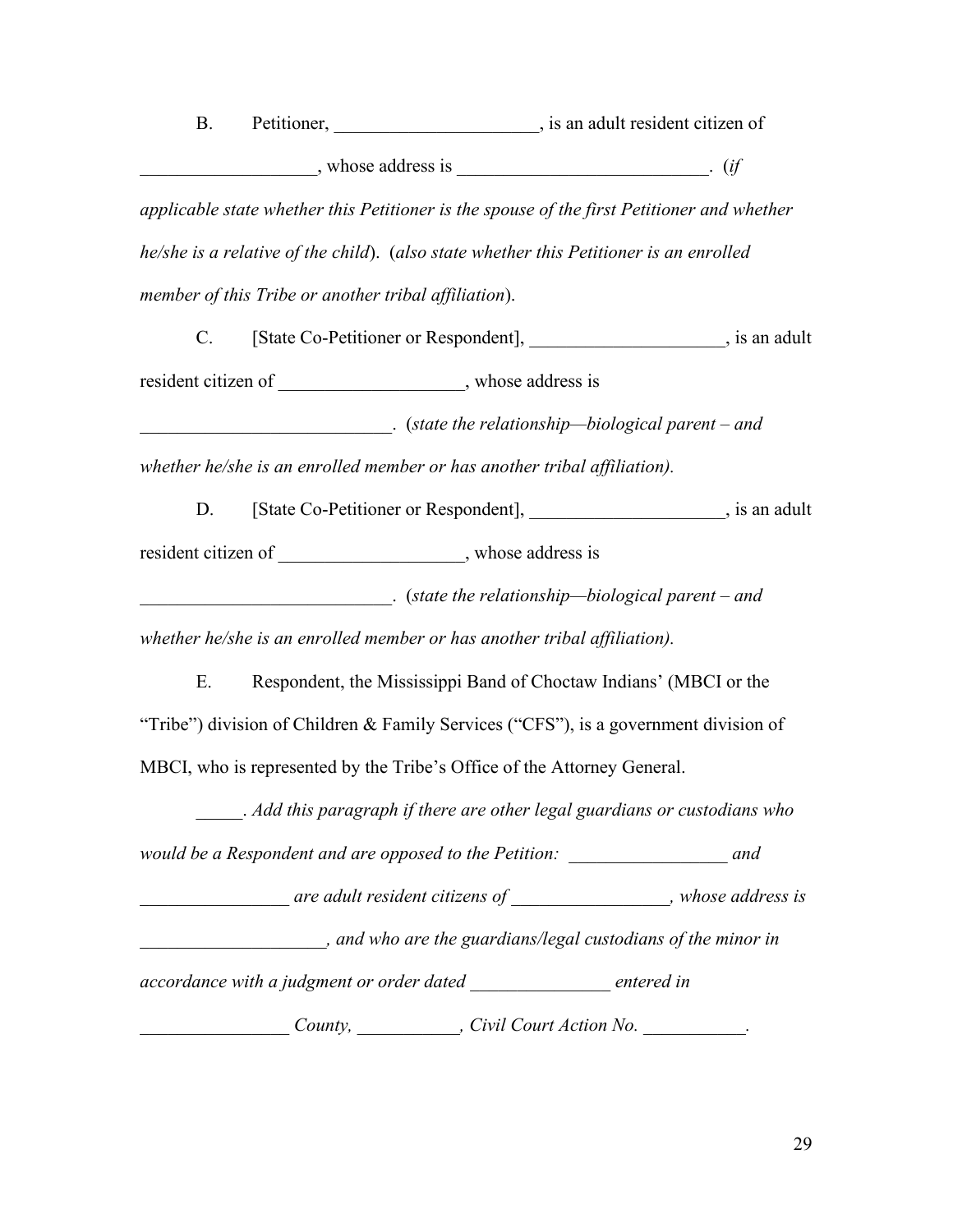1. The is a minor child, born the set of the set of the set of the set of the set of the set of the set of the set of the set of the set of the set of the set of the set of the set of the set of the set of the set of the s mother \_\_\_\_\_\_\_\_\_\_\_\_\_\_\_\_\_\_\_, and father \_\_\_\_\_\_\_\_\_\_\_\_\_\_\_\_\_\_\_\_. [State here *whether one or both natural parents join the Petition*]. The minor child is an enrolled member of MBCI, having an enrollment number of  $\qquad \qquad$ , or the child is eligible for enrollment and an enrollment application is pending approval through the Tribal Enrollment Office. (*See* Certificate of Degree of Indian Blood or Application for Enrollment, attached as Exhibit A].

2. Petitioner is the  $\lceil \cdot \rceil$  relationship or no relationship  $\lceil \cdot \rceil$  of the minor child and is desirous of adopting the child as his/her own child. The adoption is supported and approved by the minor child's natural parent $(s)$ , and and

 $\mathcal{L}_\text{max}$ 

3. Both of the minor child's natural parents, and \_\_\_\_\_\_\_\_\_\_\_\_\_\_\_, agree that it would be in the best interest of the child for him/her to be adopted by Petitioner. (*See* the separate Consent to Adoption and Termination of Parental Rights, Waiver of Process and Joinder in Petition for Adoption executed by and and and and attached hereto as Exhibits B and C).

4. Both of the minor child's parents have knowingly and voluntarily terminated their respective parental rights to  $\qquad \qquad$  (*See* the separate Surrender of Parental Rights and Acknowledgment of Surrender of Parental Rights executed by **and attached hereto as Exhibits D and E and** *See* **the** separate Surrender of Parental Rights and Acknowledgment of Surrender of Parental Rights executed by \_\_\_\_\_\_\_\_\_\_\_\_\_\_\_\_\_\_ and attached hereto as Exhibits F and G).

30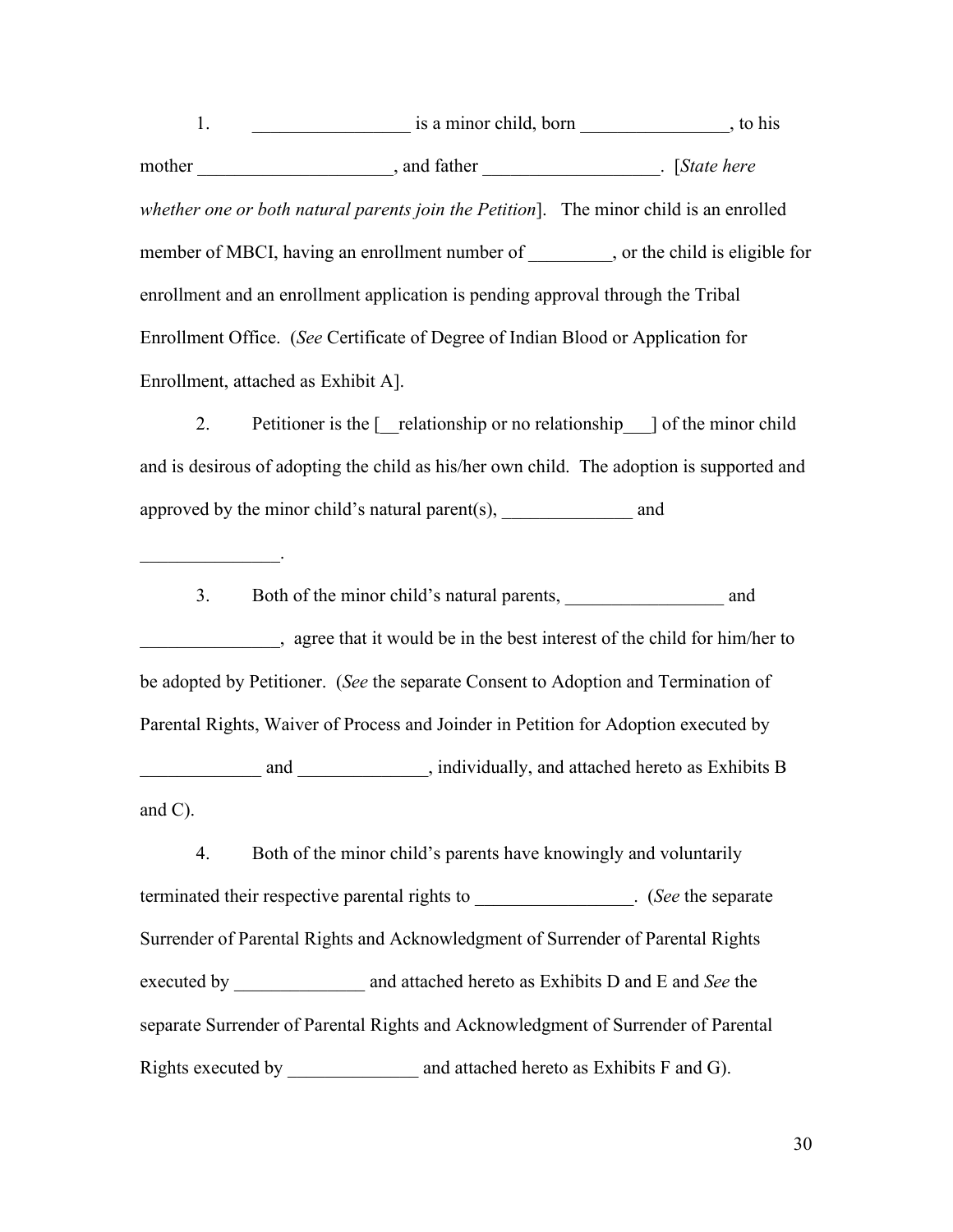5. A list of the minor child's property has been completed by

\_\_\_\_\_\_\_\_\_\_\_\_\_\_\_\_\_\_. (*See* the Statement of Property Owned by Child attached hereto as Exhibit H).

6. The minor child shall reside with Petitioner(s) in her/his/their home and under their protection, care and control in  $($  county or community). Petitioner(s) would show that he/she/they believes the child is mentally and physically fit to be adopted, but that the Court should order that he/she be examined by a licensed physician so that the appropriate Physicians' Certificate may be filed and considered by the Court [*or state that the child has been examined and to See the Certificate attached as the next exhibit I* ].

7. Petitioner(s) would show unto the Court that he/she/they has/have a viable and loving relationship with the child and shall regard and love him/her as if he/she had been born to her/them. Petitioner(s) desires to adopt the child as her/their own and as her/their heir at law. Petitioner(s) is/are fit, suitable and proper person(s) to adopt the child and to continue to have the responsibility for the child's care, custody and control as if he/she had been born to her/them.

8. Petitioner(s) would further show that no waiting period is necessary, either for the Court, Petitioners or the minor child, between the hearing of this cause and the granting of the final decree or judgment. It would, therefore, be in the best interest of the minor child for this adoption to be approved and for any interlocutory decree to be dispensed with and a final decree or judgment rendered immediately.

31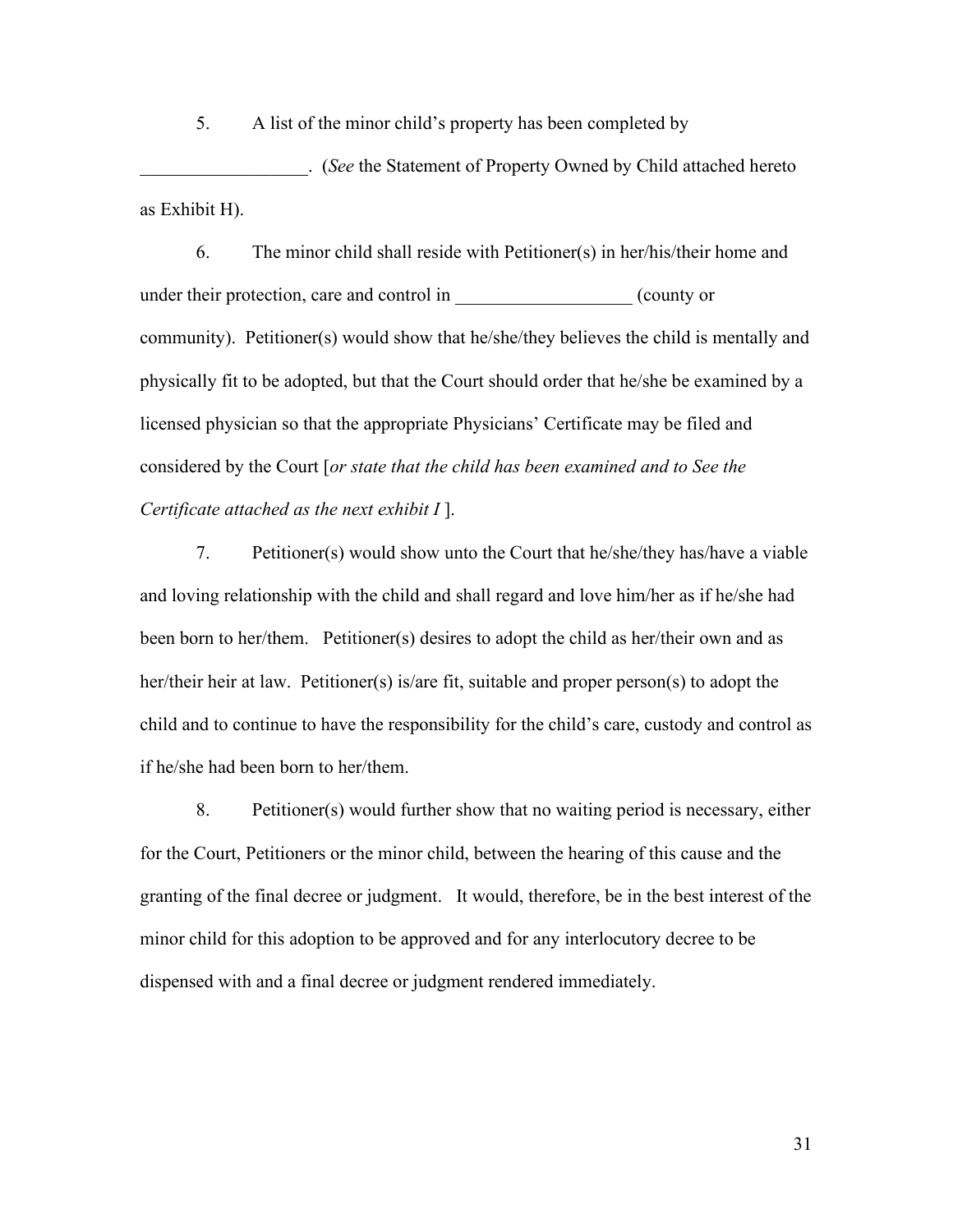9. Petitioner(s) would show that it would be in the best interest of the minor child that a guardian ad litem be appointed by the Court. [*or state that the Court has the discretion to determine whether it's necessary to appoint a GAL*].

#### WHEREFORE, PREMISES CONSIDERED, Petitioner(s) pray as follows:

1. The child be examined by a licensed physician and an appropriate Physicians' Certificate be filed with the Court, or that the child has been examined and that the Court accepts the Physicians' Certificate as submitted;

2. Upon a hearing, this Court will enter a Judgment of Adoption declaring

\_\_\_\_\_\_\_\_\_\_\_\_\_\_\_\_\_\_, a male/female child, born \_\_\_\_\_\_\_\_\_\_\_\_, to be for all legal intents and purposes the child of  $($ and  $)$  with all of the benefits and responsibilities arising from the natural born parent and child relationship, including but not limited to, the right of inheritance;

3. The parental rights of and to the minor child be permanently and unequivocally terminated;

4. A final judgment will be entered in this cause without the use of an interlocutory judgment; and

5. For such other further and general relief the Petitioner(s) may be entitled to receive.

RESPECTFULLY SUBMITTED, this \_\_\_\_\_\_ day of \_\_\_\_\_\_\_\_\_\_\_\_.

PETITIONER

\_\_\_\_\_\_\_\_\_\_\_\_\_\_\_\_\_\_\_\_\_\_\_\_

# PETITIONER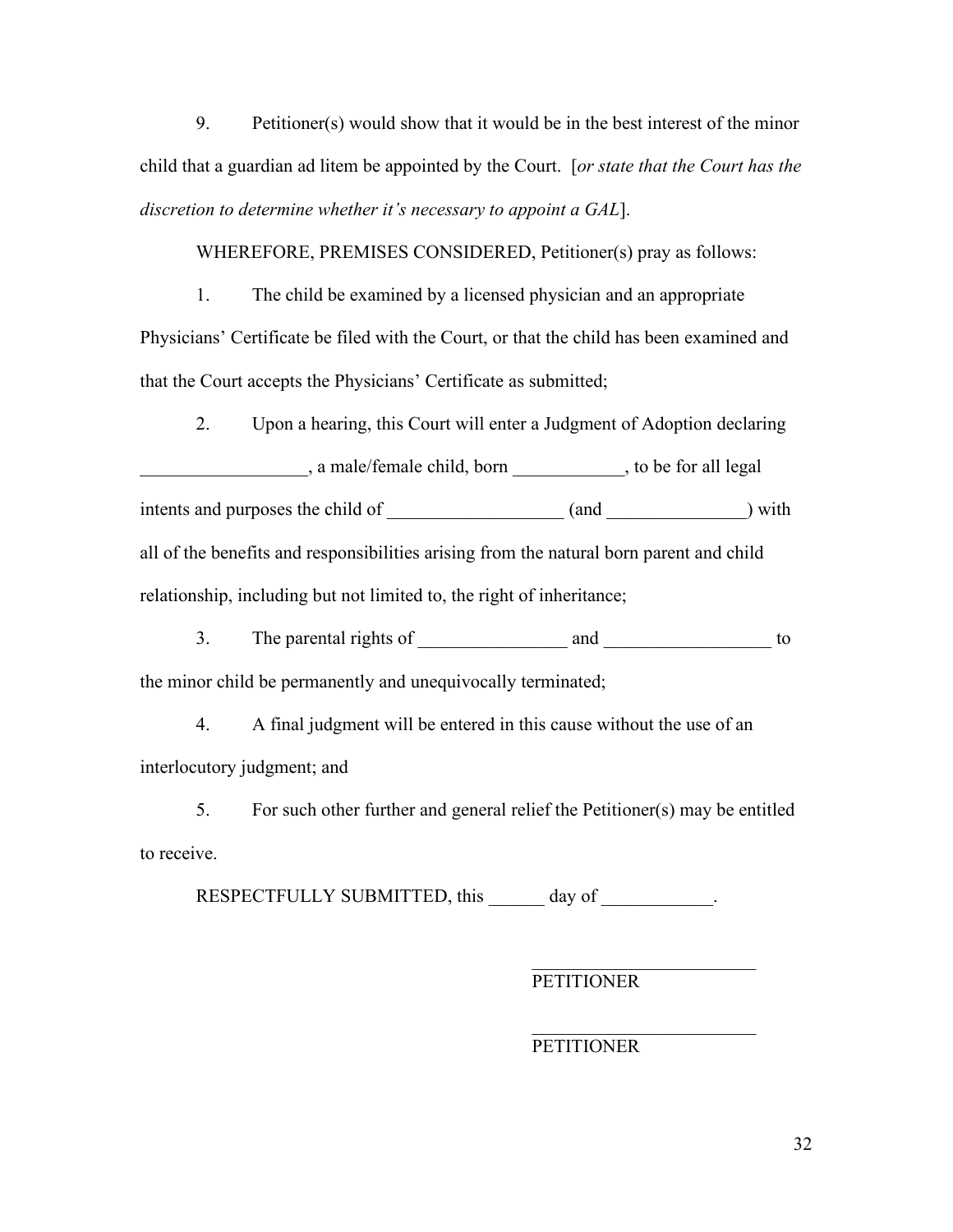Attorney, Bar # Address Phone No.

STATE OF MISSISSIPPI COUNTY OF \_\_\_\_\_\_\_\_\_\_\_\_\_\_\_\_\_\_\_\_\_

\_\_\_\_\_\_\_\_\_\_\_\_\_\_\_\_\_\_\_\_\_\_\_\_\_\_\_

Personally came and appeared before me, the undersigned Notary Public in and for the jurisdiction aforesaid, the within named  $\qquad \qquad$ , who, being by me first duly sworn, stated on her oath that the matters and facts set forth and contained in the above and foregoing Petition are true and correct as therein stated.

Petitioner

SWORN TO AND SUBSCRIBED before me, this \_\_\_\_ day of \_\_\_\_\_\_\_\_\_\_, 20\_\_\_\_\_\_.

## NOTARY PUBLIC

 $\overline{\phantom{a}}$  , where  $\overline{\phantom{a}}$  , where  $\overline{\phantom{a}}$  ,  $\overline{\phantom{a}}$  ,  $\overline{\phantom{a}}$  ,  $\overline{\phantom{a}}$  ,  $\overline{\phantom{a}}$  ,  $\overline{\phantom{a}}$  ,  $\overline{\phantom{a}}$  ,  $\overline{\phantom{a}}$  ,  $\overline{\phantom{a}}$  ,  $\overline{\phantom{a}}$  ,  $\overline{\phantom{a}}$  ,  $\overline{\phantom{a}}$  ,  $\overline{\phantom{a}}$  ,

 $\mathcal{L}_\text{max}$  , where  $\mathcal{L}_\text{max}$  , we are the set of the set of the set of the set of the set of the set of the set of the set of the set of the set of the set of the set of the set of the set of the set of the set of

 $\mathcal{L}_\text{max}$  , where  $\mathcal{L}_\text{max}$  and  $\mathcal{L}_\text{max}$  and  $\mathcal{L}_\text{max}$ 

 $\mathcal{L}_\text{max}$  , where  $\mathcal{L}_\text{max}$  is the set of the set of the set of the set of the set of the set of the set of the set of the set of the set of the set of the set of the set of the set of the set of the set of the se

My Commission Expires:

STATE OF MISSISSIPPI COUNTY OF \_\_\_\_\_\_\_\_\_\_\_\_\_\_\_\_\_\_\_\_\_

Personally came and appeared before me, the undersigned Notary Public in and for the jurisdiction aforesaid, the within named  $\qquad \qquad$ , who, being by me first duly sworn, stated on his oath that the matters and facts set forth and contained in the above and foregoing Petition are true and correct as therein stated.

Petitioner

SWORN TO AND SUBSCRIBED before me, this day of  $\qquad \qquad , 20$ 

## NOTARY PUBLIC

My Commission Expires: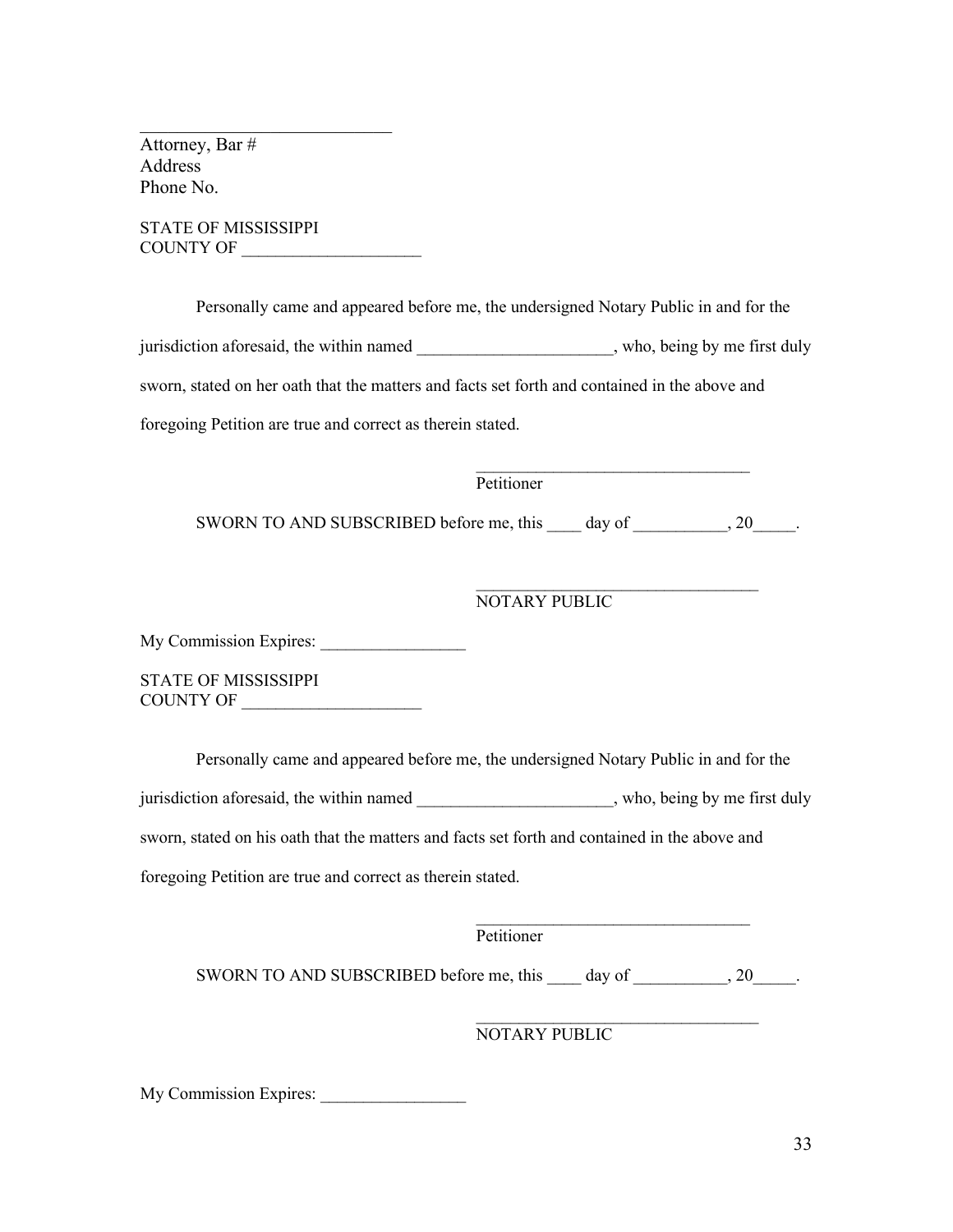## **CHOCTAW TRIBAL COURT MISSISSIPPI BAND OF CHOCTAW INDIANS CIVIL DIVISION**

# **IN THE MATTER OF THE PETITION OF \_\_\_\_\_\_\_\_\_\_\_\_\_ FOR THE ADOPTION OF THE CHILD DESCRIBED HEREIN CAUSE NO. \_\_\_\_\_\_\_\_\_\_\_\_**

#### **ENTRY OF APPEARANCE AND WAIVER OF PROCESS**

I, the undersigned,  $\blacksquare$ , mother of the child referenced herein, enter my appearance in said proceeding by my signature herein and I fully waive the requirement of any service of process upon me to the same effect as if I had been duly served with process of this Court in the time and manner required by law for personal service, prior to the finalization of said adoption. I further acknowledge that I have received a signed and filed copy of the Petition for Adoption and consent that this civil action may proceed as stated in the filed Petition, which I received after filing, at any time provided by law that shall be set by the Choctaw Tribal Court.

I also certify (initial one):

[iddots] that I requested that an interpreter be provided to me to read this document in the Choctaw language and I understand its contents; or

[iddent] that I declined the assignment of an interpreter to read this document in the Choctaw language and I was able to read and understand its contents.

Signature

 $\mathcal{L}_\mathcal{L}$  , where  $\mathcal{L}_\mathcal{L}$  , we are the set of the set of the set of the set of the set of the set of the set of the set of the set of the set of the set of the set of the set of the set of the set of the set o

 $\mathcal{L}_\mathcal{L}$  , which is a set of the set of the set of the set of the set of the set of the set of the set of the set of the set of the set of the set of the set of the set of the set of the set of the set of the set of

Date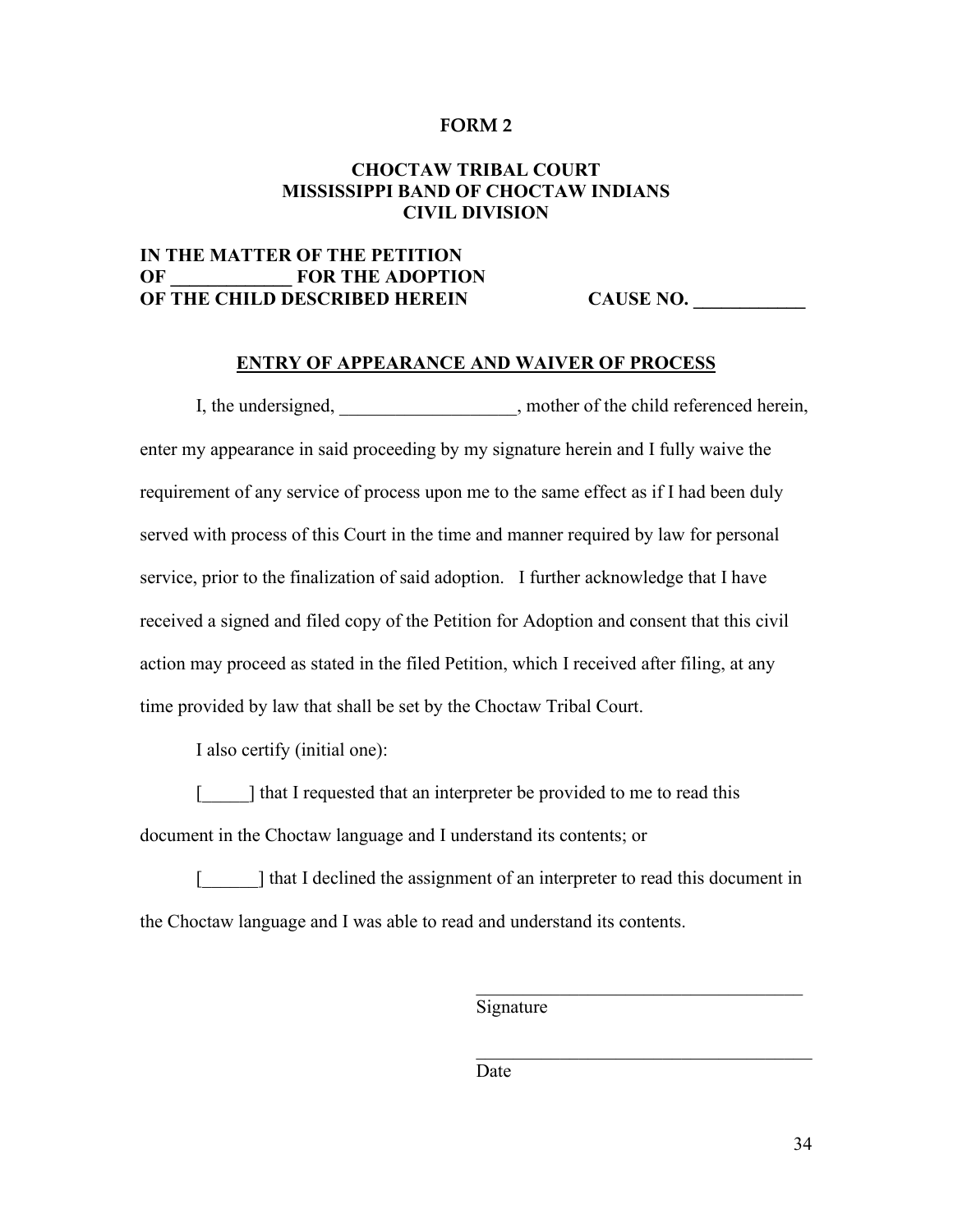# STATE OF MISSISSIPPI COUNTY OF

Personally came and appeared before me, the undersigned Notary Public in and for the jurisdiction aforesaid, the within named \_\_\_\_\_\_\_\_\_\_\_\_\_\_\_\_\_\_\_\_, who, being by me first duly sworn, stated that he/she signed the above and foregoing *Entry of Appearance and Waiver of Process* as her/his act and deed having full knowledge and understanding of what it contains and means.

Affiant

SWORN TO AND SUBSCRIBED before me, this \_\_\_\_ day of \_\_\_\_\_\_\_\_\_,  $20$ \_\_\_\_\_\_.

NOTARY PUBLIC

 $\mathcal{L}_\text{max}$  , which is a set of the set of the set of the set of the set of the set of the set of the set of the set of the set of the set of the set of the set of the set of the set of the set of the set of the set of

 $\mathcal{L}_\text{max}$  and  $\mathcal{L}_\text{max}$  and  $\mathcal{L}_\text{max}$  and  $\mathcal{L}_\text{max}$ 

My Commission Expires: \_\_\_\_\_\_\_\_\_\_\_\_\_\_\_\_\_

PREPARED BY:

| Attorney (Bar #) |
|------------------|
| Address          |
| City State Zip   |
| Phone #          |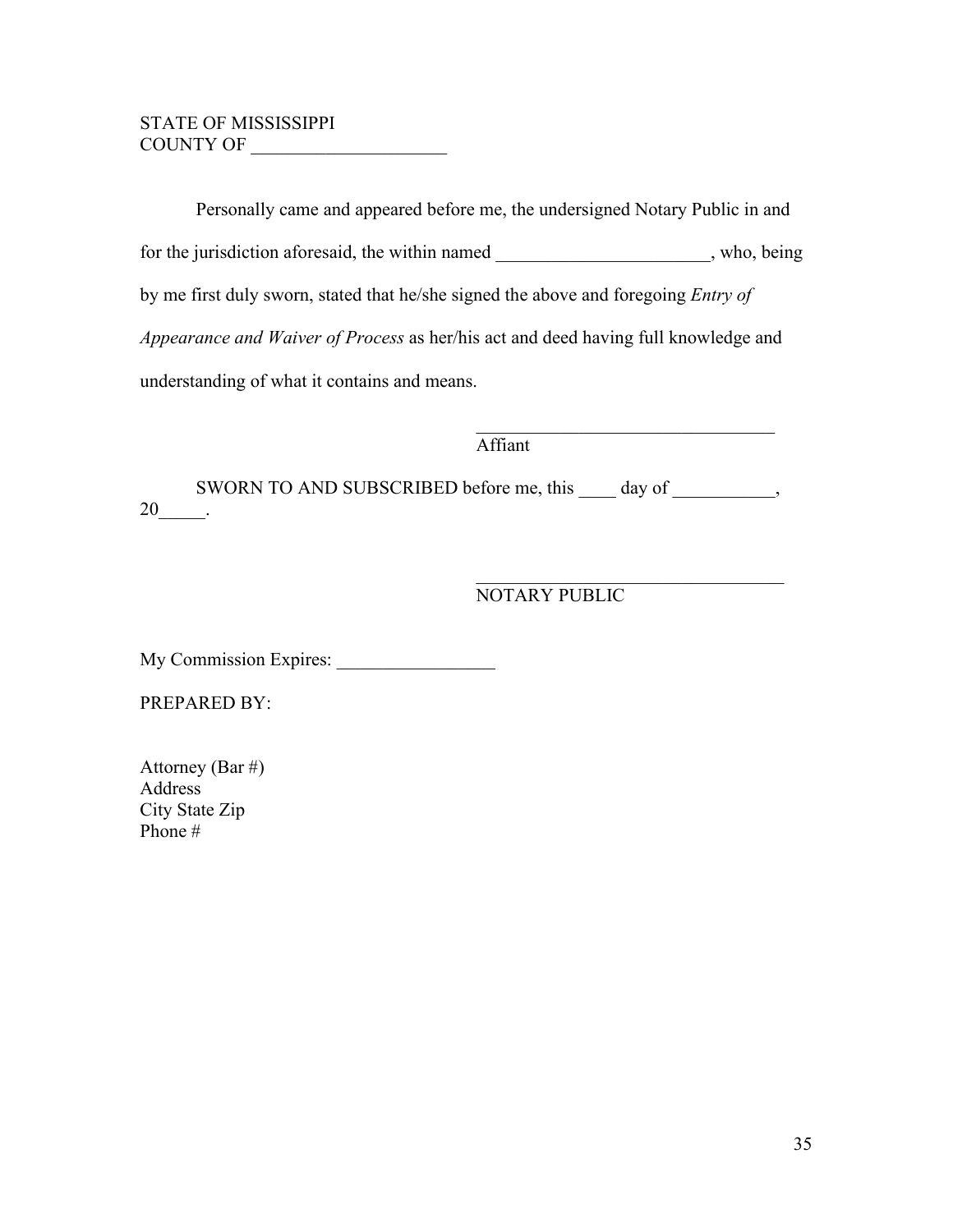#### **FORM 3 (Father)**

## **CHOCTAW TRIBAL COURT MISSISSIPPI BAND OF CHOCTAW INDIANS CIVIL DIVISION**

# **IN THE MATTER OF THE PETITION OF \_\_\_\_\_\_\_\_\_\_\_\_\_ FOR THE ADOPTION OF THE CHILD DESCRIBED HEREIN CAUSE NO.**

#### **SURRENDER OF PARENTAL RIGHTS - FINAL RELEASE FOR ADOPTION**

#### **NOTICE TO BIOLOGICAL FATHER:**

THIS IS AN IMPORTANT LEGAL DOCUMENT AND BY SIGNING IT YOU ARE SURRENDERING ALL OF YOUR RIGHTS AND CLAIM TO THE CHILD NAMED HEREIN, SO AS TO FACILITATE THE CHILD'S PLACEMENT FOR ADOPTION.

I, the undersigned, desiring that my male/female child,  $\qquad \qquad$ , born

on \_\_\_\_\_\_\_\_\_\_\_\_\_\_\_\_\_\_, should receive the benefits and advantages of a good home, to

the end that he/she may be fitted for the requirements of life, consent to this surrender.

I, the undersigned, father of the child named herein, do hereby surrender the child

to and and and promise not to interfere in the management of the child in any respect whatsoever and in consideration of the benefits guaranteed by the adopting mother/father/parents, in thus providing for the child, I do relinquish all rights and claim to the child named herein, it being my wish, intent and purpose to relinquish absolutely all parental control over the child.

Furthermore, I hereby agree that the adopting mother/father/parents may initiate legal proceedings for the legal adoption of the child without further notice to me. I do, furthermore, expressly waive any other notice or service in any of the legal proceedings for the adoption of the child.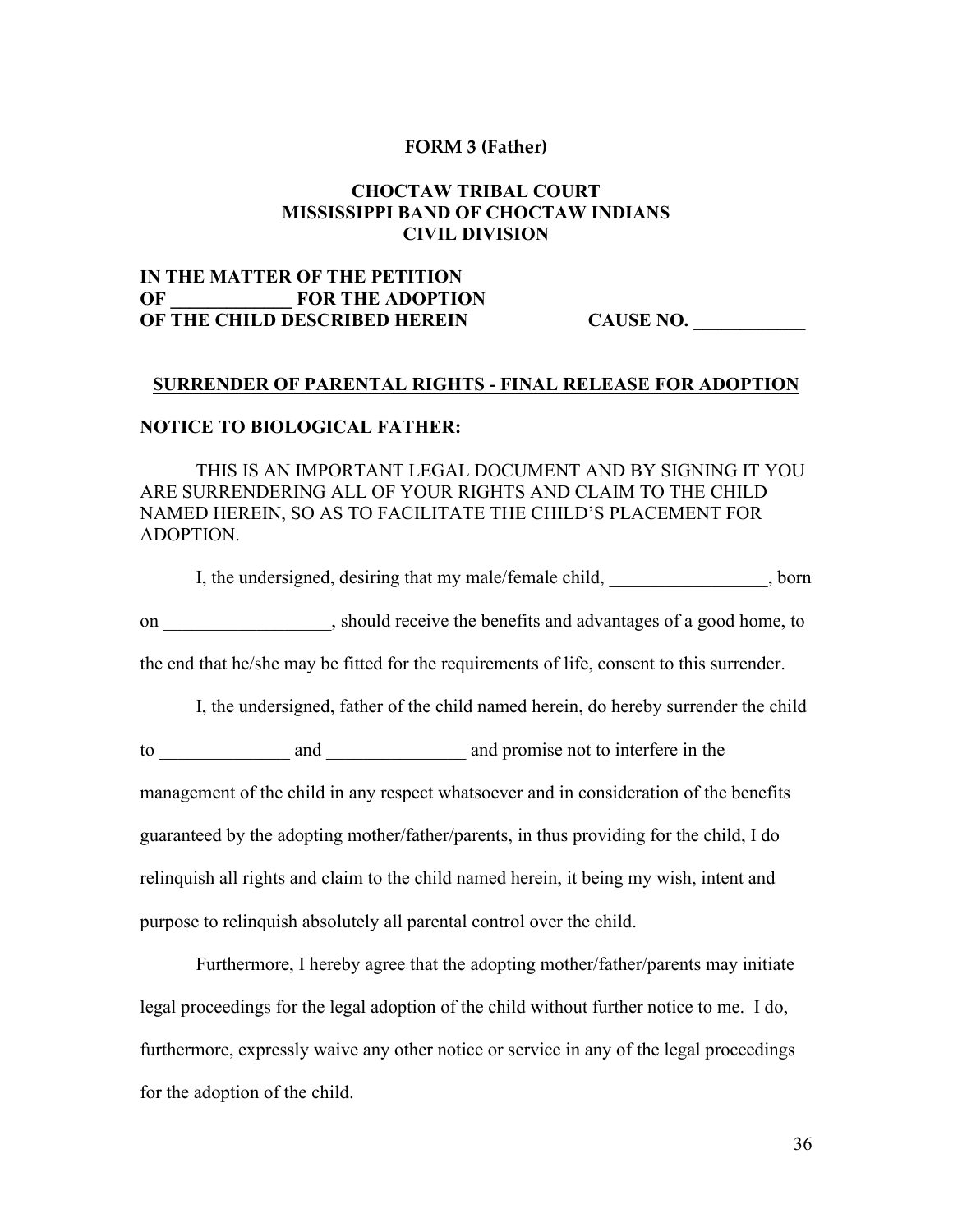Furthermore, I hereby certify that I have not been subject to any duress or undue pressure in the execution of this surrender document and do so freely and voluntarily.

I also certify:

[iddots] that I requested that an interpreter be provided to me to read this

document in the Choctaw language and I understand its contents; or

[iddent] that I declined the assignment of an interpreter to read this document in the Choctaw language and I was able to read and understand its contents.

WITNESS MY HAND AND SEAL this day of  $\qquad \qquad$ ,  $20$  \_\_\_\_\_\_.

# STATE OF MISSISSIPPI COUNTY OF \_\_\_\_\_\_\_\_\_\_\_\_\_\_\_\_\_\_\_\_\_

Personally came and appeared before me, the undersigned Notary Public in and for the jurisdiction aforesaid, the within named \_\_\_\_\_\_\_\_\_\_\_\_\_\_\_\_\_\_\_\_\_\_\_, who, being by me first duly sworn, stated on his oath that the matters and facts set forth and contained in the above and foregoing SURRENDER are true and correct as therein stated.

Affiant

SWORN TO AND SUBSCRIBED before me, this day of  $\qquad \qquad$ , 20\_\_\_\_\_\_.

NOTARY PUBLIC

 $\mathcal{L}_\mathcal{L}$  , which is a set of the set of the set of the set of the set of the set of the set of the set of the set of the set of the set of the set of the set of the set of the set of the set of the set of the set of

 $\mathcal{L}_\text{max}$  , which is a set of the set of the set of the set of the set of the set of the set of the set of the set of the set of the set of the set of the set of the set of the set of the set of the set of the set of

 $\mathcal{L}_\mathcal{L}$  , where  $\mathcal{L}_\mathcal{L}$  , we are the set of the set of the set of the set of the set of the set of the set of the set of the set of the set of the set of the set of the set of the set of the set of the set o

My Commission Expires: \_\_\_\_\_\_\_\_\_\_\_\_\_\_\_\_\_

PREPARED BY:

Attorney (Bar #) Address City State Zip Phone #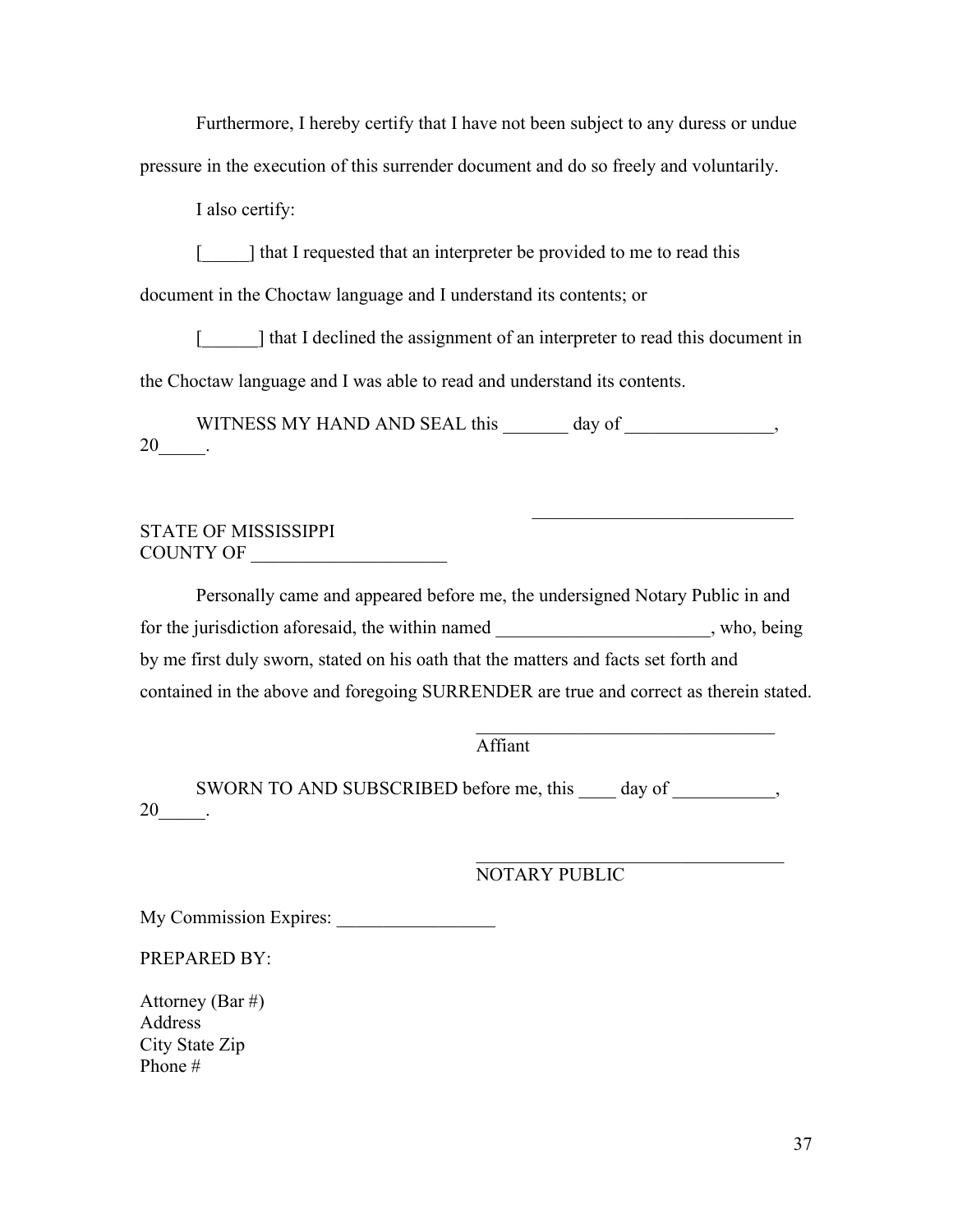#### **FORM 3 (Mother)**

# **CHOCTAW TRIBAL COURT MISSISSIPPI BAND OF CHOCTAW INDIANS CIVIL DIVISION**

# **IN THE MATTER OF THE PETITION OF \_\_\_\_\_\_\_\_\_\_\_\_\_ FOR THE ADOPTION OF THE CHILD DESCRIBED HEREIN CAUSE NO.**

#### **SURRENDER OF PARENTAL RIGHTS - FINAL RELEASE FOR ADOPTION**

I, the undersigned, desiring that my male/female child,  $\qquad \qquad$ , born on \_\_\_\_\_\_\_\_\_\_\_\_\_\_\_\_\_\_, should receive the benefits and advantages of a good home, to the end that he/she may be fitted for the requirements of life, consent to this surrender.

I, the undersigned, mother of the child named herein, do hereby surrender the child to \_\_\_\_\_\_\_\_\_\_\_\_\_\_ and \_\_\_\_\_\_\_\_\_\_\_\_\_\_\_\_\_\_\_ and promise not to interfere in the management of the child in any respect whatsoever and in consideration of the benefits guaranteed by the adopting mother/father/parents, in thus providing for the child, I do relinquish all rights and claim to the child named herein, it being my wish, intent and purpose to relinquish absolutely all parental control over the child.

Furthermore, I hereby agree that the adopting mother/father/parents may initiate legal proceedings for the legal adoption of the child without further notice to me. I do, furthermore, expressly waive any other notice or service in any of the legal proceedings for the adoption of the child.

Furthermore, I hereby certify that I have not been subject to any duress or undue pressure in the execution of this surrender document and do so freely and voluntarily.

I also certify:

38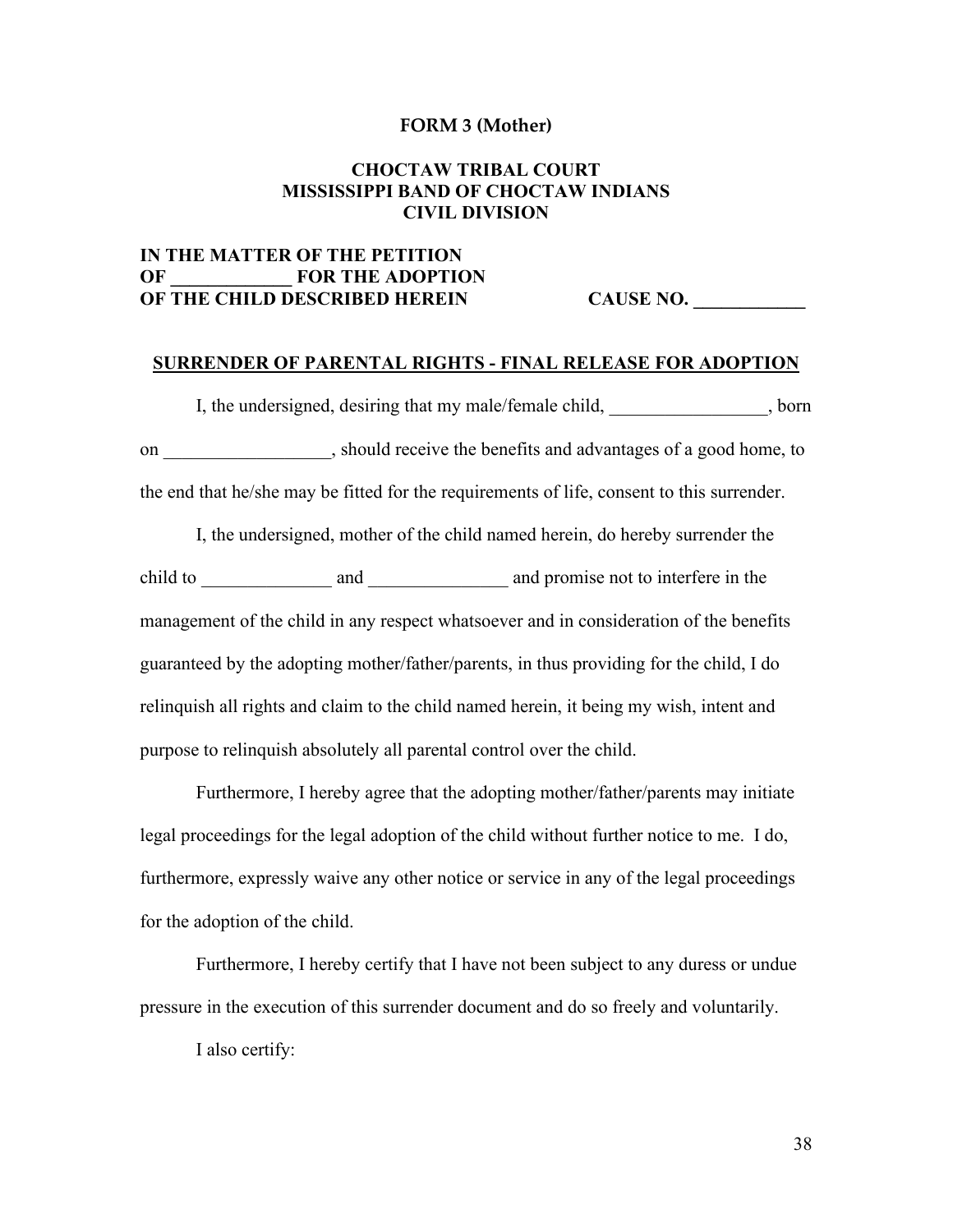[imcorright] that I requested that an interpreter be provided to me to read this

document in the Choctaw language and I understand its contents; or

[iddots in that I declined the assignment of an interpreter to read this document in the Choctaw language and I was able to read and understand its contents.

WITNESS MY HAND AND SEAL this day of \_\_\_\_\_\_\_\_\_\_\_\_\_\_\_,  $20$  \_\_\_\_.

## STATE OF MISSISSIPPI COUNTY OF

Personally came and appeared before me, the undersigned Notary Public in and for the jurisdiction aforesaid, the within named \_\_\_\_\_\_\_\_\_\_\_\_\_\_\_\_\_\_\_\_\_\_\_, who, being by me first duly sworn, stated on his oath that the matters and facts set forth and contained in the above and foregoing SURRENDER are true and correct as therein stated.

Affiant

SWORN TO AND SUBSCRIBED before me, this day of \_\_\_\_\_\_\_\_\_, 20  $\qquad$ 

> $\mathcal{L}_\mathcal{L}$  , where  $\mathcal{L}_\mathcal{L}$  , we are the set of the set of the set of the set of the set of the set of the set of the set of the set of the set of the set of the set of the set of the set of the set of the set o NOTARY PUBLIC

 $\mathcal{L}_\text{max}$  , where  $\mathcal{L}_\text{max}$  and  $\mathcal{L}_\text{max}$ 

My Commission Expires: \_\_\_\_\_\_\_\_\_\_\_\_\_\_\_\_\_

PREPARED BY:

Attorney (Bar #) Address City State Zip Phone #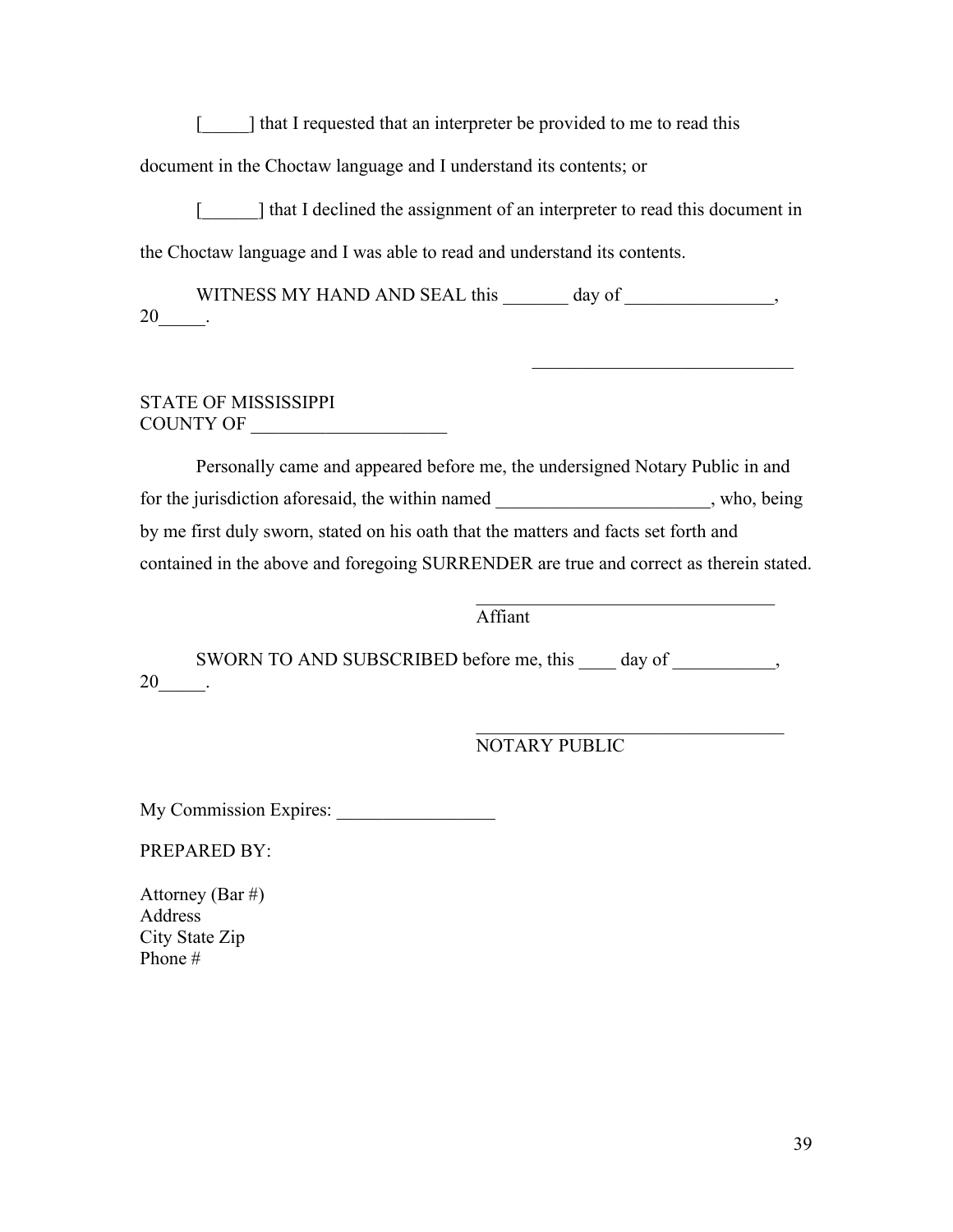# **FORM 4 (Each biological parent executes a separate document)**

# **CHOCTAW TRIBAL COURT MISSISSIPPI BAND OF CHOCTAW INDIANS CIVIL DIVISION**

# **IN THE MATTER OF THE PETITION OF \_\_\_\_\_\_\_\_\_\_\_\_\_ FOR THE ADOPTION OF THE CHILD DESCRIBED HEREIN CAUSE NO.**

# **ACKNOWLEDGMENT OF SURRENDER OF PARENTAL RIGHTS**

By execution of this paragraph, the undersigned expressly acknowledges that:

(a) I have read the accompanying *Surrender of Parental Rights/Final Release for* 

*Adoption* relating to my minor child, \_\_\_\_\_\_\_\_\_\_\_\_\_\_\_\_\_\_\_\_\_\_, born

 $\vdots$ 

(b) I understand that this is a full, final and complete surrender, release and termination of all of my rights to the child;

(c) I have read the accompanying *Surrender* and received a copy thereof;

(d) Any and all questions regarding the effect of said surrender and its provisions have been satisfactorily explained to me;

(e) I have been afforded an opportunity to consult with counsel of my choice prior to execution of the *Surrender*; and

(f) The surrender of my rights has been knowingly, intentionally, freely and voluntarily made by me.

I also certify:

[imcorright] that I requested that an interpreter be provided to me to read this document in the Choctaw language and I understand its contents; or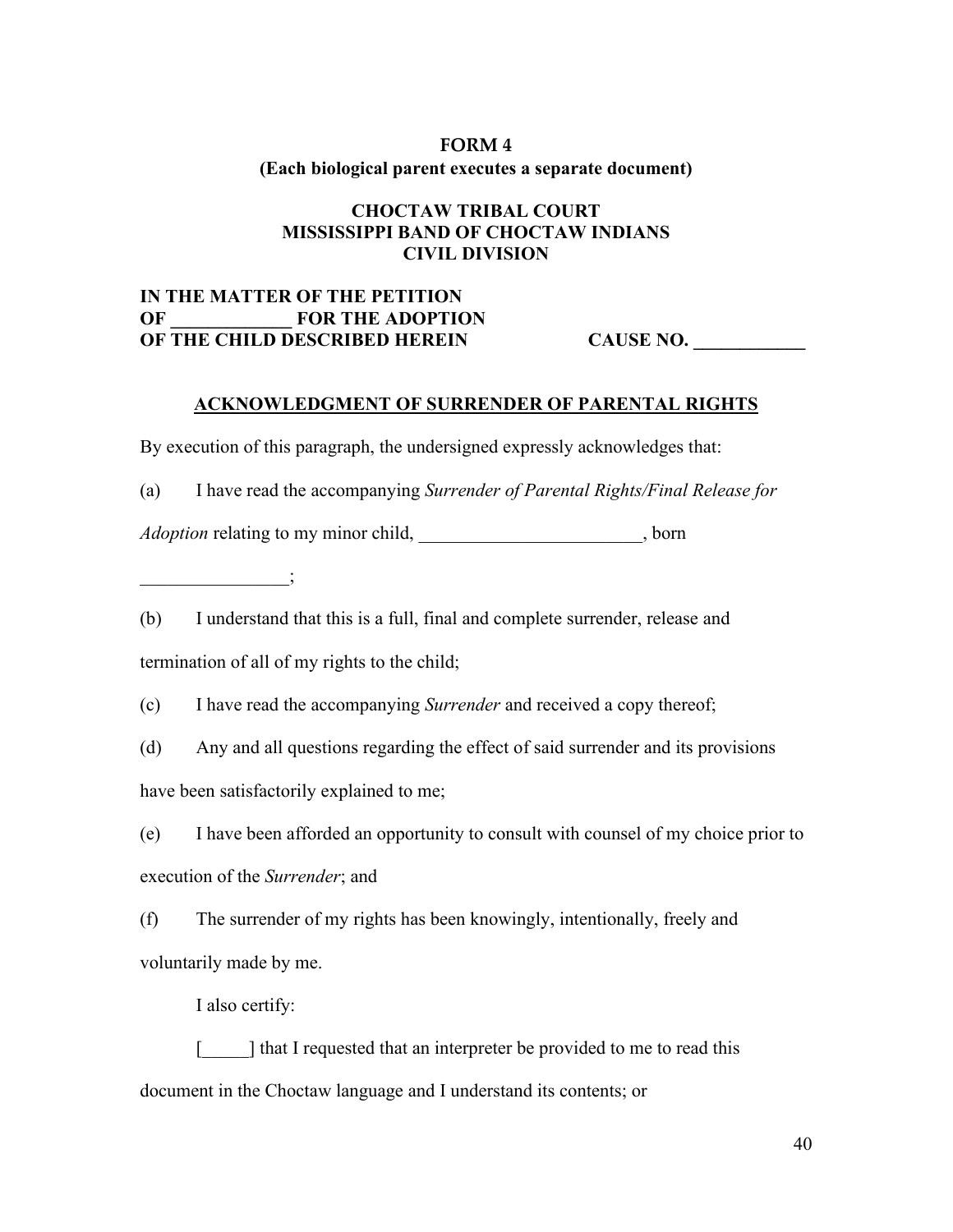[iddots in that I declined the assignment of an interpreter to read this document in the Choctaw language and I was able to read and understand its contents.

WITNESS MY HAND AND SEAL this day of  $\qquad \qquad$ , 20\_\_\_\_\_.

# STATE OF MISSISSIPPI COUNTY OF \_\_\_\_\_\_\_\_\_\_\_\_\_\_\_\_\_\_\_\_\_

Personally came and appeared before me, the undersigned Notary Public in and for the jurisdiction aforesaid, the within named , who, being by me first duly sworn, stated on her oath that the matters and facts set forth and contained in the above and foregoing Acknowledgment are true and correct as therein stated.

Affiant

SWORN TO AND SUBSCRIBED before me, this day of  $\qquad \qquad ,$ 20\_\_\_\_\_.

> $\mathcal{L}_\text{max}$  and  $\mathcal{L}_\text{max}$  and  $\mathcal{L}_\text{max}$  and  $\mathcal{L}_\text{max}$ NOTARY PUBLIC

 $\mathcal{L}_\mathcal{L}$  , where  $\mathcal{L}_\mathcal{L}$  , we are the set of the set of the set of the set of the set of the set of the set of the set of the set of the set of the set of the set of the set of the set of the set of the set o

 $\mathcal{L}_\text{max}$  , which is a set of the set of the set of the set of the set of the set of the set of the set of the set of the set of the set of the set of the set of the set of the set of the set of the set of the set of

My Commission Expires: \_\_\_\_\_\_\_\_\_\_\_\_\_\_\_\_\_

PREPARED BY:

Attorney (Bar #) Address City State Zip Phone #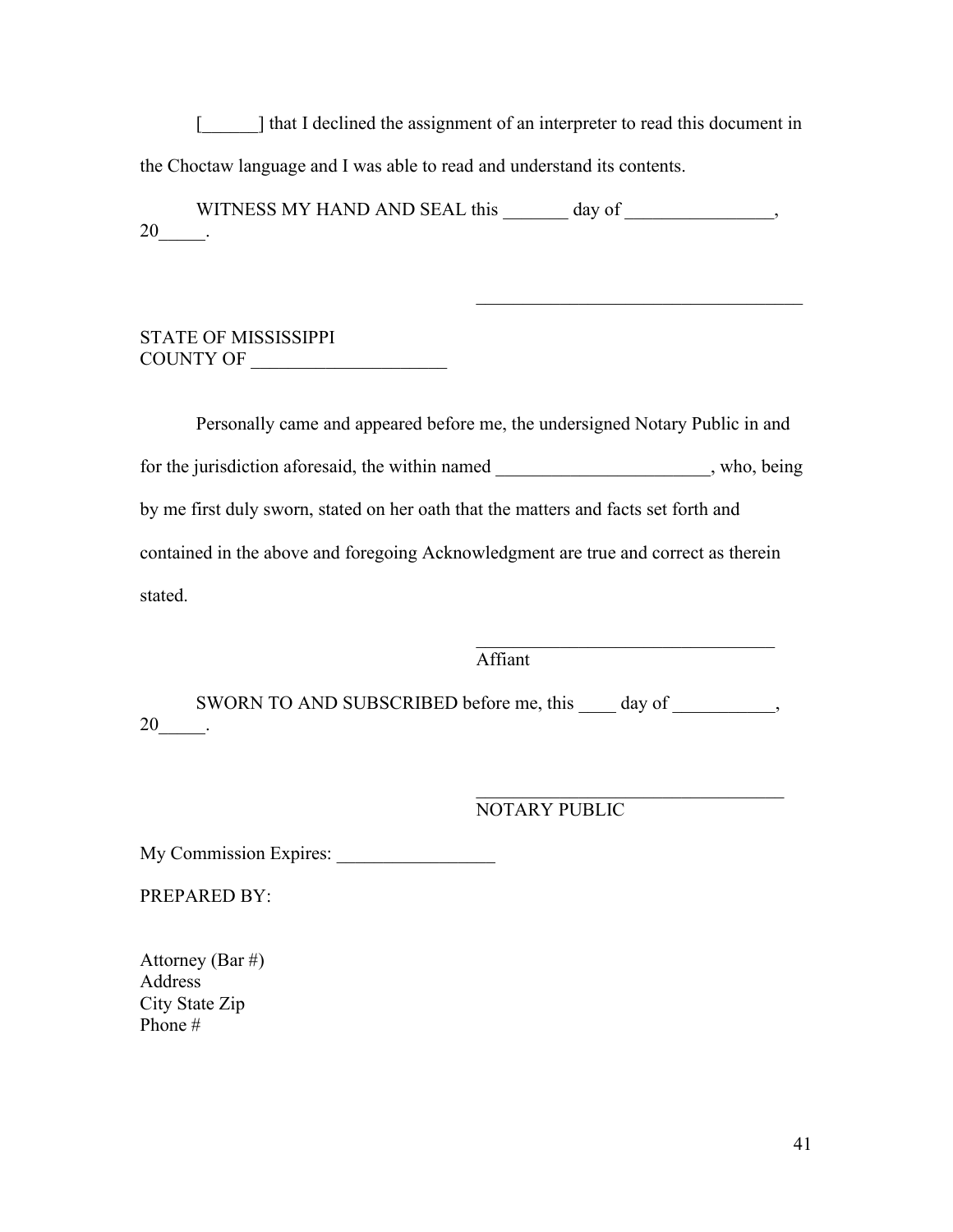# **FORM 5 (Each biological parent executes a separate document)**

# **CHOCTAW TRIBAL COURT MISSISSIPPI BAND OF CHOCTAW INDIANS CIVIL DIVISION**

# **IN THE MATTER OF THE PETITION OF \_\_\_\_\_\_\_\_\_\_\_\_\_ FOR THE ADOPTION OF THE CHILD DESCRIBED HEREIN CAUSE NO.**

# **CONSENT TO ADOPTION AND TERMINATION OF PARENTAL RIGHTS, JOINDER AND WAIVER OF PROCESS**

I, the undersigned,  $\qquad \qquad$ , do hereby acknowledge and certify that I am the mother of \_\_\_\_\_\_\_\_\_\_\_\_\_\_\_\_\_\_\_\_\_\_. I do hereby surrender and release said child to the care and custody of with knowledge and understanding that he/she/they has/have instituted proceedings for the legal adoption of the child.

I do hereby consent and agree to the child being adopted by

\_\_\_\_\_\_\_\_\_\_\_\_\_\_\_\_\_\_\_\_. I further consent and agree that all of my parental rights to the child, including the right of inheritance, will be and are hereby relinquished. I further agree and understand that this surrender and consent is irrevocable, and I will not, in any manner, interfere with the custody of said child thus vested in the adopting parent(s). It is my intention to vest all rights regarding the child in \_\_\_\_\_\_\_\_\_\_\_\_\_\_\_\_\_\_\_, including the unequivocal and explicit right and power of the adopting parent(s) to adopt the child as provided by law.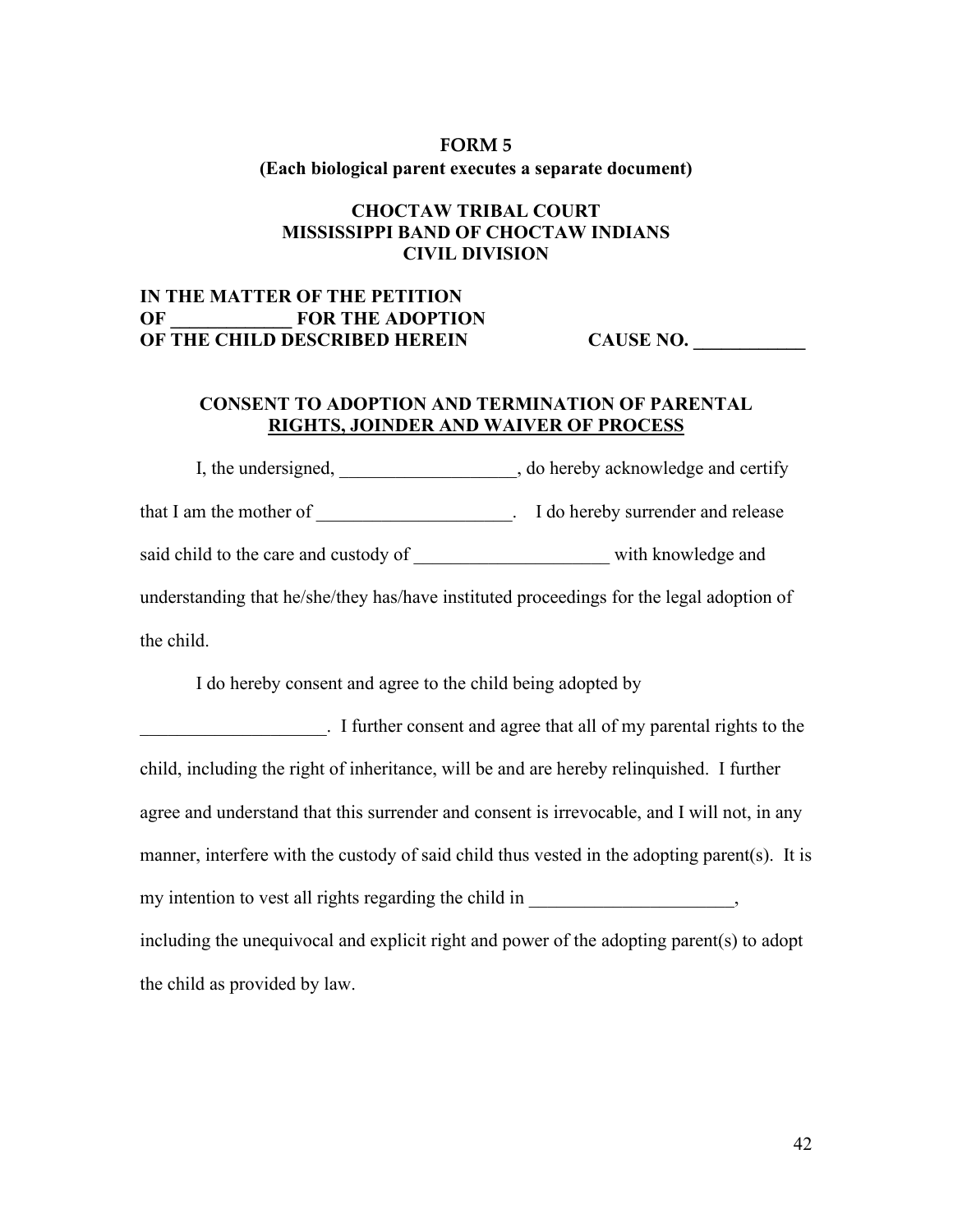I am under no legal disability and execute this consent and surrender of my own free will, without any duress or coercion, fully aware and understanding the significance of this consent.

This surrender and consent is voluntarily given by me and I am fully aware and advised and agreed that the adoption of the child shall fully and forever relinquish any and all parental rights that I might have to the child. I further acknowledge that based upon information available to me that the adopting mother/father/parents is/are fit in all respects to become the legal mother/father/parents and guardian of the child.

I fully join in any adoption proceeding instituted by the adopting mother and authorize that the proceeding take place to final hearing without my presence. I enter my appearance in said proceeding by my signature hereon and I fully waive the requirement of any service of process upon me prior to the finalization of said adoption and fully join in the proceeding and the relief sought therein. I further acknowledge that I have received a signed copy of the Petition for Adoption to be filed by the adopting mother/father/parents and join therein.

It is the intent and purpose of this consent to fully and finally give my approval to the adoption of the child by the adopting parents. I hereby certify that this consent is being signed by me more than seventy-two (72) hours after the birth of said child.

I further certify that I am informed in all respects as to the options available to me with regard to said child, including the option to keep the child, and after duly considering same, do believe that it would be in the child's best interest to be placed in the care and custody of the adopting mother/father/parents, to be adopted and thereafter raised and nurtured by her/him/them.

43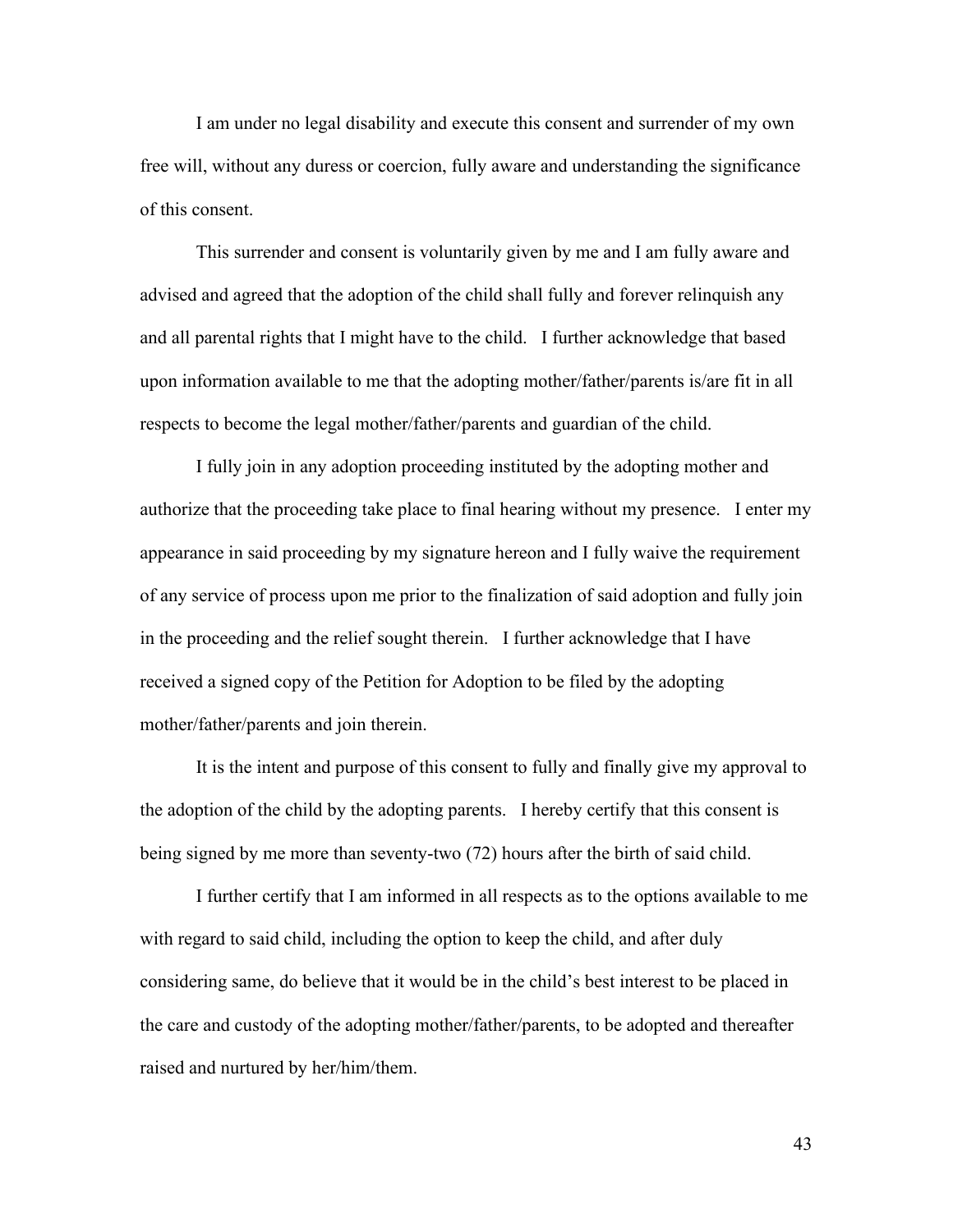I also certify:

[iddots] that I requested that an interpreter be provided to me to read this

document in the Choctaw language and I understand its contents; or

[iddots is a left in the line of an interpreter to read this document in  $\mathbb{R}$ the Choctaw language and I was able to read and understand its contents.

 $\mathcal{L}_\mathcal{L}$  , where  $\mathcal{L}_\mathcal{L}$  , we are the set of the set of the set of the set of the set of the set of the set of the set of the set of the set of the set of the set of the set of the set of the set of the set o

# STATE OF MISSISSIPPI COUNTY OF

Personally came and appeared before me, the undersigned Notary Public in and for the jurisdiction aforesaid, the within named with subset who, being by me first duly sworn, stated that he/she signed the above and foregoing *Consent to Adoption, Joinder and Entry of Appearance* as her/his act and deed having full knowledge and understanding of what it contains and means.

Affiant

SWORN TO AND SUBSCRIBED before me, this day of \_\_\_\_\_\_\_\_\_,  $20$ \_\_\_\_\_\_.

NOTARY PUBLIC

 $\mathcal{L}_\mathcal{L}$  , where  $\mathcal{L}_\mathcal{L}$  , we are the set of the set of the set of the set of the set of the set of the set of the set of the set of the set of the set of the set of the set of the set of the set of the set o

My Commission Expires: \_\_\_\_\_\_\_\_\_\_\_\_\_\_\_\_\_

PREPARED BY:

Attorney (Bar #) Address City State Zip Phone #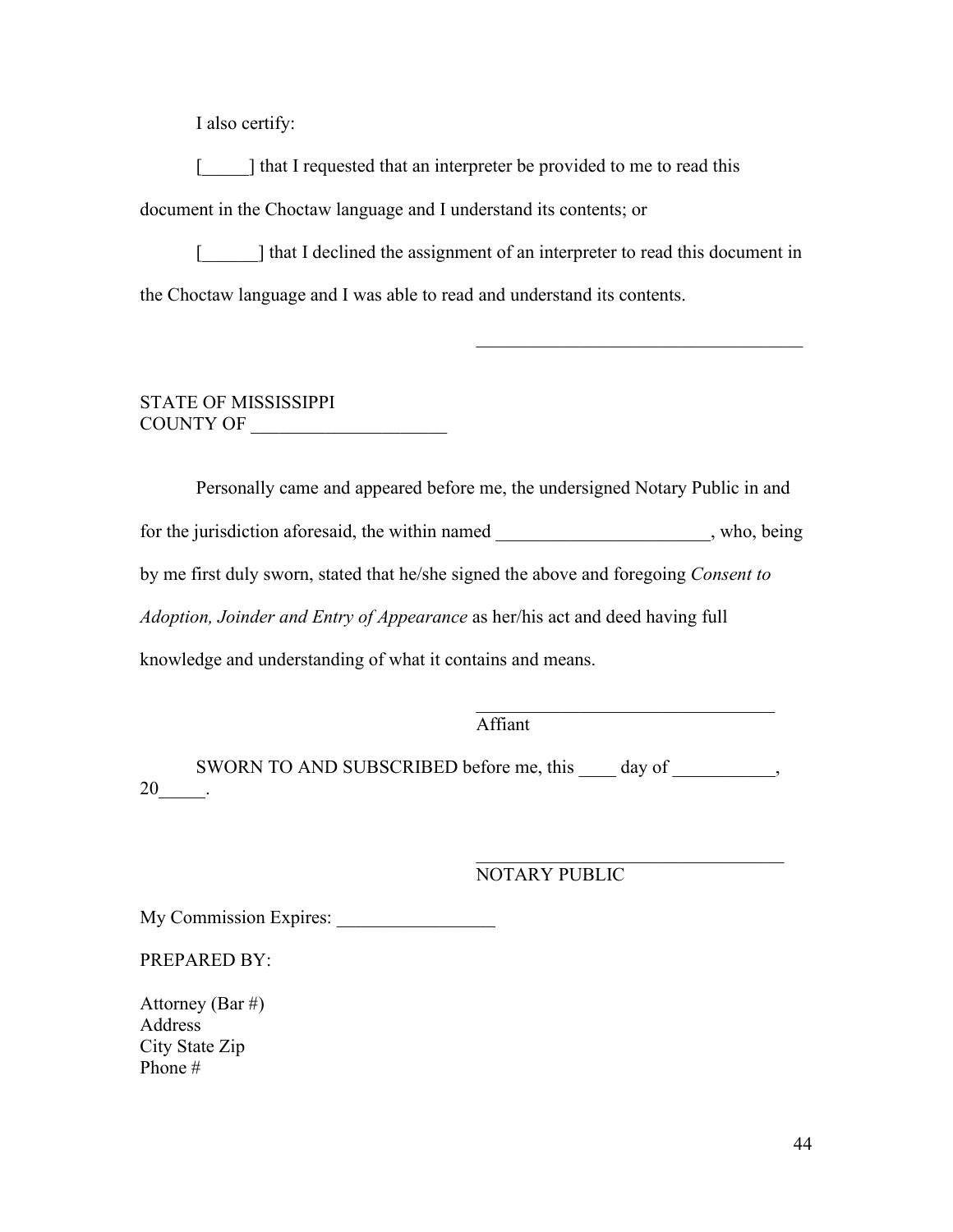# **CHOCTAW TRIBAL COURT MISSISSIPPI BAND OF CHOCTAW INDIANS CIVIL DIVISION**

# STATE OF MISSISSIPPI

COUNTY OF \_\_\_\_\_\_\_\_\_\_\_\_\_\_\_\_\_\_

# CERTIFICATE OF EXAMINATION

The undersigned, a duly licensed physician practicing medicine in

\_\_\_\_\_\_\_\_\_\_\_\_\_\_\_\_\_, County, Mississippi, does hereby certify that he/she has examined

\_\_\_\_\_\_\_\_\_\_\_\_\_\_\_\_\_\_\_\_, a minor child born \_\_\_\_\_\_\_\_\_\_\_\_\_\_\_\_\_\_\_\_\_\_, and that said

child is in excellent physical and mental condition and appears to be healthy and normal

in all respects.

WITNESS MY SIGNATURE, this day of  $\qquad \qquad$ ,

20\_\_\_\_\_\_\_\_.

 $\mathcal{L}$  , which is a set of the set of the set of the set of the set of the set of the set of the set of the set of the set of the set of the set of the set of the set of the set of the set of the set of the set of the s Physician's Signature

 $\mathcal{L}=\mathcal{L}=\mathcal{L}=\mathcal{L}=\mathcal{L}=\mathcal{L}=\mathcal{L}=\mathcal{L}=\mathcal{L}=\mathcal{L}=\mathcal{L}=\mathcal{L}=\mathcal{L}=\mathcal{L}=\mathcal{L}=\mathcal{L}=\mathcal{L}=\mathcal{L}=\mathcal{L}=\mathcal{L}=\mathcal{L}=\mathcal{L}=\mathcal{L}=\mathcal{L}=\mathcal{L}=\mathcal{L}=\mathcal{L}=\mathcal{L}=\mathcal{L}=\mathcal{L}=\mathcal{L}=\mathcal{L}=\mathcal{L}=\mathcal{L}=\mathcal{L}=\mathcal{L}=\mathcal{$ Printed Name

SWORN TO AND SUBSCRIBED before me, this day of  $\qquad \qquad , 20$ .

NOTARY PUBLIC

 $\mathcal{L}$  , which is a set of the set of the set of the set of the set of the set of the set of the set of the set of the set of the set of the set of the set of the set of the set of the set of the set of the set of the s

My Commission Expires:

 $\overline{\phantom{a}}$  , which is a set of the set of the set of the set of the set of the set of the set of the set of the set of the set of the set of the set of the set of the set of the set of the set of the set of the set of th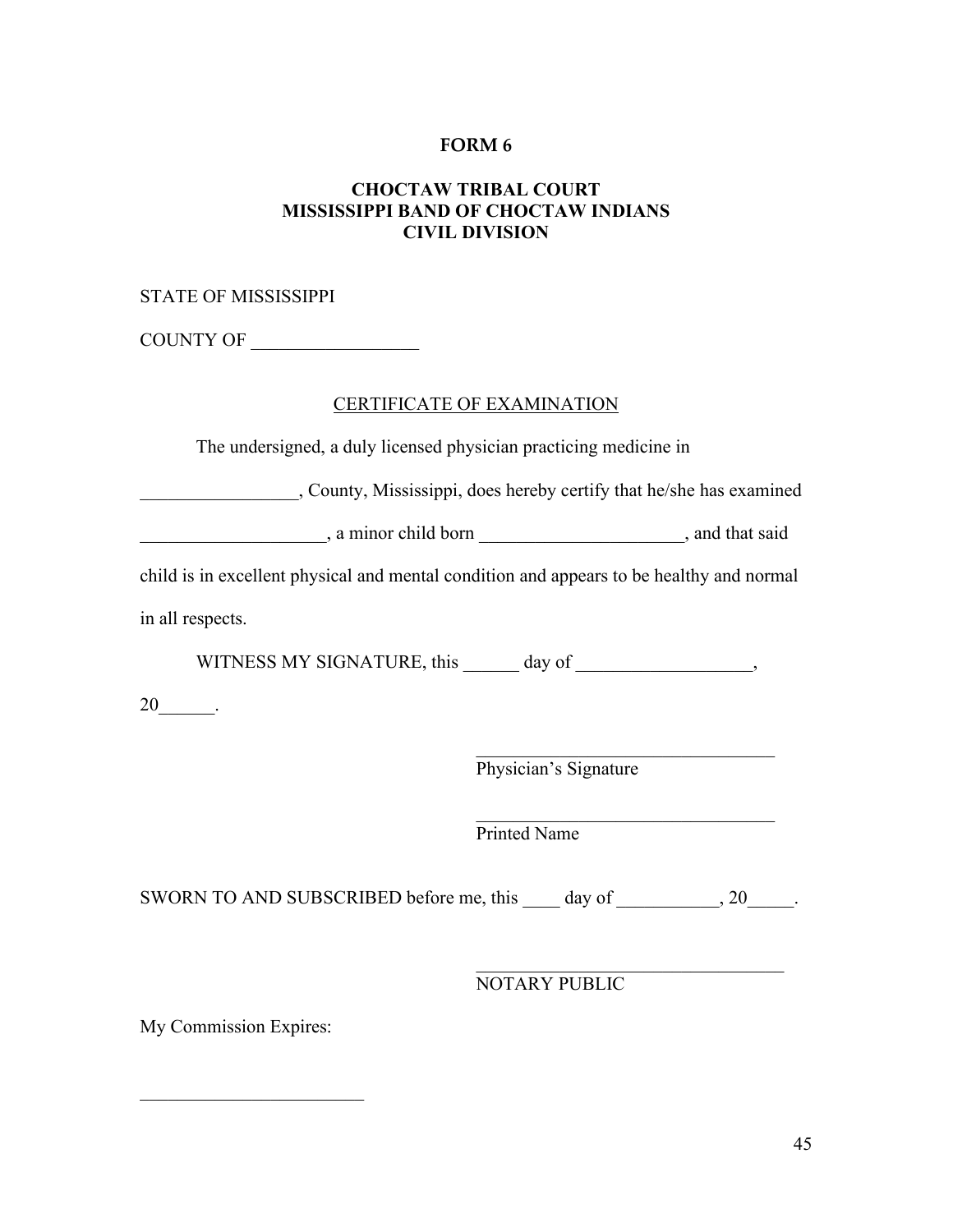# **CHOCTAW TRIBAL COURT MISSISSIPPI BAND OF CHOCTAW INDIANS CIVIL DIVISION**

STATE OF MISSISSIPPI

COUNTY OF

#### STATEMENT OF PROPERTY OWNED BY CHILD

PERSONALLY APPEARED before me, the undersigned Notary Public,

\_\_\_\_\_\_\_\_\_\_\_\_\_\_\_\_\_\_\_\_\_\_\_\_\_\_\_\_\_, who, after being duly sworn, states on oath as

follows:

"I am the natural mother of \_\_\_\_\_\_\_\_\_\_\_\_\_\_\_\_\_\_\_\_. I certify that to my

knowledge said child does not own any property, real, personal or mixed, whatsoever."

SWORN TO AND SUBSCRIBED before me, this day of  $\qquad \qquad , 20$ .

NOTARY PUBLIC

 $\mathcal{L}_\mathcal{L}$  , where  $\mathcal{L}_\mathcal{L}$  , we are the set of the set of the set of the set of the set of the set of the set of the set of the set of the set of the set of the set of the set of the set of the set of the set o

My Commission Expires:

\_\_\_\_\_\_\_\_\_\_\_\_\_\_\_\_\_\_\_\_\_\_\_\_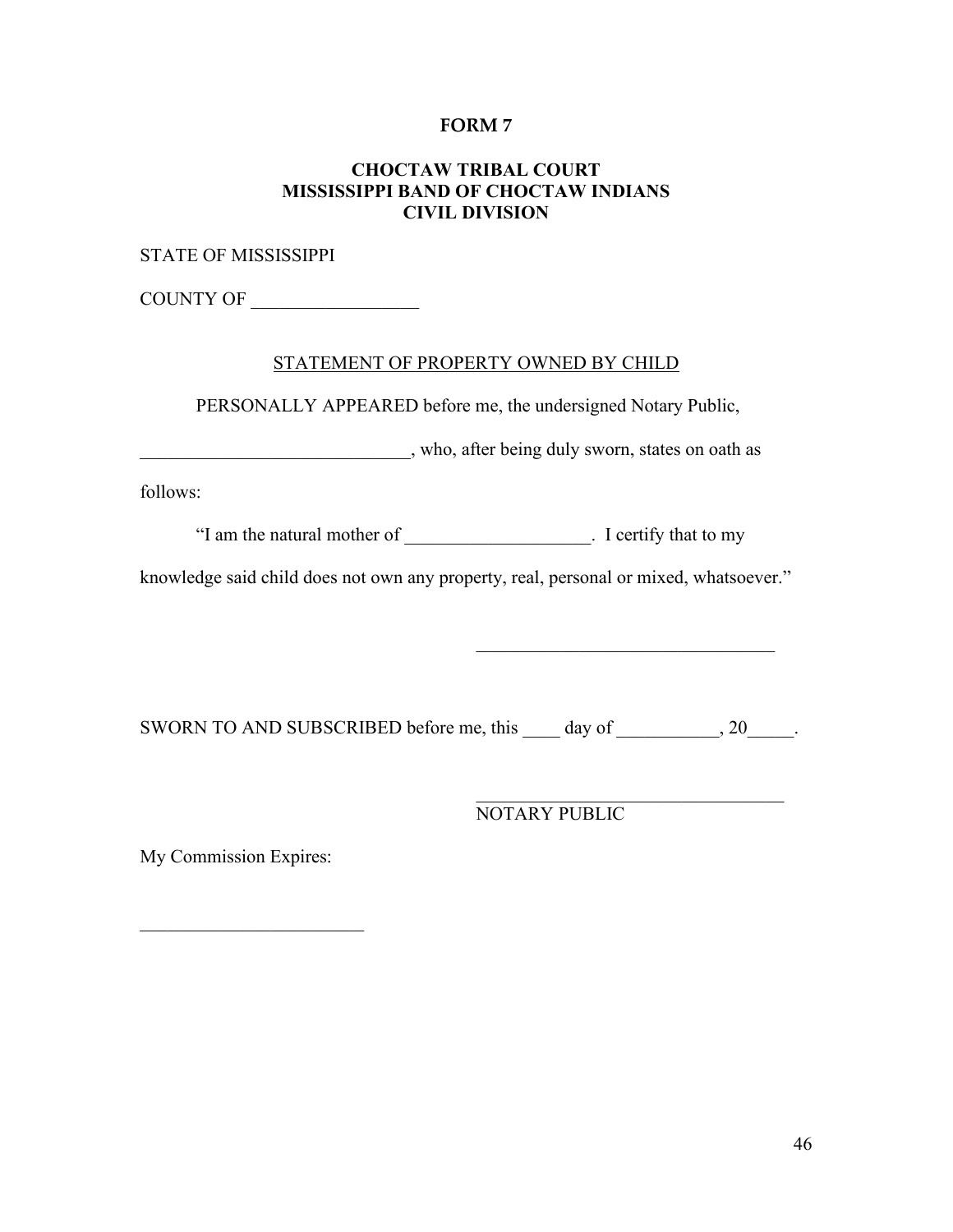# **CHOCTAW TRIBAL COURT MISSISSIPPI BAND OF CHOCTAW INDIANS CIVIL DIVISION**

# **IN THE MATTER OF THE PETITION PETITIONERS OF \_\_\_\_\_\_\_\_\_\_\_\_\_ FOR THE ADOPTION OF THE CHILD DESCRIBED HEREIN CAUSE NO.**

**OR**

**\_\_\_\_\_\_\_\_\_\_\_\_\_\_\_\_\_\_\_\_\_\_\_ PETITIONER(S)**

**VS. CAUSE NO.** 

# **\_\_\_\_\_\_\_\_\_\_\_\_\_\_\_\_\_\_\_\_ AND \_\_\_\_\_\_\_\_\_\_\_\_\_\_\_\_ RESPONDENTS AND THE MISSISSIPPI BAND OF CHOCTAW INDIANS, CHILDREN & FAMILY SERVICES**

#### **FINAL JUDGMENT OF ADOPTION**

**THIS DAY THIS CAUSE CAME** on to be heard on the Petition of

| and | oined<br>hv<br>erein<br>. |
|-----|---------------------------|
|-----|---------------------------|

praying for the adoption of a minor child herein, and the Court having heard and

considered oral, sworn testimony, as well as filings of record in support of said Petition,

hereby finds as follows:

1. This Court has jurisdiction over the parties and the subject matter.

2. On the day of Petitioners filed a Petition for

Adoption seeking a judgment approving the adoption of  $\qquad \qquad$ , a minor

child born on \_\_\_\_\_\_\_\_\_\_\_\_\_\_\_\_\_\_.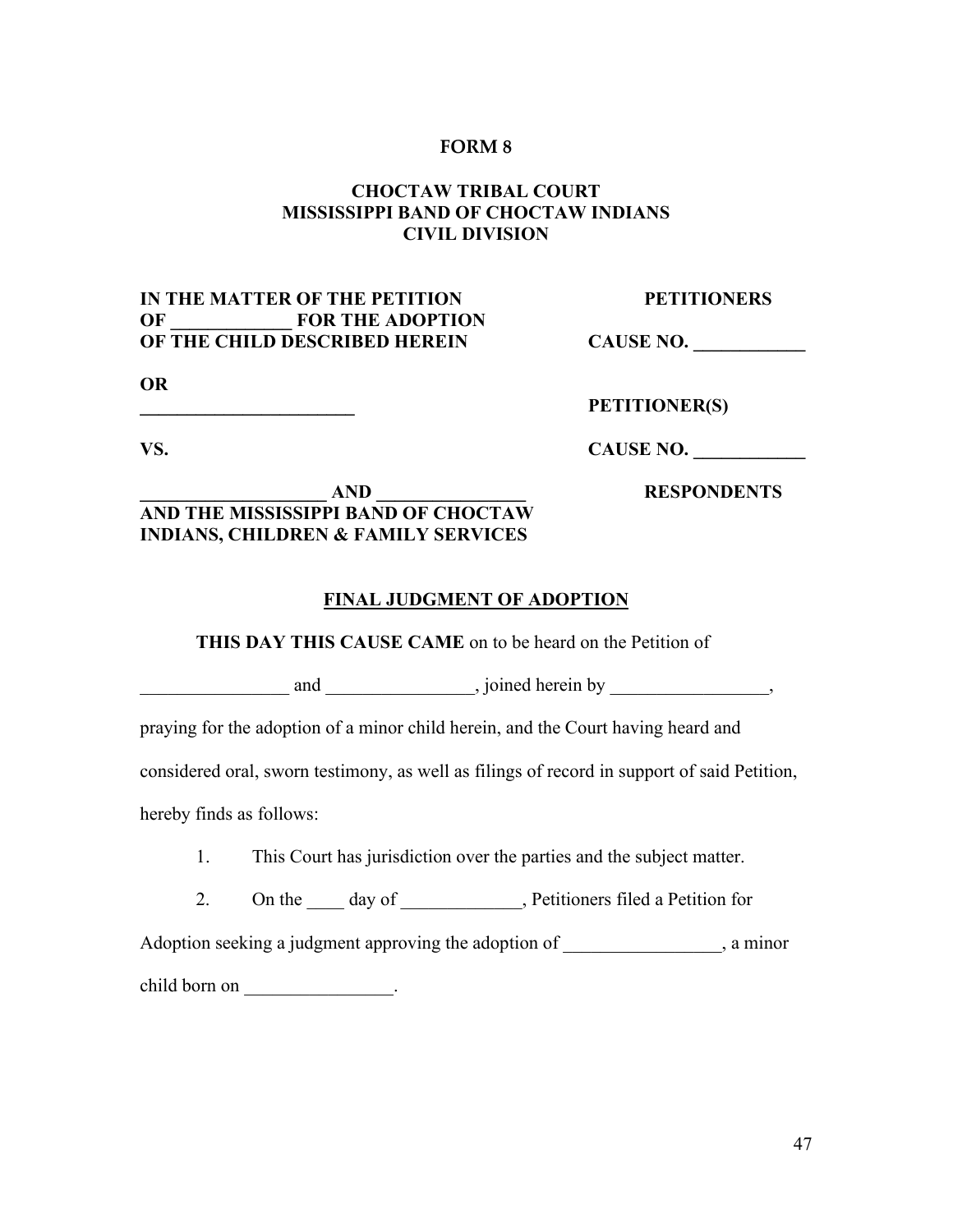3. The natural mother, has consented to this adoption by signing a Consent to Adoption and Termination of Parental Rights and Joinder of Entry of Appearance, which has been filed herein.

\_\_\_\_. [*If applicable state*] The natural father, \_\_\_\_\_\_\_\_\_\_\_\_\_\_\_, has consented to this adoption by signing a Consent to Adoption and Termination of Parental Rights and Joinder of Entry of Appearance, which has been filed herein.

4. The said minor child has been in the care and custody of the Petitioner(s) and that said child is the proper subject of adoption. The child owns no property. The child is in good physical and mental condition as certified by the physician's statement filed herein. The Petitioner(s) is/are fit and suitable person(s) to be the adoptive parent(s) of the child, and the best interest of the child will be promoted and served by the adoption sought in the Petition.

5. After observing the Petitioners and considering the testimony given by the Petitioners, it is the Court's opinion that there is no need for a six-month waiting period before finalization of this adoption in view of the fact that the alleged natural father has no objection to the adoption.

IT IS, THEREFORE, ORDERED AND ADJUDGED that the minor child, born , be given the name of  $\Box$ , and be and is hereby adjudicated and declared to be adopted by the Petitioner(s) and \_\_\_\_\_\_\_\_\_\_\_\_\_\_\_\_\_\_, and that the child and Petitioner(s) are now given and accorded all of the rights, benefits and responsibilities arising from a natural born parent and child relationship, particularly the full right of inheritance from and through the adopting parent(s) and from all other children of the adopting parent(s), and the child and

48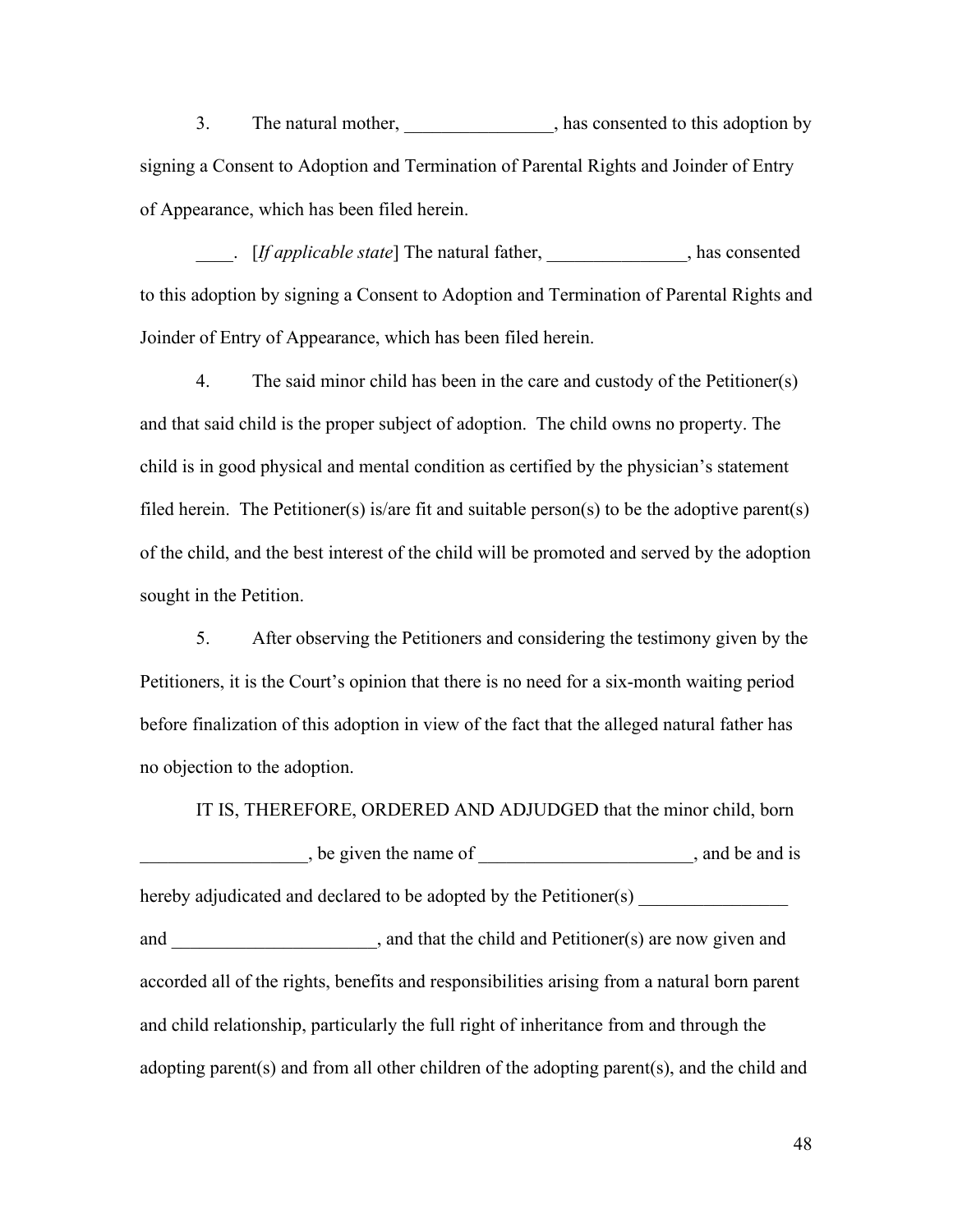the Petitioner(s) herein are hereby vested with all rights, powers, duties, and obligations respectively as if such child had been born to the adopting parent(s), including but not limited to all rights existing by virtue of any applicable Tribal laws and Mississippi Code Annotated (1972) § 11-7-13, *et seq*.

IT IS FURTHER ORDERED AND ADJUDGED that all parental rights of

example and  $\Box$  and  $\Box$  be and are hereby terminated.

IT IS ORDERED AND ADJUDGED that the birth certificate of the child shall be amended through the Mississippi State Board of Health {or other state board if the child was born out of state} to reflect that the child's name shall be changed to

\_\_\_\_\_\_\_\_\_\_\_\_\_\_\_\_\_\_\_\_\_, in accordance with statutory and administrative guidelines.

SO ORDERED AND ADJUDGED this \_\_\_\_\_\_ day of \_\_\_\_\_\_\_\_\_\_\_\_\_\_,  $20$  .

#### TRIBAL COURT JUDGE

\_\_\_\_\_\_\_\_\_\_\_\_\_\_\_\_\_\_\_\_\_\_\_\_\_\_\_\_\_\_

Submitted by:

Attorney / Bar # **Address** Phone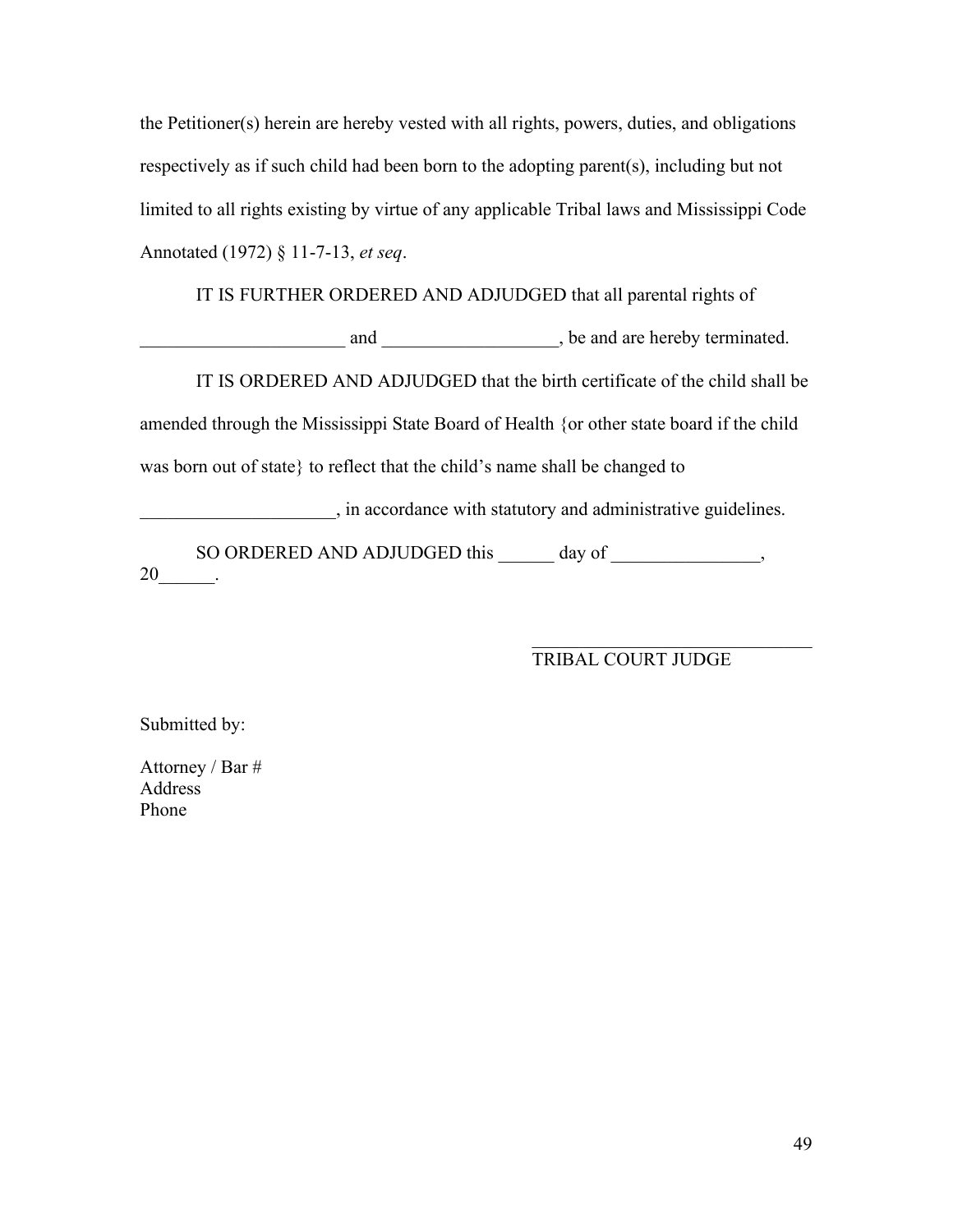# **FORM 9- ADOPTION CHECKLIST Individual checklist to be used per child if there are multiple children**

| <b>Date Initiated</b> | <b>Documents to be Completed</b>                                                                                 | <b>Date Completed</b><br>or Filed |
|-----------------------|------------------------------------------------------------------------------------------------------------------|-----------------------------------|
|                       | Surrender Parental Rights- Final Release (Mother)                                                                |                                   |
|                       | Surrender Parental Rights- Final Release (Father)                                                                |                                   |
|                       | Acknowledgment of Surrender Parental Rights (Mother)                                                             |                                   |
|                       | Acknowledgment of Surrender Parental Rights (Father)                                                             |                                   |
|                       | Consent to Adoption-TPR-Joinder- Entry of Appearance (Mother)                                                    |                                   |
|                       | Consent to Adoption-TPR-Joinder- Entry of Appearance (FATHER)                                                    |                                   |
|                       | Birth Certificate of Child                                                                                       |                                   |
|                       | Statement of Property Owned by Child                                                                             |                                   |
|                       | Physicians' Certificates                                                                                         |                                   |
|                       | Paternity Test(s)                                                                                                |                                   |
|                       | <b>Termination of Parental Rights</b>                                                                            |                                   |
|                       | Petition for Adoption                                                                                            |                                   |
|                       | Service on Biological Parent(s) Rule 81 and Rule 4                                                               |                                   |
|                       | Guardian Ad Litem                                                                                                |                                   |
|                       | Discovery                                                                                                        |                                   |
|                       | Depositions                                                                                                      |                                   |
|                       | Final Judgment for TPR and Judgment of Adoption                                                                  |                                   |
|                       | Petition for Determination of Rights - Putative Father Contests (10-<br>day notice)                              |                                   |
|                       | Home Study                                                                                                       |                                   |
|                       | Final Judgment (6 mos. unless Relative)                                                                          |                                   |
|                       | Amended Birth Certificate - requested from MSDH or out-of-state<br>vital records department where child was born |                                   |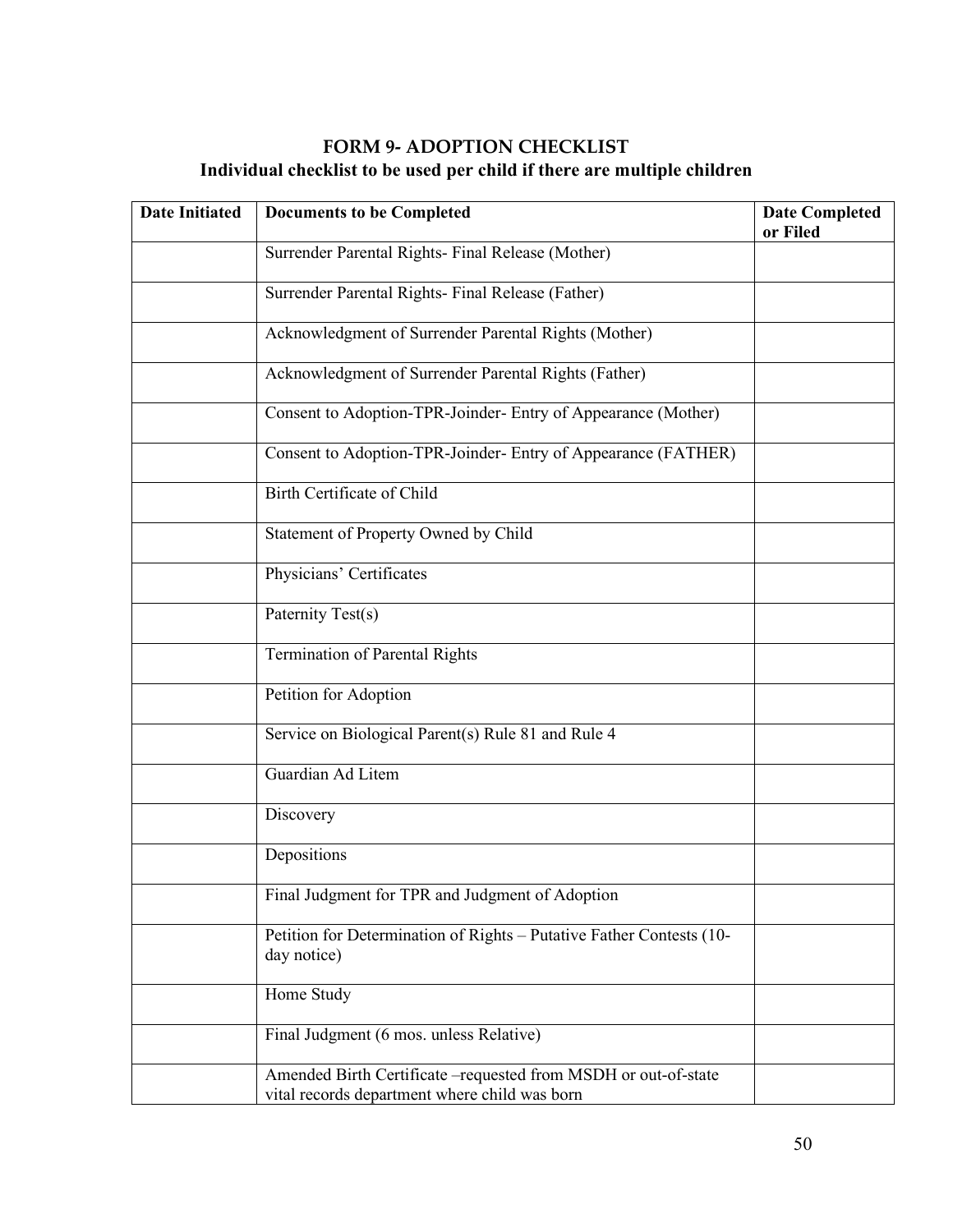# <span id="page-50-0"></span>**CHAPTER 8. GUARDIANSHIP**

# <span id="page-50-1"></span>**§8-1-1 General Guardianships**

- (a) The natural parent(s), mother and father, are the joint natural guardians of their minor children (age 18 and under) and are equally charged with their care, nurture, welfare and education, and the care and management of their estates, unless there are orders from a court of competent jurisdiction that award such care, custody and control in a different manner. If there are no such custody orders, the father and mother shall have equal powers and rights and neither parent has any right paramount to the right of the other concerning custody of the child or the control of the services or earnings of such child, or any other matter surviving parent. Neither parent shall forcibly take a child from the guardianship of the parent legally entitled to its custody. If any mother or father may be unsuitable to discharge the duties of guardianship, then the court may appoint some suitable person upon application to the court, or having appointed the father or mother, may remove him or her if it appear that such person is unsuitable, and appoint a suitable person.
- (b) The court shall have authority to appoint and remove legal guardians when the child for whom the guardianship is sought is a member of the Mississippi Band of Choctaw Indians.
- (c) The court may appoint guardians over the property or over the person, or both, of a child whose parent, legal guardian or custodian has been determined by the court as being incapable of managing their affairs or who has voluntary relinquished their responsibility as the parent, legal custodian or guardian.
- (d) The court may require appropriate reports from Children and Family Services ("CFS") or the assistance of the State of Mississippi or other persons designated by the court to make a report on the parties involved and such other information as the court may order.
- (e) A non-Indian shall not be appointed as guardian of an Indian child unless the non-Indian is a relative of the child, or the proposed guardian has undergone an extensive review by CFS. A report by CFS shall be submitted to the Court for consideration.
- (f) Any guardian appointed under this section shall advise the court by written report at least once a year, upon request of the court, all actions, including the spending of certain monies belonging to the minor, by the guardian on behalf of the child or his estate.
- (g) No guardian may dispose of any of the child's property without approval of the court in advance. Failure to comply may be grounds for removal and substitution of the guardian in the discretion of the court.
- (h) Any guardianship over the person of a minor shall terminate when the child reaches the age of eighteen (18) years, unless otherwise ordered by the Court. An order releasing the child from guardianship shall be required to formally close the file with the Court.
- (i) Any guardianship over the property of the child shall terminate upon application of the guardian or child for termination of the guardianship to the court and the subsequent approval of the court.